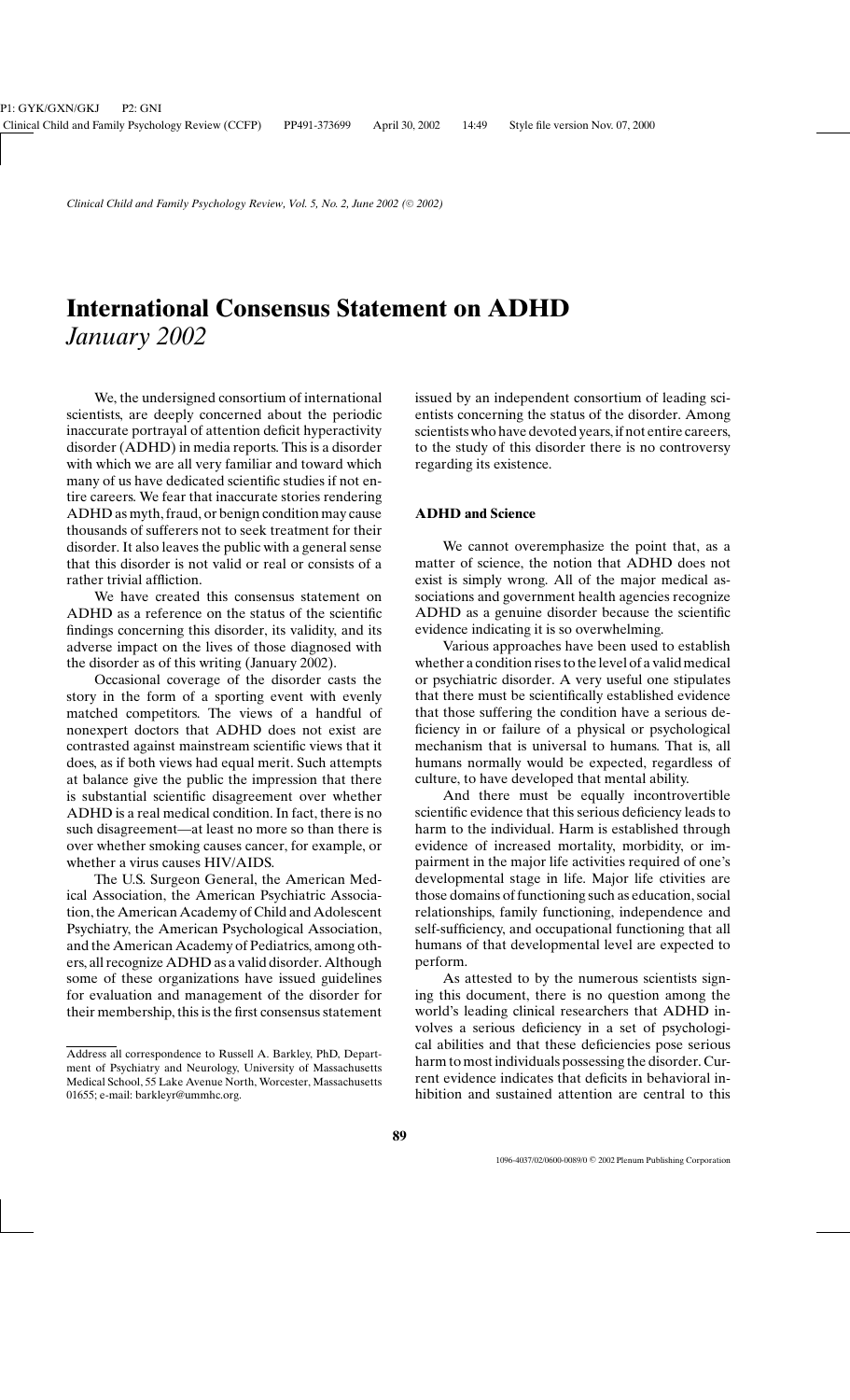disorder—facts demonstrated through hundreds of scientific studies. And there is no doubt that ADHD leads to impairments in major life activities, including social relations, education, family functioning, occupational functioning, self-sufficiency, and adherence to social rules, norms, and laws. Evidence also indicates that those with ADHD are more prone to physical injury and accidental poisonings. This is why no professional medical, psychological, or scientific organization doubts the existence of ADHD as a legitimate disorder.

The central psychological deficits in those with ADHD have now been linked through numerous studies using various scientific methods to several specific brain regions (the frontal lobe, its connections to the basal ganglia, and their relationship to the central aspects of the cerebellum). Most neurological studies find that as a group those with ADHD have less brain electrical activity and show less reactivity to stimulation in one or more of these regions. And neuro-imaging studies of groups of those with ADHD also demonstrate relatively smaller areas of brain matter and less metabolic activity of this brain matter than is the case in control groups used in these studies.

These same psychological deficits in inhibition and attention have been found in numerous studies of identical and fraternal twins conducted across various countries (US, Great Britain, Norway, Australia, etc.) to be primarily inherited. The genetic contribution to these traits is routinely found to be among the highest for any psychiatric disorder (70–95% of trait variation in the population), nearly approaching the genetic contribution to human height. One gene has recently been reliably demonstrated to be associated with this disorder and the search for more is underway by more than 12 different scientific teams worldwide at this time.

Numerous studies of twins demonstrate that family environment makes no significant separate contribution to these traits. This is not to say that the home environment, parental management abilities, stressful life events, or deviant peer relationships are unimportant or have no influence on individuals having this disorder, as they certainly do. Genetic tendencies are expressed in interaction with the environment. Also, those having ADHD often have other associated disorders and problems, some of which are clearly related to their social environments. But it is to say that the underlying psychological deficits that comprise ADHD itself are not solely or primarily the result of these environmental factors.

This is why leading international scientists, such as the signers below, recognize the mounting evidence of neurological and genetic contributions to this disorder. This evidence, coupled with countless studies on the harm posed by the disorder and hundreds of studies on the effectiveness of medication, buttresses the need in many, though by no means all, cases for management of the disorder with multiple therapies. These include medication combined with educational, family, and other social accommodations. This is in striking contrast to the wholly unscientific views of some social critics in periodic media accounts that ADHD constitutes a fraud, that medicating those afflicted is questionable if not reprehensible, and that any behavior problems associated with ADHD are merely the result of problems in the home, excessive viewing of TV or playing of video games, diet, lack of love and attention, or teacher/school intolerance.

ADHD is not a benign disorder. For those it afflicts, ADHD can cause devastating problems. Follow-up studies of clinical samples suggest that sufferers are far more likely than normal people to drop out of school (32–40%), to rarely complete college  $(5-10\%)$ , to have few or no friends  $(50-70\%)$ , to underperform at work (70–80%), to engage in antisocial activities (40–50%), and to use tobacco or illicit drugs more than normal. Moreover, children growing up with ADHD are more likely to experience teen pregnancy (40%) and sexually transmitted diseases (16%), to speed excessively and have multiple car accidents, to experience depression (20–30%) and personality disorders (18–25%) as adults, and in hundreds of other ways mismanage and endanger their lives.

Yet despite these serious consequences, studies indicate that less than half of those with the disorder are receiving treatment. The media can help substantially to improve these circumstances. It can do so by portraying ADHD and the science about it as accurately and responsibly as possible while not purveying the propaganda of some social critics and fringe doctors whose political agenda would have you and the public believe there is no real disorder here. To publish stories that ADHD is a fictitious disorder or merely a conflict between today's Huckleberry Finns and their caregivers is tantamount to declaring the earth flat, the laws of gravity debatable, and the periodic table in chemistry a fraud. ADHD should be depicted in the media as realistically and accurately as it is depicted in science—as a valid disorder having varied and substantial adverse impact on those who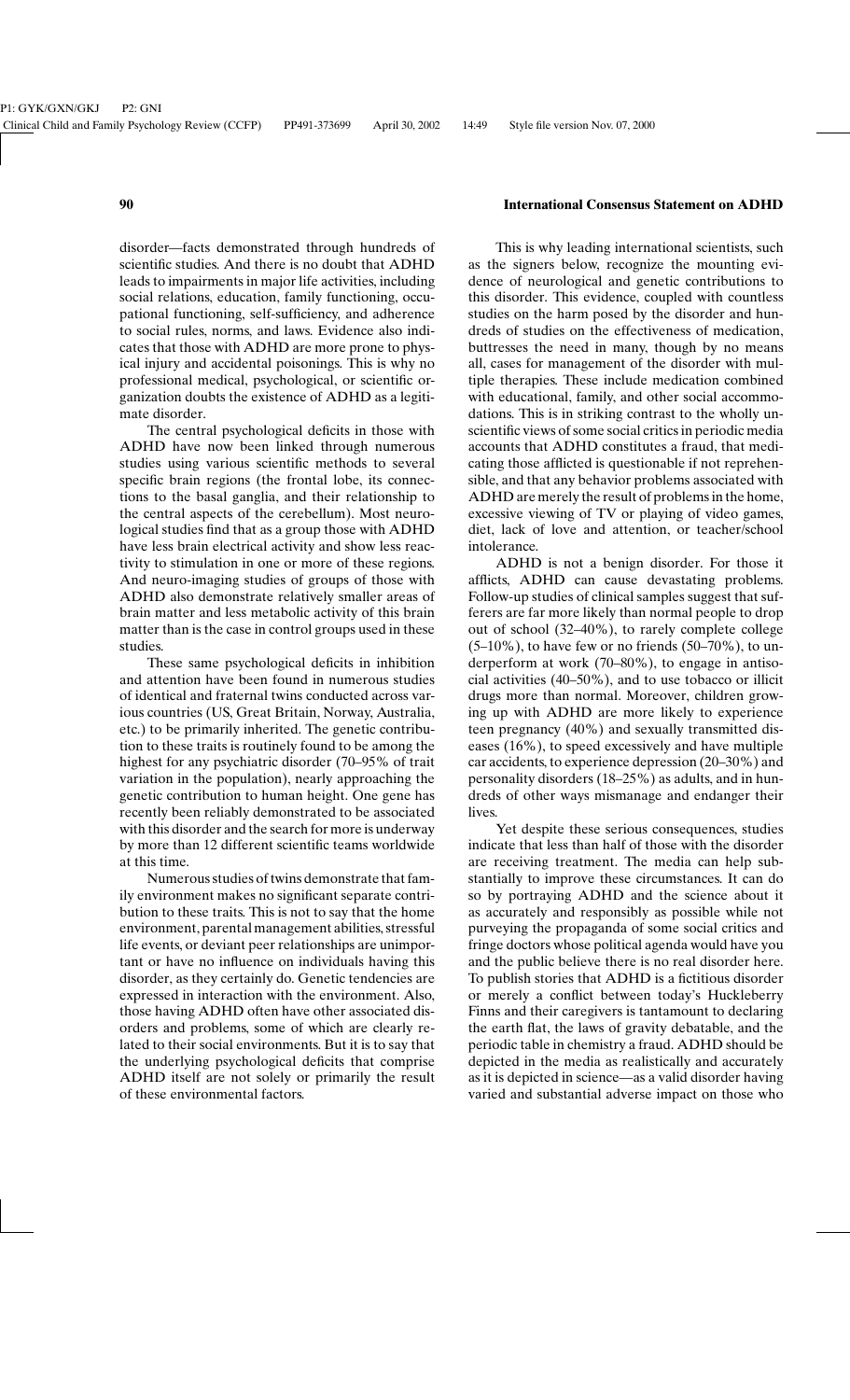may suffer from it through no fault of their own or their parents and teachers.

Sincerely,

Russell A. Barkley, PhD Professor Departments of Psychiatry and Neurology University of Massachusetts Medical School 55 Lake Avenue North Worcester, MA 01655

Edwin H. Cook, Jr, MD Professor Departments of Psychiatry and Pediatrics University of Chicago 5841 S. Maryland Avenue Chicago, IL

Adele Diamond, PhD Professor of Psychiatry Director, Center for Developmental Cognitive Neuroscience University of Massachusetts Medical School Shriver Center, Trapelo Road Waltham, MA

Alan Zametkin, MD Child Psychiatrist Kensington, MD

Anita Thapar, MB BCh, MRCPsych, PhD Professor, Child and Adolescent Psychiatry Section Department of Psychological Medicine University of Wales College of Medicine Heath Park, Cardiff CF14 4XN, United Kingdom

Ann Teeter, EdD Director of Training, School of Psychology University of Wisconsin – Milwaukee Milwaukee, WI 53201

Arthur D. Anastopoulos, PhD Professor, Co-Director of Clinical Training Department of Psychology University of North Carolina at Greensboro P. O. Box 26164 Greensboro, NC 27402-6164

Avi Sadeh, DSc Director, Clinical Child Psychology Graduate Program Director, The Laboratory for Children's Sleep **Disorders** Department of Psychology Tel-Aviv University Ramat Aviv, Tel Aviv 69978 Israel Bennett L. Leventhal, MD

Irving B. Harris Professor of Child and Adolescent Psychiatry Director, Child and Adolescent Psychiatry Vice Chairman, Department of Psychiatry The University of Chicago 5841 S. Maryland Ave. Chicago, IL 60637

Betsy Hoza, PhD Associate Professor Department of Psychology, #1364 Purdue University West Lafayette, IN 47907-1364

Blythe Corbett, PhD M.I.N.D. Institute University of California, Davis 4860 Y Street, Suite 3020 Sacramento, CA 95817

Brooke Molina, PhD Assistant Professor of Psychiatry and Psychology Western Psychiatric Institute and Clinic University of Pittsburgh School of Medicine 3811 O'Hara Street Pittsburgh, PA 15213

Bruce Pennington, PhD Professor Department of Psychology University of Denver 2155 South Race Street Denver, CO 80208

Carl E. Paternite, PhD Professor of Psychology Miami University Oxford, OH 45056

Carol Whalen, PhD Professor Department of Psychology and Social Behavior University of California at Irvine 3340 Social Ecology II Irvine, CA 02215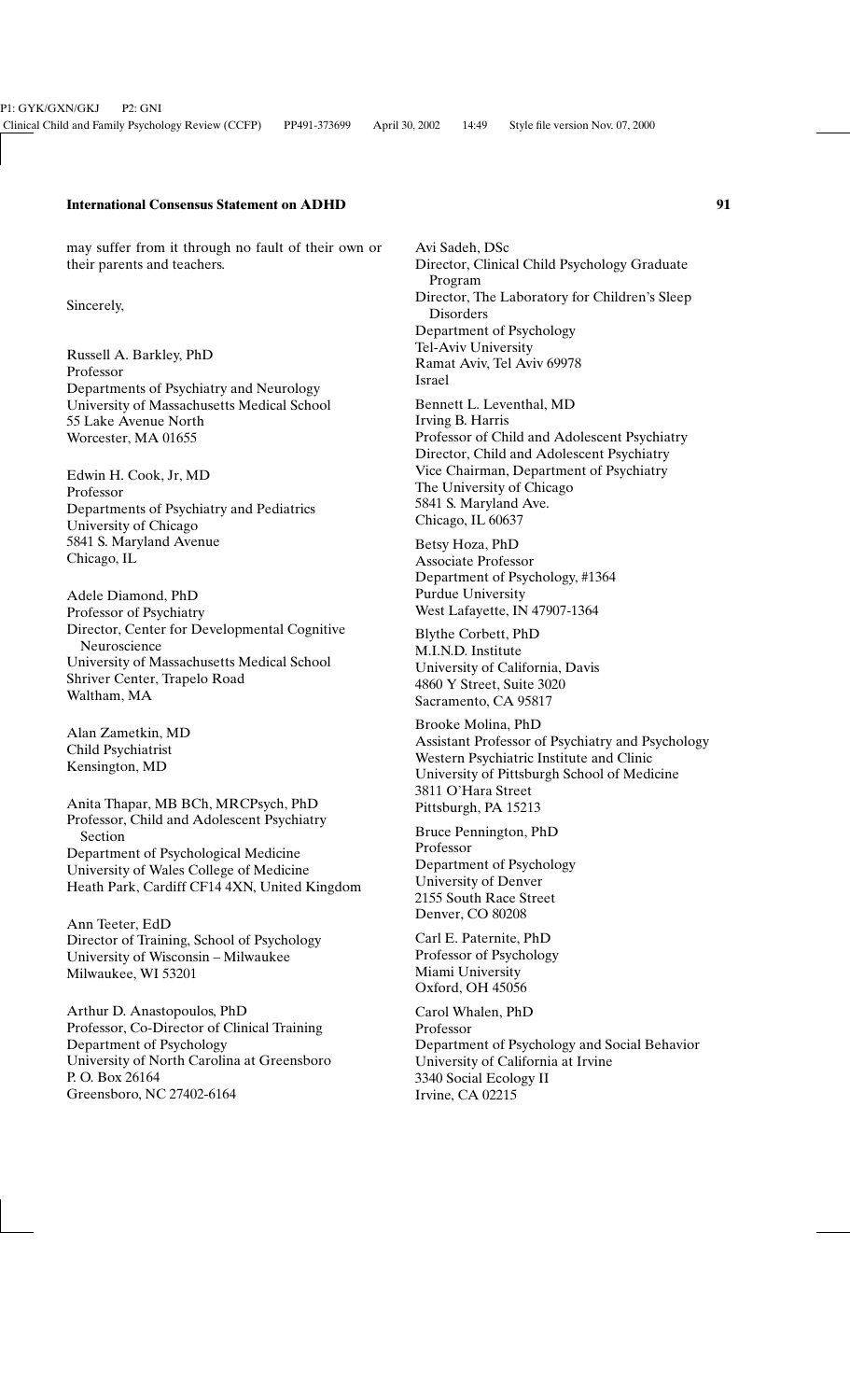Caryn Carlson, PhD Professor Department of Psychology University of Texas at Austin Mezes 330 Austin, TX 78712

Charlotte Johnston, PhD Professor Department of Psychology University of British Columbia 2136 West Mall Vancouver, BC, Canada V6T 1Z4

Christopher Gillberg, MD Professor Department of Child and Adolescent Psychiatry University of Gothenburg Gothenburg, Sweden

Cynthia Hartung, PhD Assistant Professor Oklahoma State University 215 North Murray Stillwater, OK 74078

Daniel A. Waschbusch, PhD Assistant Professor of Psychology Director, Child Behaviour Program Department of Psychology Dalhousie University Halifax, Canada NS, B3H 4R1

Daniel F. Connor, MD Associate Professor Department of Psychiatry University of Massachusetts Medical School 55 Lake Avenue North Worcester, MA 01655

Deborah L. Anderson, PhD Assistant Professor Department Pediatrics Medical University of South Carolina Charleston, SC 29425

Donald R. Lynam, PhD Associate Professor Department of Psychology University of Kentucky 125 Kastle Hall Lexington, KY 40506-0044

Eric J. Mash, PhD Professor Department of Psychology University of Calgary 2500 University Drive N.W. Calgary, Alberta T2N 1N4

Eric Taylor Professor of Psychiatry Institute of Psychiatry London, England

Erik Willcutt, PhD Assistant Professor Department of Psychology Muenzinger Hall D-338 345 UCB University of Colorado Boulder, CO 80309

Florence Levy, MD Associate Professor, School of Psychiatry University of New South Wales Avoca Clinic Joynton Avenue Zetland, NSW 2017, Australia

Gabrielle Carlson, MD Professor and Director Division of Child and Adolescent Psychiatry State University of New York at Stony Brook Putnam Hall Stony Brook, NY 11794

George J. DuPaul, PhD Professor of School Psychology Lehigh University 111 Research Drive, Hilltop Campus Bethlehem, PA 18015

Harold S. Koplewicz, MD Arnold and Debbie Simon Professor of Child and Adolescent Psychiatry and Director of the NYU Child Study Center, New York 10016

Hector R. Bird, MD Professor of Clinical Psychiatry Columbia University College of Physicians and Surgeons 1051 Riverside Drive (Unit 78) New York, NY 10032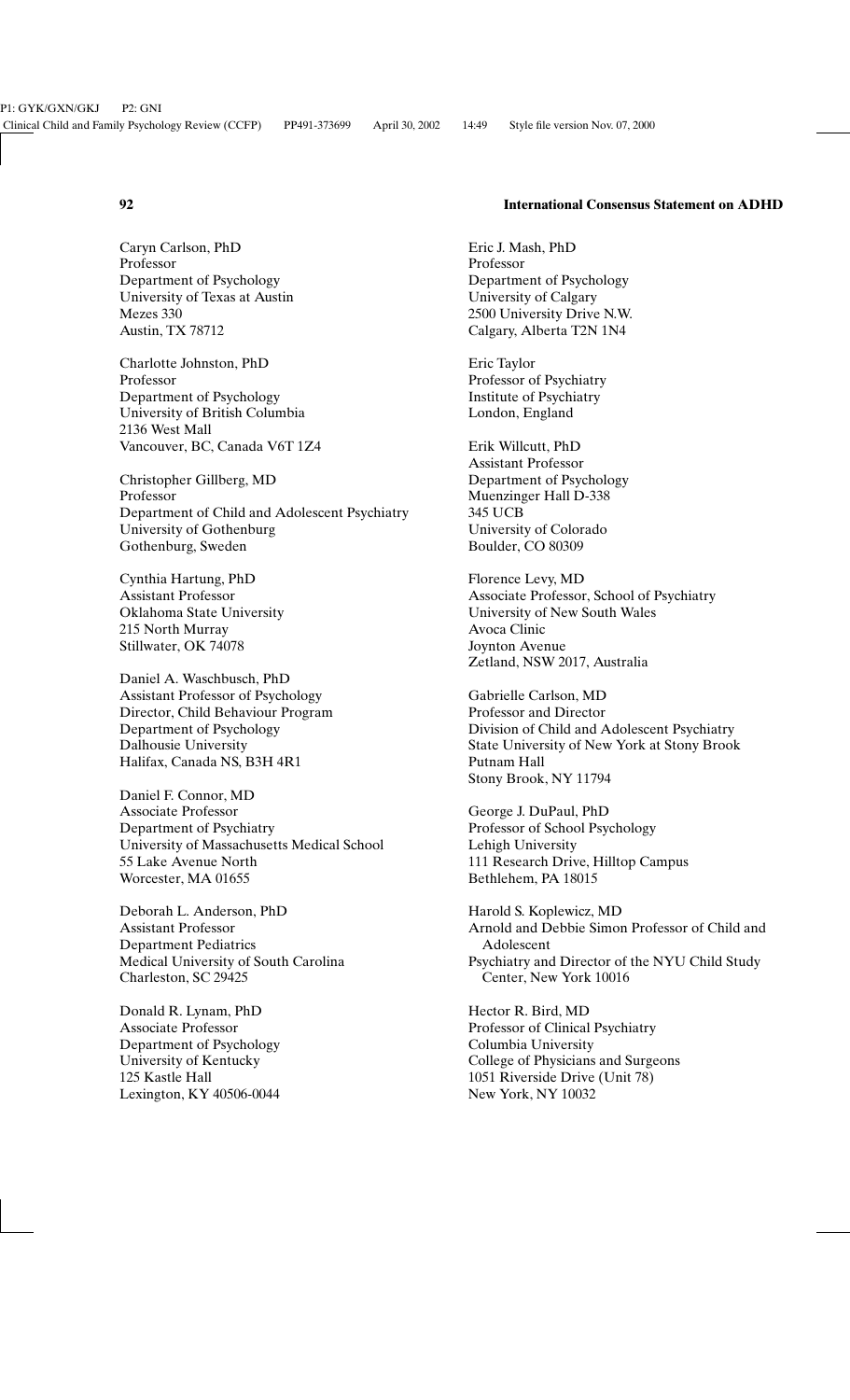Herbert Quay, PhD Professor Emeritus University of Miami 2525 Gulf of Mexico Drive, #5C Long Boat Key, FL 34228

Howard Abikoff, PhD Pevaroff Cohn Professor of Child and Adolescent Psychiatry, NYU School of Medicine Director of Research, NYU Child Study Center 550 First Avenue New York, NY 10016

J. Bart Hodgens, PhD Clinical Assistant Professor of Psychology and **Pediatrics** Civitan International Research Center University of Alabama at Birmingham Birmingham, AL 35914

James J. McGough, MD Associate Professor of Clinical Psychiatry UCLA School of Medicine 760 Westwood Plaza Los Angeles, CA 90024

Jan Loney, PhD Professor Emeritus State University of New York at Stony Brook Lodge Associates (Box 9) Mayslick, KY 41055

Jeffrey Halperin, PhD Professor, Department of Psychology Queens College, CUNY 65-30 Kissena Avenue Flushing, NY 11367

John Piacentini, PhD Associate Professor Department of Psychiatry UCLA Neuropsychiatric Institute 760 Westwood Plaza Los Angeles, CA 90024-1759

John S. Werry, MD Professor Emeritus Department of Psychiatry University of Auckland Auckland, New Zealand

Jose J. Bauermeister, PhD Professor, Department of Psychology University of Puerto Rico San Juan, PR 00927

Joseph Biederman, MD Professor and Chief Joint Program in Pediatric Psychopharmacology Massachusetts General Hospital and Harvard Medical School 15 Parkman Street, WACC725 Boston, MA 02114

Joseph Sergeant, PhD Chair of Clinical Neuropsychology Free University Van der Boecharst Straat 1 De Boelenlaan 1109 1018 BT Amsterdam, The Netherlands

Keith McBurnett, PhD Associate Professor, Department of Psychiatry University of California at San Francisco Children's Center at Langley Porter 401 Parnassus Avenue, Box 0984 San Francisco, CA 94143

Ken C. Winters, PhD Associate Professor and Director, Center for Adolescent Substance Abuse Research Department of Psychiatry University of Minnesota F282/2A West, 2450 Riverside Avenue Minneapolis, MN 55454

Kevin R. Murphy, PhD Associate Professor Department of Psychiatry University of Massachusetts Medical School 55 Lake Avenue North Worcester, MA 01655

Laurence Greenhill, MD Professor of Clinical Psychiatry Columbia University Director, Research Unit on Pediatric Psychopharmacology New York State Psychiatric Institute 1051 Riverside Drive New York, NY 10032

Lawrence Lewandowski, PhD Meredith Professor of Teaching Excellence Department of Psychology Syracuse University Syracuse, NY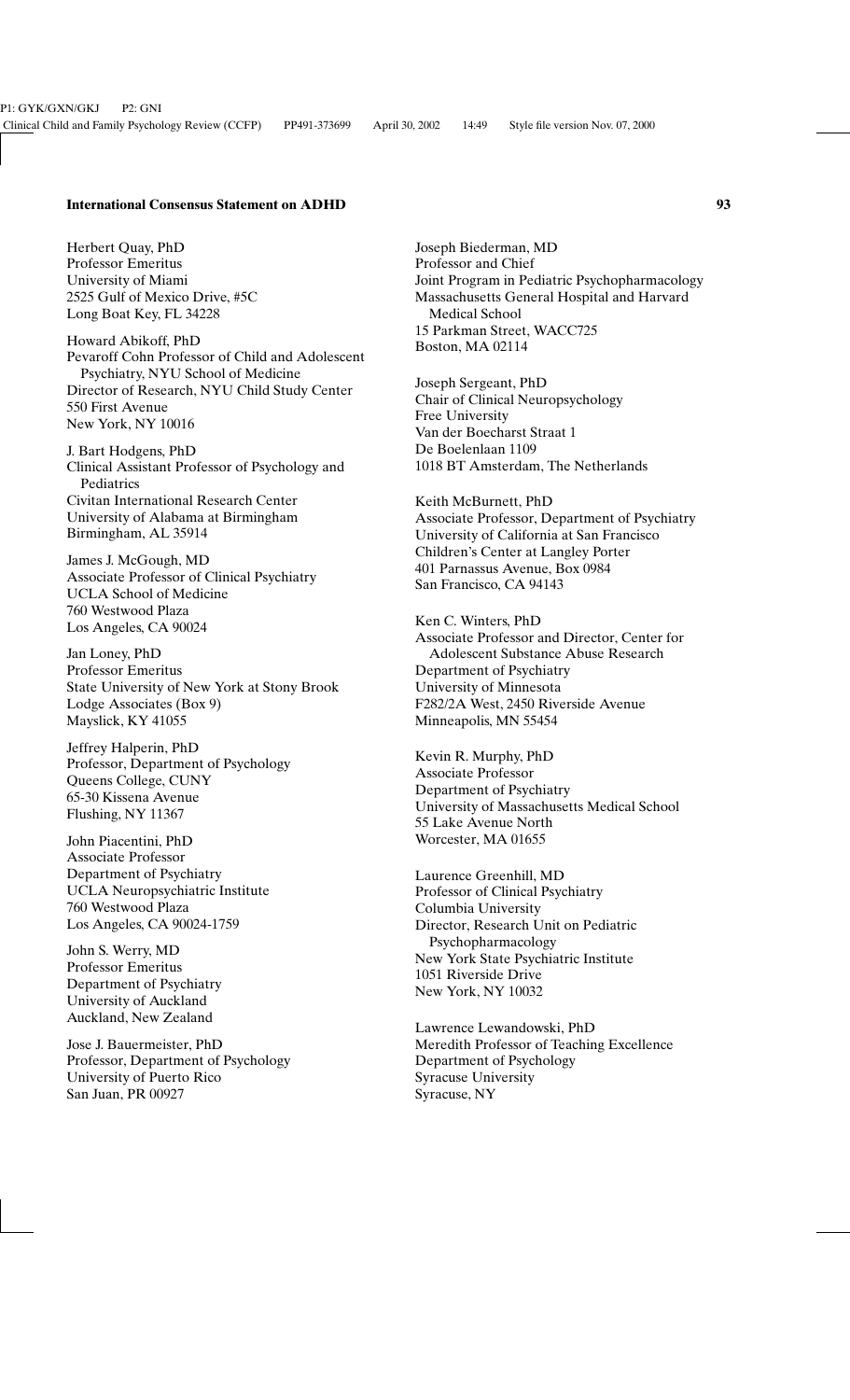Lily Hechtman MD, FRCP Professor of Psychiatry and Pediatrics, and Director of Research, Division of Child Psychiatry McGill University and Montreal Children's Hospital 4018 St. Catherine St. West Montreal, Quebec, Canada H3Z-1P2

Linda Pfiffner, PhD Associate Professor, Department of Psychiatry University of California at San Francisco Children's Center at Langley Porter 401 Parnassus Avenue, Box 0984 San Francisco, CA 94143

Lisa L. Weyandt, PhD Professor, Department of Psychology Central Washington University 400 East 8th Avenue Ellensburg, WA 98926-7575

Marc Atkins, PhD Associate Professor Department of Psychiatry Institute for Juvenile Research University of Illinois at Chicago 840 South Wood Street, Suite 130 Chicago, IL 60612-7347

Margot Prior, PhD Professor Department of Psychology Royal Children's Hospital Parkville, 3052 VIC Australia

Mark A. Stein, PhD Chair of Psychology Children's National Medical Center Professor of Psychiatry and Pediatrics George Washington University Medical School 111 Michigan Avenue NW Washington, DC 20010

Mark D. Rapport, PhD Professor and Director of Clinical Training Department of Psychology University of Central Florida P. O. Box 161390 Orlando, Florida 32816-1390

Mariellen Fischer, PhD Professor, Department of Neurology Medical College of Wisconsin 9200 W. Wisconsin Avenue Milwaukee, WI 53226

Mary A. Fristad, PhD, ABPP Professor, Psychiatry and Psychology Director, Research and Psychological Services Division of Child and Adolescent Psychiatry The Ohio State University 1670 Upham Drive Suite 460G Columbus, OH 43210–1250

Mary Solanto-Gardner, PhD Associate Professor Division of Child and Adolescent Psychiatry The Mt. Sinai Medical Center One Gustave L. Levy Place New York, NY 10029–6574

Michael Aman, PhD Professor of Psychology and Psychiatry The Nisonger Center Ohio State University 1581 Dodd Drive Columbus, OH

Michael Gordon, PhD Professor of Psychiatry Director, Child & Adolescent Psychiatric Services, and Director, ADHD Program SUNY Upstate Medical University 750 East Adams Street Syracuse, NY 13210

Michelle DeKlyen, PhD Office of Population Research Princeton University 286 Wallace Princeton, NJ 08544

Mina Dulcan, MD Professor Department of Child and Adolescent Psychiatry 2300 Children's Plaza #10 Children's Memorial Hospital Chicago, IL 60614

Oscar Bukstein, MD Associate Professor Department of Psychiatry Western Psychiatric Institute and Clinic 3811 O'Hara Street Pittsburgh, PA 15213

Patrick H. Tolan, PhD Director, Institute for Juvenile Research Professor, Department of Psychiatry University of Illinois at Chicago 840 S. Wood Street Chicago, IL 60612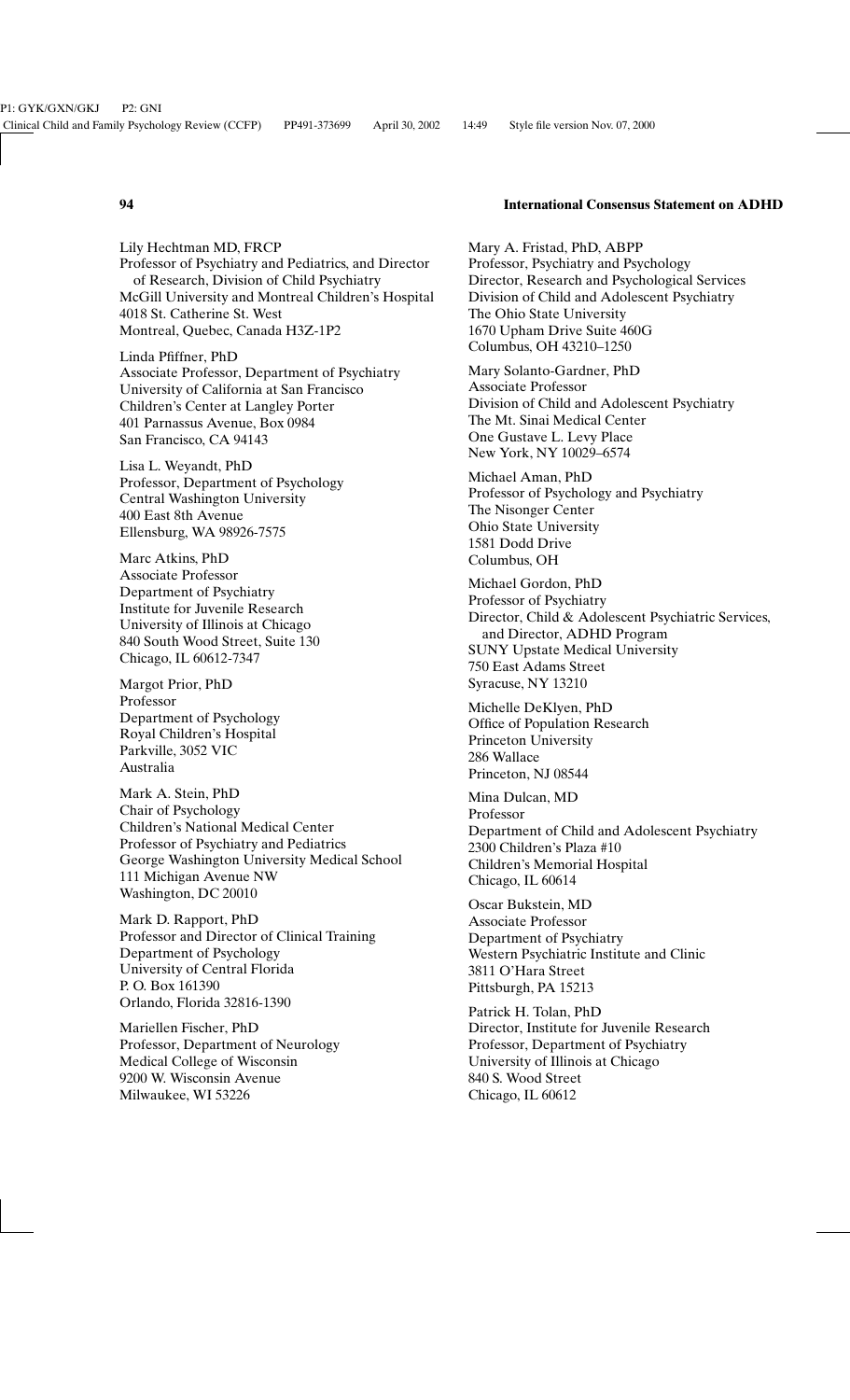Philip Firestone, PhD Professor Departments of Psychology and Psychiatry University of Ottawa 120 University Priv. Ottawa, Canada K1N 6N5

Richard Milich, PhD Professor of Psychology Department of Psychology University of Kentucky Lexington, KY 40506-0044

Rob McGee, PhD Associate Professor Department of Preventive and Social Medicine University of Otago Medical School Box 913 Dunedin New Zealand

Ronald T. Brown, PhD Associate Dean, College of Health Professions Professor of Pediatrics Medical University of South Carolina 19 Hagood Avenue, P. O. Box 250822 Charleston, SC 29425

Rosemary Tannock, PhD Brain and Behavior Research Hospital for Sick Children 55 University Avenue Toronto, Ontario, Canada M5G 1X8

Russell Schachar, MD Professor of Psychiatry Hospital for Sick Children 555 University Avenue Toronto, Ontario Canada M5G 1X8

Salvatore Mannuzza, MD Research Professor of Psychiatry New York University School of Medicine 550 First Avenue New York, NY 10016

Sandra K. Loo, PhD Research Psychologist University of California, Los Angeles Neuropsychiatric Institute 760 Westwood Plaza, Rm 47-406 Los Angeles, CA 90024

Sheila Eyberg, PhD, ABPP Professor of Clinical & Health Psychology University of Florida Box 100165 600 SW Archer Blvd. Gainesville, FL 32610

Stephen Houghton, PhD Professor of Psychology Director, Centre for Attention and Related Disorders The University of Western Australia Perth, Australia

Stephen P. Hinshaw, PhD Professor Department of Psychology, #1650 University of California at Berkeley 3210 Tolman Hall Berkeley, CA 94720-1650

Stephen Shapiro, PhD Department of Psychology Auburn University 226 Thach Auburn, AL 36849-5214

Stephen V. Faraone, PhD Associate Professor of Psychology Harvard University 750 Washington Street, Suite 255 South Easton, MA 02375

Steven R. Pliszka, MD Associate Professor and Chief Division of Child and Adolescent Psychiatry University of Texas Health Sciences Center 7703 Floyd Curl Drive San Antonio, TX 78229-3900

Steven W. Evans, PhD Associate Professor of Psychology MSC 1902 James Madison University Harrisonburg, VA 22807

Susan Campbell, PhD Professor Department of Psychology 4015 O'Hara Street University of Pittsburgh Pittsburgh, PA 15260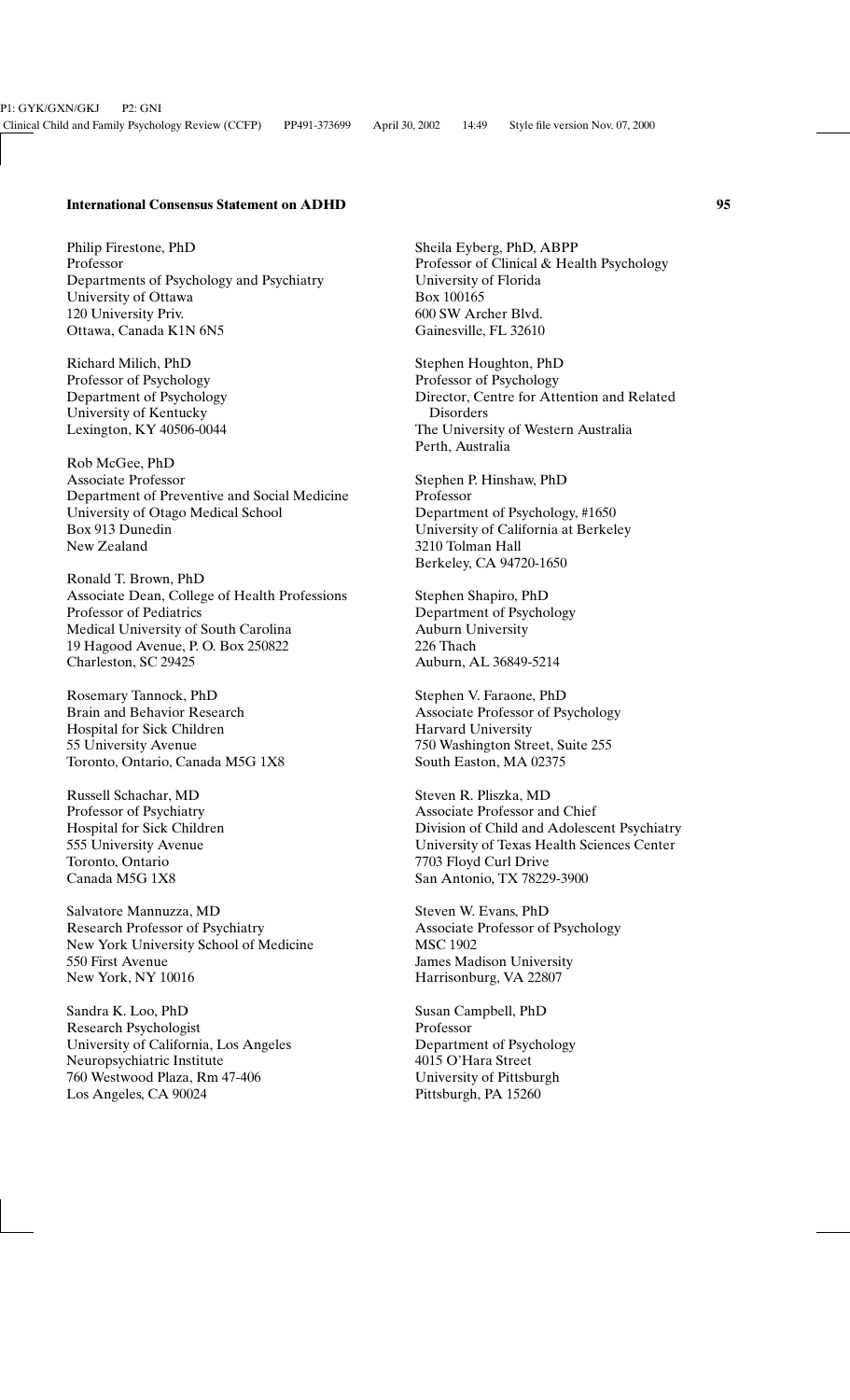Terje Sagvolden, PhD Professor Department of Physiology University of Oslo N-0316 Oslo, Norway

Terri L. Shelton, PhD Director Center for the Study of Social Issues University of North Carolina – Greensboro Greensboro, NC 27402

Thomas E. Brown, PhD Assistant Professor Department of Psychiatry Yale University School of Medicine New Haven, CT

Thomas Joiner, PhD The Bright–Burton Professor of Psychology Florida State University Tallahassee, FL 32306-1270

Thomas M. Lock, MD

Associate Professor of Clinical Pediatrics Acting Chief, Division of Developmental Pediatrics

and Rehabilitation

Acting Director, Robert Warner Rehabilitation Center

State University of New York at Buffalo School of Medicine and Biomedical Sciences 936 Delaware Ave.

Buffalo, NY 14209

Thomas Spencer, MD

Associate Professor and Assistant Director,

Pediatric Psychopharmacology

Harvard Medical School and Massachusetts General Hospital

15 Parkman Street, WACC725 Boston, MA 02114

William Pelham, Jr, PhD Professor of Psychology Center for Children and Families State University of New York at Buffalo 318 Diefendorf Hall, 3435 Main Street, Building 20 Buffalo, NY 14214

# **CONSENSUS STATEMENT—SUPPORTING REFERENCES**

Accardo, P. J., Blondis, T. A., Whitman, B. Y., & Stein, M. A. (2000). *Attention deficits and hyperactivity in children and adults*. New York: Marcel Dekker.

- Achenbach, T. M. (1991). *Manual for the revised child behavior profile and child behavior checklist*. Burlington, VT: Author.
- Achenbach, T. M., & Edelbrock, C. S. (1983). *Manual for the child behavior profile and child behavior checklist*. Burlington, VT: Achenbach (author).
- Achenbach, T. M., & Edelbrock, C. S. (1987). Empirically based assessment of the behavioral/emotional problems of 2- and 3-year-old children. *Journal of Abnormal Child Psychology*, *15,* 629–650.
- Achenbach, T. M., McConaughy, S. H., & Howell, C. T. (1987). Child/adolescent behavioral and emotional problems: Implications of cross-informant correlations for situational specificity. *Psychological Bulletin*, *101,* 213–232.
- Altepeter, T. S., & Breen, M. J. (1992). Situational variation in problem behavior at home and school in attention deficit disorder with hyperactivity: A factor analytic study. *Journal of Child Psychology and Psychiatry*, *33,* 741–748.
- American Psychiatric Association. (1968). *Diagnostic and statistical manual of mental disorders* (2nd ed.). Washington, DC: Author.
- American Psychiatric Association. (1980). *Diagnostic and statistical manual of mental disorders*(3rd ed.). Washington, DC: Author.

American Psychiatric Association. (1987). *Diagnostic and statistical manual of mental disorders* (3rd ed., Rev.). Washington, DC: Author.

- American Psychiatric Association. (1994). *Diagnostic and statistical manual of mental disorders* (4th ed.). Washington, DC: Author.
- Anderson, C. A., Hinshaw, S. P., & Simmel, C. (1994). Mother– child interactions in ADHD and comparison boys: Relationships with overt and covert externalizing behavior. *Journal of Abnormal Child Psychology*, *22,* 247–265.
- Angold, A., Costello, E. J., & Erkanli, A. (1999). Comorbidity. *Journal of Child Psychology and Psychiatry*, *40,* 57–88.
- Antrop, I., Roeyers, H., Van Oost, P., & Buysse, A. (2000). Stimulant seeking and hyperactivity in children with ADHD. *Journal of Child Psychology and Psychiatry*, *41,* 225–231.
- Applegate, B., Lahey, B. B., Hart, E. L., Waldman, I., Biederman, J., Hynd, G. W., et al. (1997). Validity of the age-of-onset criterion for ADHD: A report of the DSM-IV field trials. *Journal of American Academy of Child and Adolescent Psychiatry*, *36,* 1211–1221.
- Aronen, E. T., Paavonen, J., Fjallberg, M., Soininen, M., Torronen, J. (2000). Sleep and psychiatric symptoms in school-age children. *Journal of the American Academy of Child and Adolescent Psychiatry*, *39,* 502–508.
- August, G. J., & Stewart, M. A. (1983). Family subtypes of childhood hyperactivity. *Journal of Nervous and Mental Disease*, *171,* 362–368.
- August, G. J., Stewart, M. A., & Holmes, C. S. (1983). A four-year follow-up of hyperactive boys with and without conduct disorder. *British Journal of Psychiatry*, *143,* 192–198.
- Aylward, E. H., Reiss, A. L., Reader, M. J., Singer, H. S., Brown, J. E., & Denckla, M. B. (1996). Basal ganglia volumes in children with attention-deficit hyperactivity disorder. *Journal of Child Neurology*, *11,* 112–115.
- Ball, J. D., & Koloian, B. (1995). Sleep patterns among ADHD children. *Clinical Psychology Review*, *15,* 681–691.
- Ball, J. D., Tiernan, M., Janusz, J., & Furr, A. (1997). Sleep patterns among children with attention-deficit hyperactivity disorder: A reexamination of parent perceptions. *Journal of Pediatric Psychology*, *22,* 389–398.
- Baloh, R., Sturm, R., Green, B., & Gleser, G. (1975). Neuropsychological effects of chronic asymptomatic increased lead absorption. *Archives of Neurology*, *32,* 326–330.
- Barkley, R. A. (1985). The social interactions of hyperactive children: Developmental changes, drug effects, and situational variation. In R. McMahon & R. Peters (Eds.), *Childhood*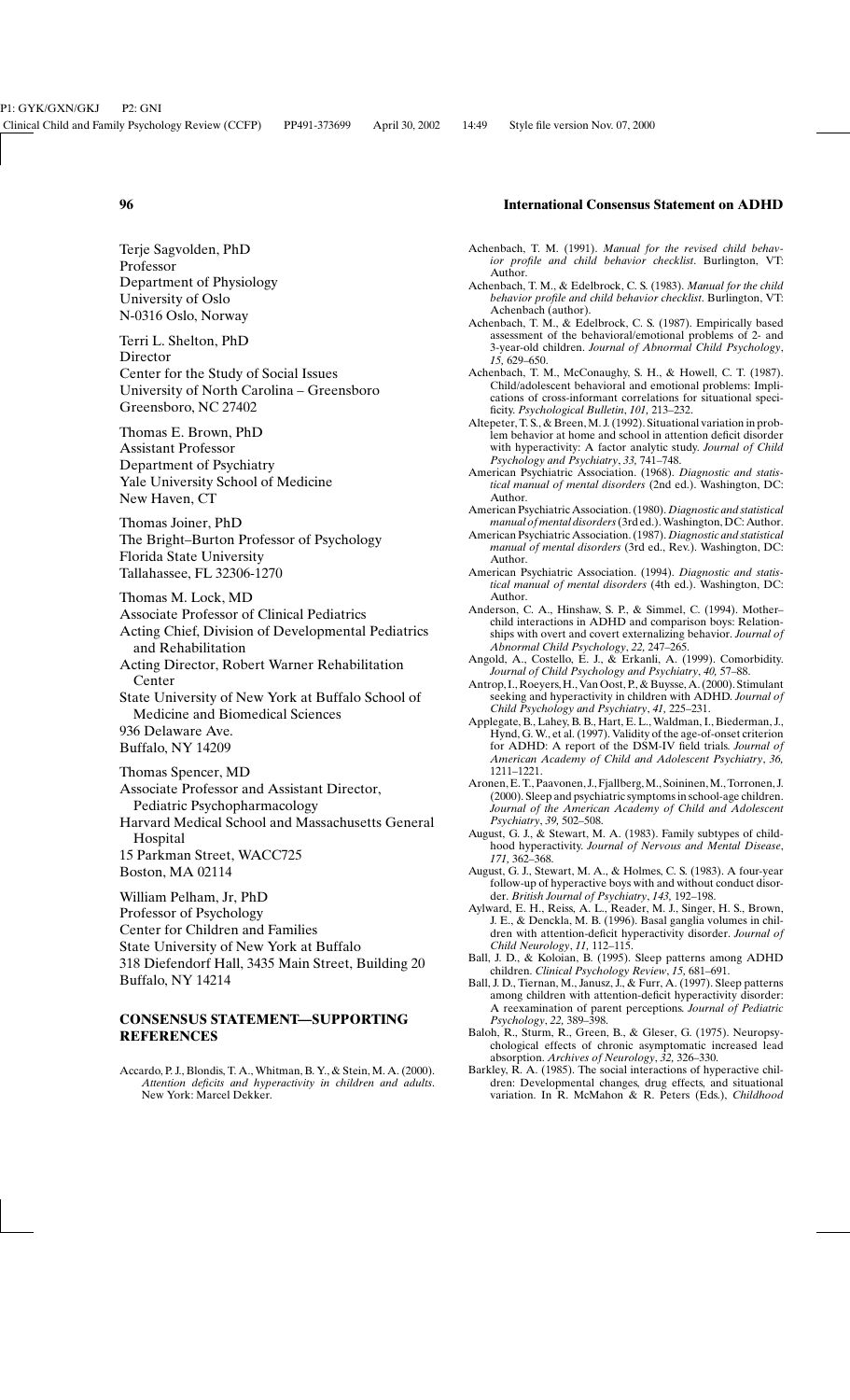*disorders: Behavioral–developmental approaches* (pp. 218– 243). New York: Brunner/Mazel.

- Barkley, R. A. (1988). The effects of methylphenidate on the interactions of preschool ADHD children with their mothers. *Journal of the American Academy of Child and Adolescent Psychiatry*, *27,* 336–341.
- Barkley, R. A. (1989a). The problem of stimulus control and rule-governed behavior in children with attention deficit disorder with hyperactivity. In J. Swanson & L. Bloomingdale (Eds.), *Attention deficit disorders* (pp. 203–234). New York: Pergamon.
- Barkley, R. A. (1989b). Hyperactive girls and boys: Stimulant drug effects on mother–child interactions. *Journal of Child Psychology and Psychiatry*, *30,* 379–390.
- Barkley, R. A. (1990). *Attention-deficit hyperactivity disorder: A handbook for diagnosis and treatment*. New York: Guilford.
- Barkley, R. A. (1994). Impaired delayed responding: A unified theory of attention deficit hyperactivity disorder. In D. K. Routh (Ed.), *Disruptive behavior disorders: Essays in honor of Herbert Quay* (pp. 11–57). New York: Plenum.
- Barkley, R. A. (1997a). Behavioral inhibition sustained, attention, and executive functions: Constructing a unifying theory of ADHD. *Psychological Bulletin*, *121,* 65–94.
- Barkley, R. A. (1997b). *ADHD and the nature of self-control*. New York: Guilford.
- Barkley, R. A. (1998). *Attention-deficit hyperactivity disorder: A handbook for diagnosis and treatment* (2nd ed.). New York: Guilford.
- Barkley, R. A. (1999a). Response inhibition in attention deficit hyperactivity disorder. *Mental Retardation and Developmental Disabilities Research Reviews*, *5,* 177–184.
- Barkley, R. A. (1999b). Theories of attention-deficit/hyperactivity disorder. In H. Quay & A. Hogan (Eds.), *Handbook of disruptive behavior disorders* (pp. 295–316). New York: Plenum.
- Barkley, R. A. (2001a). The inattentive type of ADHD as a distinct disorder: What remains to be done. *Clinical Psychology: Science and Practice*, *8,* 489–493.
- Barkley, R. A. (2001b). Genetics of childhood disorders: XVII. ADHD, Part I: The executive functions and ADHD. *Journal of the American Academy of Child and Adolescent Psychiatry*, *39,* 1064–1068.
- Barkley, R. A. (2001c). The executive functions and self-regulation: An evolutionary neuropsychological perspective. *Neuropsychology Review*, *11,* 1–29.
- Barkley, R. A., Anastopoulos, A. D., Guevremont, D. G., & Fletcher, K. F. (1991). Adolescents with attention deficit hyperactivity disorder: Patterns of behavioral adjustment, academic functioning, and treatment utilization. *Journal of the American Academy of Child and Adolescent Psychiatry*, *30,* 752–761.
- Barkley, R. A., Anastopoulos, A. D., Guevremont, D. G., & Fletcher, K. F. (1992). Adolescents with attention deficit hyperactivity disorder: Mother–adolescent interactions, family beliefs and conflicts, and maternal psychopathology. *Journal of Abnormal Child Psychology*, *20,* 263–288.
- Barkley, R. A., & Biederman, J. (1997). Towards a broader definition of the age of onset criterion for attention deficit hyperactivity disorder. *Journal of the American Academy of Child and Adolescent Psychiatry*, *36,* 1204–1210.
- Barkley, R. A., & Cunningham, C. E. (1979a). Stimulant drugs and activity level in hyperactive children. *American Journal of Orthopsychiatry*, *49,* 491–499.
- Barkley, R. A., & Cunningham, C. E. (1979b). The effects of methylphenidate on the mother–child interactions of hyperactive children. *Archives of General Psychiatry*, *36,* 201–208.
- Barkley, R., Cunningham, C., & Karlsson, J. (1983). The speech of hyperactive children and their mothers: Comparisons with normal children and stimulant drug effects. *Journal of Learning Disabilities*, *16,* 105–110.
- Barkley, R. A., DuPaul, G. J., & McMurray, M. B. (1990). A comprehensive evaluation of attention deficit disorder with and without hyperactivity. *Journal of Consulting and Clinical Psychology*, *58,* 775–789.
- Barkley, R. A., & Edelbrock, C. S. (1987). Assessing situational variation in children's behavior problems: The Home and School Situations Questionnaires. In R. Prinz (Ed.), *Advances in behavioral assessment of children and families* (Vol. 3, pp. 157–176). Greenwich, CT: JAI Press.
- Barkley, R. A., Edwards, G., Laneri, M., Fletcher, K., & Metevia, L. (2001). Executive functioning, temporal discounting, and sense of time in adolescents with attention deficit hyperactivity disorder and oppositional defiant disorder. *Journal of Abnormal Child Psychology*, *29,* 541–556.
- Barkley, R. A., Fischer, M., Edelbrock, C. S., & Smallish, L. (1990). The adolescent outcome of hyperactive children diagnosed by research criteria: I. An 8 year prospective follow-up study. *Journal of the American Academy of Child and Adolescent Psychiatry*, *29,* 546–557.
- Barkley, R. A., Fischer, M., Edelbrock, C. S., & Smallish, L. (1991). The adolescent outcome of hyperactive children diagnosed by research criteria: III. Mother–child interactions, family conflicts, and maternal psychopathology. *Journal of Child Psychology and Psychiatry*, *32,* 233–256.
- Barkley, R. A., Fischer, M., Fletcher, K., & Smallish, L. (in press). Persistence of attention deficit hyperactivity disorder into adulthood as a function of reporting source and definition of disorder. *Journal of Abnormal Psychology*.
- Barkley, R. A., Fischer, M., Smallish, L., & Fletcher, K. (in press). Does the treatment of ADHD with stimulant medication contribute to illicit drug use and abuse in adulthood? Results from a 15-year prospective study. *Pediatrics*.
- Barkley, R. A., Grodzinsky, G., & DuPaul, G. (1992). Frontal lobe functions in attention deficit disorder with and without hyperactivity: A review and research report. *Journal of Abnormal Child Psychology*, *20,* 163–188.
- Barkley, R. A., Guevremont, D. G., Anastopoulos, A. D., DuPaul, G. J., & Shelton, T. L. (1993). Driving-related risks and outcomes of attention deficit hyperactivity disorder in adolescents and young adults: A 3–5 year follow-up survey.*Pediatrics*, *92,* 212–218.
- Barkley, R. A., Karlsson, J., & Pollard, S. (1985). Effects of age on the mother–child interactions of hyperactive children. *Journal of Abnormal Child Psychology*, *13,* 631–638.
- Barkley, R. A., Karlsson, J., Pollard, S., & Murphy, J. V. (1985). Developmental changes in the mother–child interactions of hyperactive boys: Effects of two dose levels of Ritalin. *Journal of Child Psychology and Psychiatry and Allied Disciplines*, *26,* 705–715.
- Barkley, R. A., Licho, R., McGough, J. J., Tuite, P., Feifel, D., Mishkin, F., et al. (2002). *Excessive dopamine transporter density in adults with attention deficit hyperactivity disorder assessed by SPECT with [<sup>123</sup> I] altropane*. University of Massachusetts Medical School, Worcester, MA.
- Barkley, R. A., Murphy, K. R., & Bush, T. (2001). Time perception and reproduction in young adults with attention deficit hyperactivity disorder (ADHD). *Neuropsychology*, *15,* 351–360.
- Barkley, R. A., Murphy, K. R., DuPaul, G. R., & Bush, T. (in press). Driving in young adults with attention deficit hyperactivity disorder: Knowledge, performance, adverse outcomes and the role of executive functions. *Journal of the International Neuropsychological Society*.
- Barkley, R. A., Murphy, K. R., & Kwasnik, D. (1996a). Psychological functioning and adaptive impairments in young adults with ADHD. *Journal of Attention Disorders*, *1,* 41–54.
- Barkley, R. A., Murphy, K. R., & Kwasnik, D. (1996b). Motor vehicle driving competencies and risks in teens and young adults with attention deficit hyperactivity disorder. *Pediatrics*, *98,* 1089–1095.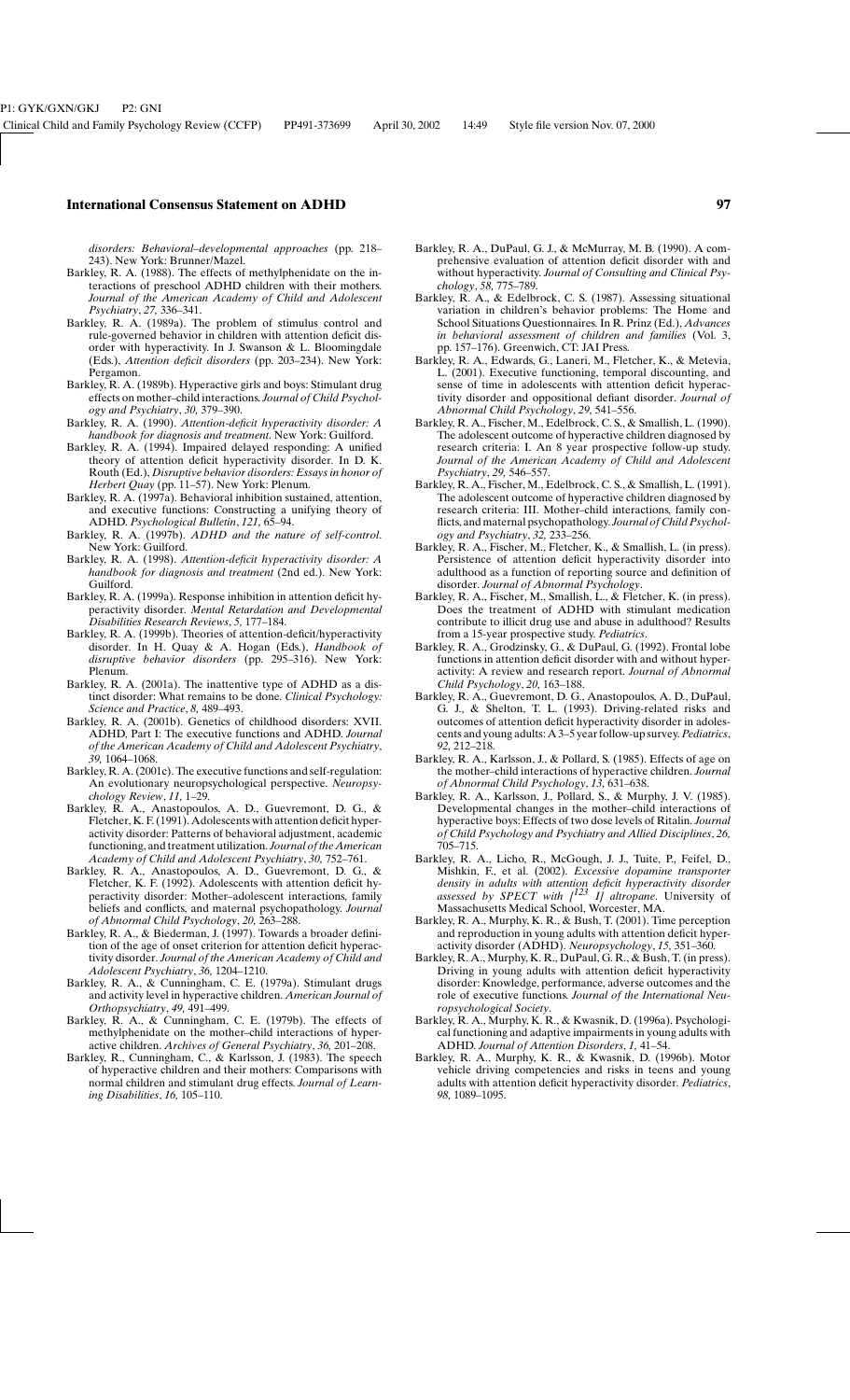- Barkley, R. A., Shelton, T. L., Crosswait, C., Moorehouse, M., Fletcher, K., Barrett, S., et al. (in press). Preschool children with high levels of disruptive behavior: Three-year outcomes as a function of adaptive disability. *Development and Psychopathology*, *14,* 45–68.
- Bate, A. J., Mathias, J. L., & Crawford, J. R. (2001). Performance of the Test of Everyday Attention and standard tests of attention following severe traumatic brain injury. *The Clinical Neuropsychologist*, *15,* 405–422.
- Baumgaertel, A., Wolraich, M. L., & Dietrich, M. (1995). Comparison of diagnostic criteria for attention deficit disorders in a German elementary school sample. *Journal of the American Academy of Child and Adolescent Psychiatry*, *34,* 629–638.
- Baving, L., Laucht, M., & Schmidt, M. H. (1999). A typical frontal brain activation in ADHD: Preschool and elementary school boys and girls. *Journal of the American Academy of Child and Adolescent Psychiatry*, *38,* 1363–1371.
- Bayliss, D. M., & Roodenrys, S. (2000). Executive processing and attention deficit hyperactivity disorder: An application of the supervisory attentional system. *Developmental Neuropsychology*, *17,* 161–180.
- Beauchaine, T. P., Katkin, E. S., Strassberg, Z., & Snarr, J. (2001). Disinhibitory psychopathology in male adolescents: Discriminating conduct disorder from attention-deficit/hyperactivity disorder through concurrent assessment of multiple autonomic states. *Journal of Abnormal Psychology*, *110,* 610–624.
- Befera, M., & Barkley, R. A. (1984). Hyperactive and normal girls and boys: Mother–child interactions, parent psychiatric status, and child psychopathology. *Journal of Child Psychology and Psychiatry*, *26,* 439–452.
- Beiser, M., Dion, R., & Gotowiec, A. (2000). The structure of attention-deficit and hyperactivity symptoms among native and non-native elementary school children. *Journal of Abnormal Child Psychology*, *28,* 425–537.
- Beitchman, J. H., Wekerle, C., & Hood, J. (1987). Diagnostic continuity from preschool to middle childhood. *Journal of the American Academy of Child and Adolescent Psychiatry*, *26,* 694–699.
- Bennett, L. A., Wolin, S. J., & Reiss, D. (1988). Cognitive, behavioral, and emotional problems among school-age children of alcoholic parents. *American Journal of Psychiatry*, *145,* 185– 190.
- Benton, A. (1991). Prefrontal injury and behavior in children. *Developmental Neuropsychology*, *7,* 275–282.
- Berk, L. E., & Potts, M. K. (1991). Development and functional significance of private speech among attention-deficit hyperactivity disorder and normal boys. *Journal of Abnormal Child Psychology*, *19,* 357–377.
- Bhatia, M. S., Nigam, V. R., Bohra, N., & Malik, S. C. (1991). Attention deficit disorder with hyperactivity among paediatric outpatients. *Journal of Child Psychology and Psychiatry*, *32,* 297–306.
- Biederman, J., Faraone, S. V., Keenan, K., & Tsuang, M. T. (1991). Evidence of a familial association between attention deficit disorder and major affective disorders. *Archives of General Psychiatry*, *48,* 633–642.
- Biederman, J., Faraone, S. V., & Lapey, K. (1992). Comorbidity of diagnosis in attention-deficit hyperactivity disorder. In G. Weiss (Ed.),*Child and adolescent psychiatric clinics of North America: Attention-deficit hyperactivity disorder*(pp. 335–360). Philadelphia: Saunders.
- Biederman, J., Faraone, S. V., Mick, E., Spencer, T., Wilens, T., Kiely, K., et al. (1995). High risk for attention deficit hyperactivity disorder among children of parents with childhood onset of the disorder: A pilot study. *American Journal of Psychiatry*, *152,* 431–435.
- Biederman, J., Faraone, S. V., Mick, E., Williamson, S., Wilens, T. E., Spencer, T. J., et al. (1999). Clinical correlates of ADHD in females: Findings from a large group of girls ascertained

from pediatric and psychiatric referral sources. *Journal of the American Academy of Child and Adolescent Psychiatry*, *38,* 966–975.

- Biederman, J., Faraone, S., Milberger, S., Curtis, S., Chen, L., Marrs, A., et al. (1996). Predictors of persistence and remission of ADHD into adolescence: Results from a four-year prospective follow-up study. *Journal of the American Academy of Child and Adolescent Psychiatry*, *35,* 343–351.
- Biederman, J., Keenan, K., & Faraone, S. V. (1990). Parent-based diagnosis of attention deficit disorder predicts a diagnosis based on teacher report. *American Journal of Child and Adolescent Psychiatry*, *29,* 698–701.
- Biederman, J., Milberger, S., Faraone, S. V., Guite, J., & Warburton, R. (1994). Associations between childhood asthma and ADHD: Issues of psychiatric comorbidity and familiality. *Journal of the American Academy of Child and Adolescent Psychiatry*, *33,* 842–848.
- Biederman, J., Newcorn, J., & Sprich, S. (1991). Comorbidity of attention deficit hyperactivity disorder with conduct, depressive, anxiety, and other disorders. *American Journal of Psychiatry*, *148,* 564–577.
- Biederman, J., Wilens, T., Mick, E., Spencer, T., & Faraone, S. V. (1999). Pharmacotherapy of attention-deficit/hyperactivity disorder reduces risk for substance use disorder. *Pediatrics*, 104–109.
- Biederman, J., Wozniak, J., Kiely, K., Ablon, S., Faraone, S., Mick, E., et al. (1995). CBCL clinical scales discriminate prepubertal children with structured-interview-derived diagnosis of mania from those with ADHD. *Journal of the American Academy of Child and Adolescent Psychiatry*, *34,* 464–471.
- Bijur, P., Golding, J., Haslum, M., & Kurzon, M. (1988). Behavioral predictors of injury in school-age children. *American Journal of Diseases of Children*, *142,* 1307–1312.
- Borger, N., & van der Meere, J. (2000). Visual behaviour of ADHD children during an attention test: An almost forgotten variable. *Journal of Child Psychology and Psychiatry*, *41,* 525–532.
- Braaten, E. B., & Rosen, L. A. (2000). Self-regulation of affect in attention deficit hyperactivity disorder (ADHD) and non-ADHD boys: Differences in empathic responding. *Journal of Consulting and Clinical Psychology*, *68,* 313–321.
- Breen, M. J. (1989). Cognitive and behavioral differences in ADHD boys and girls. *Journal of Child Psychology and Psychiatry*, *30,* 711–716.
- Breslau, N., Brown, G. G., DelDotto, J. E., Kumar, S., Exhuthachan, S., Andreski, P., et al. (1996). Psychiatric sequelae of low birth weight at 6 years of age. *Journal of Abnormal Child Psychology*, *24,* 385–400.
- Breton, J., Bergeron, L., Valla, J. P., Berthiaume, C., Gaudet, N., Lambert, J., et al. (1999). Quebec children mental health survey: Prevalence of DSM-III-R mental health disorders. *Journal of Child Psychology and Psychiatry*, *40,* 375–384.
- Briggs-Gowan, M. J., Horwitz, S. M., Schwab-Stone, M. E., Leventhal, J. M., & Leaf, P. J. (2000). Mental health in pediatric settings: Distribution of disorders and factors related to service use. *Journal of the American Academy of Child and Adolescent Psychiatry*, *39,* 841–849.
- Bu-Haroon, A., Eapen, V., & Bener, A. (1999). The prevalence of hyperactivity symptoms in the United Arab Emirates. *Nordic Journal of Psychiatry*, *53,* 439–442.
- Buhrmester, D., Camparo, L., Christensen, A., Gonzalez, L. S., & Hinshaw, S. P. (1992). Mothers and fathers interacting in dyads and triads with normal and hyperactive sons. *Developmental Psychology*, *28,* 500–509.
- Burke, J. D., Loeber, R., & Lahey, B. B. (2001). Which aspects of ADHD are associated with tobacco use in early adolescence? *Journal of Child Psychology and Psychiatry*, *42,* 493–502.
- Burks, H. (1960). The hyperkinetic child. *Exceptional Children*, *27,* 18.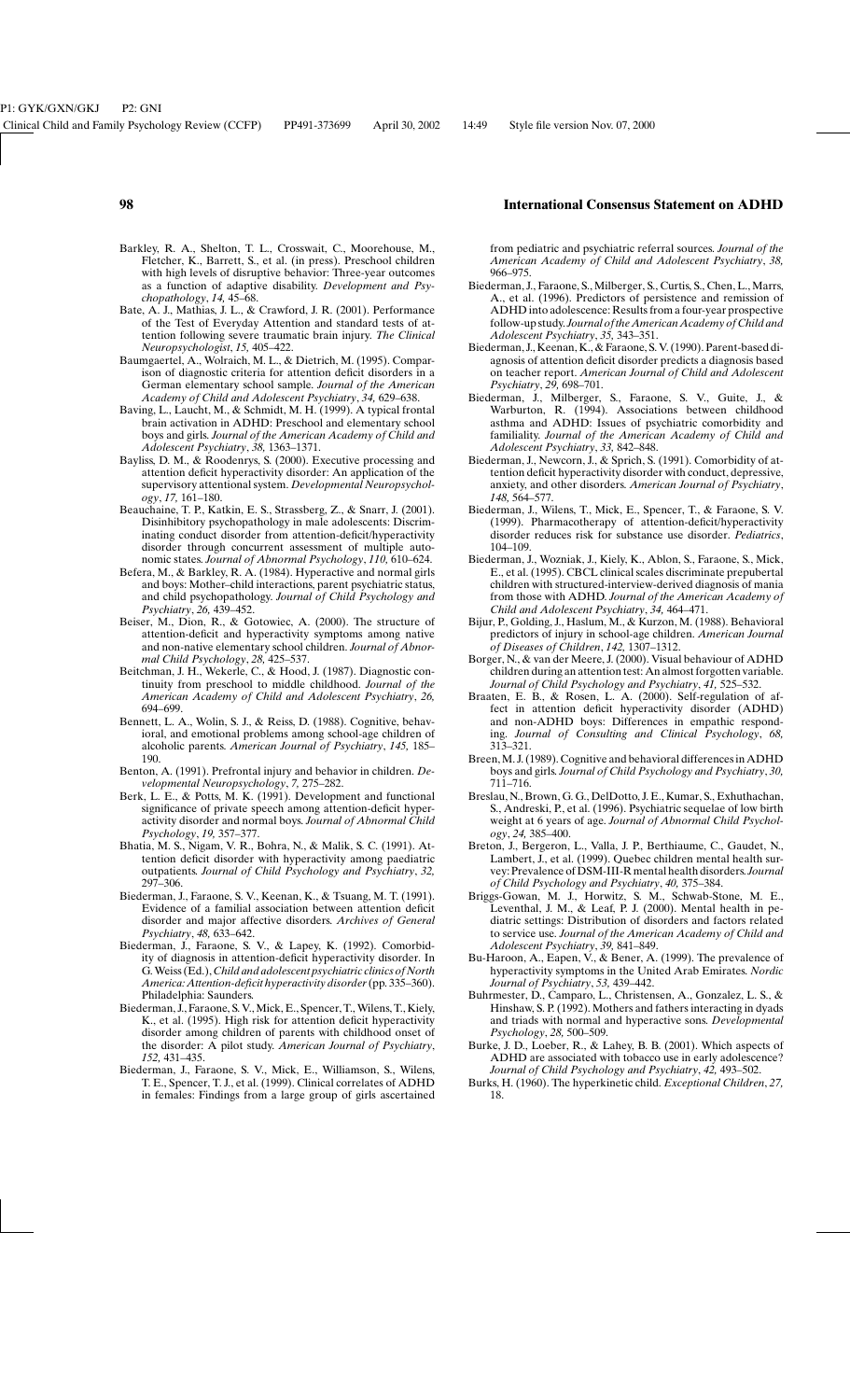- Burns, G. L., Boe, B., Walsh, J. A., Sommers-Flannagan, R., & Teegarden, L. A. (2001). A confirmatory factor analysis on the DSM-IV ADHD and ODD symptoms: What is the best model for the organization of tehse symptoms? *Journal of Abnormal Child Psychology*, *29,* 339–349.
- Burns, G. L., & Walsh, J. A. (in press). The influence of ADHDhyperactivity/impulsivity symptoms on the development of oppositional defiant disorder symptoms in a two-year longitudinal study. *Journal of Abnormal Child Psychology*.
- Burt, S. A., Krueger, R. F., McGue, M., & Iacono, W. G. (2001). Sources of covariation among attention-deficit hyperactivity disorder, oppositional defiant disorder, and conduct disorder: The importance of shared environment. *Journal of Abnormal Psychology*, *110,* 516–525.
- Cadesky, E. B., Mota, V. L., & Schachar, R. J. (2000). Beyond words: How do children with ADHD and/or conduct problems process nonverbal information about affect? *Journal of the American Academy of Child and Adolescent Psychiatry*, *39,* 1160–1167.
- Cadoret, R. J., & Stewart, M. A. (1991). An adoption study of attention deficit/hyperactivity/aggression and their relationship to adult antisocial personality. *Comprehensive Psychiatry*, *32,* 73–82.
- Campbell, S. B. (1990). *Behavior problems in preschool children*. New York: Guilford.
- Campbell, S. B., March, C. L., Pierce, E. W., Ewing, L. J., & Szumowski, E. K. (1991). Hard-to-manage preschool boys: Family context and the stability of externalizing behavior. *Journal of Abnormal Child Psychology*, *19,* 301–318.
- Campbell, S. B., Schleifer, M., & Weiss, G. (1978). Continuities in maternal reports and child behaviors over time in hyperactive and comparison groups. *Journal of Abnormal Child Psychology*, *6,* 33–45.
- Campbell, S. B., Szumowski, E. K., Ewing, L. J., Gluck, D. S., & Breaux, A. M. (1982). A multidimensional assessment of parent-identified behavior problem toddlers. *Journal of Abnormal Child Psychology*, *10,* 569–592.
- Cantwell, D. (1975). *The hyperactive child*. New York: Spectrum.
- Cantwell, D. P., & Baker, L. (1992). Association between attention deficit-hyperactivity disorder and learning disorders. In S. E. Shaywitz & B. A. Shaywitz (Eds.), *Attention deficit disorder comes of age: Toward the twenty-first century* (pp. 145–164). Austin, TX: Pro-ed.
- Carlson, C. L., Lahey, B. B., & Neeper, R. (1986). Direct assessment of the cognitive correlates of attention deficit disorders with and without hyperactivity. *Journal of Behavioral Assessment and Psychopathology*, *8,* 69–86.
- Carlson, C. L., & Mann, M. (in press). *Sluggish cognitive tempo predicts a different pattern of impairment in the Attention Deficit Hyperactivity Disorder, Predominantly Inattentive Type*. University of Texas at Austin.
- Carlson, C. L., & Tamm, L. (2000). Responsiveness of children with attention deficit hyperactivity disorder to reward and response cost: Differential impact on performance and motivation. *Journal of Consulting and Clinical Psychology*, *68,* 73–83.
- Carlson, C. L., Tamm, L., & Gaub, M. (1997). Gender differences in children with ADHD, ODD, and co-occurring ADHD/ODD identified in a school population. *Journal of the American Academy of Child and Adolescent Psychiatry*, *36,* 1706–1714.
- Carlson, E. A., Jacobvitz, D., & Sroufe, L. A. (1995). A developmental investigation of inattentiveness and hyperactivity. *Child Development*, *66,* 37–54.
- Carlson, G. A. (1990). Child and adolescent mania—diagnostic considerations. *Journal of Child Psychology and Psychiatry*, *31,* 331–342.
- Carte, E. T., Nigg, J. T., & Hinshaw, S. P. (1996). Neuropsychological functioning, motor speed, and language processing in boys with and without ADHD. *Journal of Abnormal Child Psychology*, *24,* 481–498.
- Casey, B. J., Castellanos, F. X., Giedd, J. N., Marsh, W. L., Hamburger, S. D., Schubert, A. B., et al. (1997). Implication of right frontstriatal circuitry in response inhibition and attention-deficit/hyperactivity disorder. *Journal of the American Academy of Child and Adolescent Psychiatry*, *36,* 374–383.
- Casey, J. E., Rourke, B. P., & Del Dotto, J. E. (1996). Learning disabilities in children with attention deficit disorder with and without hyperactivity. *Child Neuropsychology*, *2,* 83–98.
- Casey, R. J. (1996). Emotional competence in children with externalizing and internalizing disorders. In M. Lewis & M. W. Sullivan (Eds.), *Emotional development in atypical children* (pp. 161–183). Mahwah, NJ: Erlbaum.
- Castellanos, F. X., Giedd, J. N., Eckburg, P., Marsh, W. L., Vaituzis, C., Kaysen, D., et al. (1994). Quantitative morphology of the caudate nucleus in attention deficit hyperactivity disorder. *American Journal of Psychiatry*, *151,* 1791–1796.
- Castellanos, F. X., Giedd, J. N., Marsh, W. L., Hamburger, S. D., Vaituzis, A. C., Dickstein, D. P., et al. (1996). Quantitative brain magnetic resonance imaging in attention-deficit hyperactivity disorder. *Archives of General Psychiatry*, *53,* 607–616.
- Castellanos, F. X., Marvasti, F. F., Ducharme, J. L., Walter, J. M., Israel, M. E., Krain, A., et al. (2000). Executive function oculomotor tasks in girls with ADHD. *Journal of the American Academy of Child and Adolescent Psychiatry*, *39,* 644–650.
- Chadwick, O., Taylor, E., Taylor, A., Heptinstall, E., & Danckaerts, M. (1999). Hyperactivity and reading disability: A longitudinal study of the nature of the association. *Journal of Child Psychology and Psychiatry*, *40,* 1039–1050.
- Chang, H. T., Klorman, R., Shaywitz, S. E., Fletcher, J. M., Marchione, K. E., Holahan, J. M., et al. (1999). Paired-associate learning in attention-deficit/hyperactivity disorder as a function of hyperactivity-impulsivity and oppositional defiant disorder. *Journal of Abnormal Child Psychology*, *27,* 237–245.
- Chess, S. (1960). Diagnosis and treatment of the hyperactive child. *New York State Journal of Medicine*, *60,* 2379–2385.
- Chilcoat, H. D., & Breslau, N. (1999). Pathways from ADHD to early drug use. *Journal of the American Academy of Child and Adolescent Psychiatry*, *38,* 1347–1354.
- Chabot, R. J., & Serfontein, G. (1996). Quantitative electroencephalographic profiles of children with attention deficit disorder. *Biological Psychiatry*, *40,* 951–963.
- Chelune, G. J., Ferguson, W., Koon, R., & Dickey, T. O. (1986). Frontal lobe disinhibition in attention deficit disorder. *Child Psychiatry and Human Development*, *16,* 221–234.
- Clark, C., Prior, M., & Kinsella, G. J. (2000). Do executive function deficits differentiate between adolescents with ADHD and oppositional defiant/conduct disorder? A neuropsychological study using the Six Elements Test and Hayling Sentence Completion Test. *Journal of Abnormal Child Psychology*, *28,* 405–414.
- Clark, M. L., Cheyne, J. A., Cunningham, C. E., & Siegel, L. S. (1988). Dyadic peer interaction and task orientation in attention-deficit-disordered children. *Journal of Abnormal Child Psychology*, *16,* 1–15.
- Claude, D., & Firestone, P. (1995). The development of ADHD boys: A 12-year follow-up. *Canadian Journal of Behavioural Science*, *27,* 226–249.
- Cohen, N. J., & Minde, K. (1983). The "hyperactive syndrome" in kindergarten children: Comparison of children with pervasive and situational symptoms. *Journal of Child Psychology and Psychiatry*, *24,* 443–455.
- Cohen, N. J., Sullivan, J., Minde, K., Novak, C., & Keens, S. (1983). Mother–child interaction in hyperactive and normal kindergarten-aged children and the effect of treatment. *Child Psychiatry and Human Development*, *13,* 213–224.
- Cohen, N. J., Vallance, D. D., Barwick, M., Im, N., Menna, R., Horodezky, N. B., et al. (2000). The interface between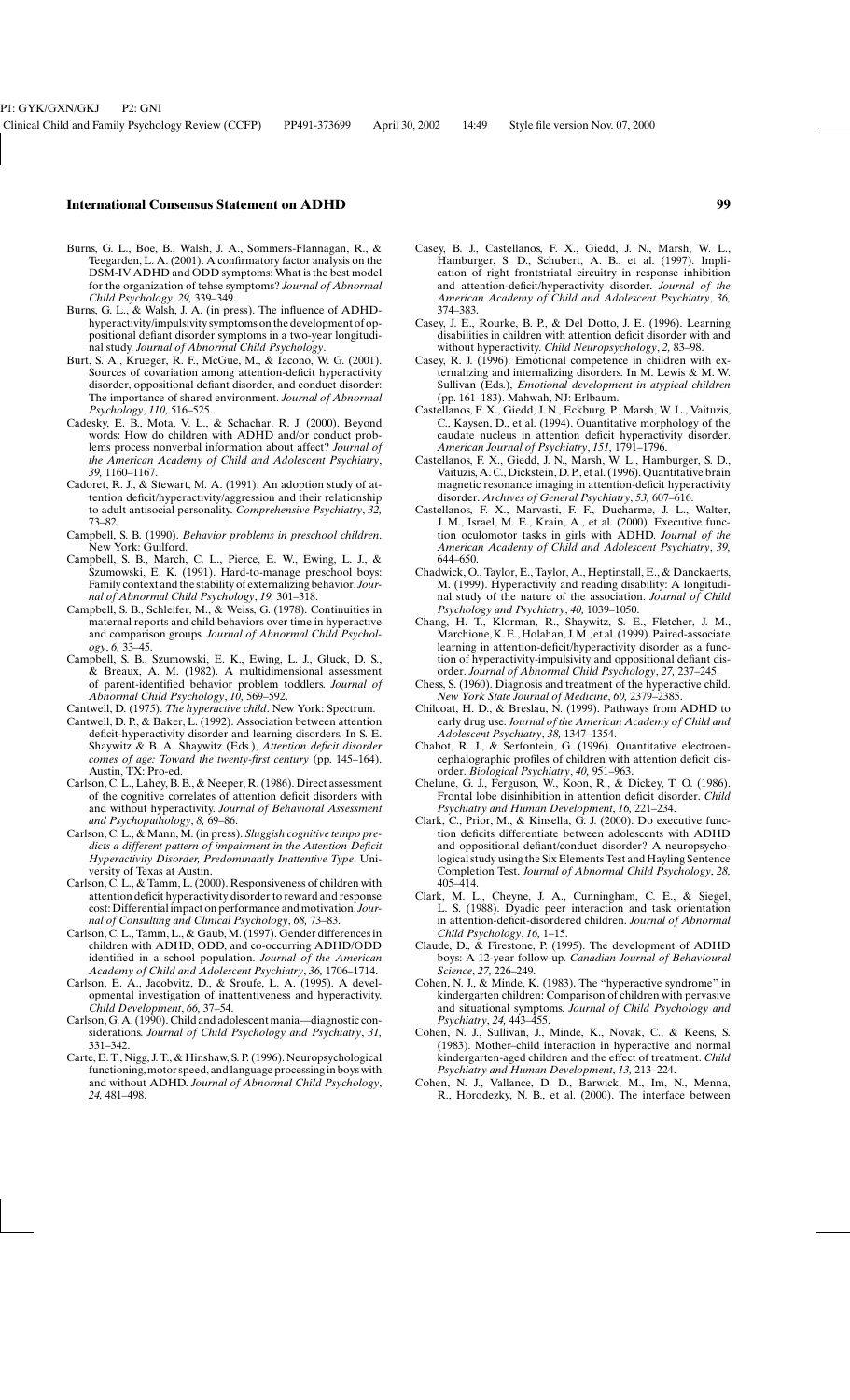ADHD and language impairment: An examination of language, achievement, and cognitive processing. *Journal of Child Psychology and Psychiatry*, *41,* 353–362.

- Comings, D. E. (2000). Attention deficit hyperactivity disorder with Tourette Syndrome. In T. E. Brown (Ed.), *Attentiondeficit disorders and comorbidities in children, adolescents, and adults* (pp. 363–392). Washington, DC: American Psychiatric Press.
- Comings, D. E., Comings, B. G., Muhleman, D., Dietz, G., Shahbahrami, B., Tast, D., et al.  $(1991)$ . The dopamine  $D_2$ receptor locus as a modifying gene in neuropsychiatric disorders. *Journal of the American Medical Association*, *266,* 1793–1800.
- Conners, C. K., & Wells, K. (1986). *Hyperactive children: A neuropsychological approach*. Beverly Hills, CA: Sage.
- Conners, D. K. (1998). Other medications in the treatment of child and adolescent ADHD. In R. A. Barkley (Ed.), *Attention deficit hyperactivity disorder: A handbook for diagnosis and treatment* (pp. 564–581). New York: Guilford.
- Cook, E. H., Stein, M. A., Krasowski, M. D., Cox, N. J., Olkon, D. M., Kieffer, J. E., & Leventhal, B. L. (1995). Association of attention deficit disorder and the dopamine transporter gene. *American Journal of Human Genetics*, *56,* 993–998.
- Cook, E. H., Stein, M. A., & Leventhal, D. L. (1997). Family-based association of attention-deficit/hyperactivity disorder and the dopamine transporter. In K. Blum (Ed.), *Handbook of Psychitric Genetics* (pp. 297–310). New York: CRC Press.
- Coolidge, F. L., Thede, L. L., & Young, S. E. (2000). Heritability and the comorbidity of attention deficit hyperactivity disorder with behavioral disorders and executive function deficits: A preliminary investigation. *Developmental Neuropsychology*, *17,* 273–287.
- Corkum, P., Moldofsky, H., Hogg-Johnson, S., Humphries, T., & Tannock, R. (1999). Sleep problems in children with attentiondeficit/hyperactivity disorder: Impact of subtype, comorbidity, and stimulant medication. *Journal of the American Academy of Child and Adolescent Psychiatry*, *38,* 1285–1293.
- Costello, E. J., Loeber, R., & Stouthamer-Loeber, M. (1991). Pervasive and situational hyperactivity—Confounding effect of informant: A research note. *Journal of Child Psychology and Psychiatry*, *32,* 367–376.
- Cruickshank, B. M., Eliason, M., & Merrifield, B. (1988). Longterm sequelae of water near-drowning. *Journal of Pediatric Psychology*, *13,* 379–388.
- Crystal, D. S., Ostrander, R., Chen, R. S., & August, G. J. (2001). Multimethod assessment of psychopathology among DSM-IV subtypes of children with attention deficit/hyperactivity disorder: Self-, parent, and teacher reports. *Journal of Abnormal Child Psychology*, *29,* 189–205.
- Cuffe, S. P., McKeown, R. E., Jackson, K. L., Addy, C. L., Abramson, R., & Garrison, C. Z. (2001). Prevalence of attention-deficit/hyperactivity disorder in a community sample of older adolescents. *Journal of the American Academy of Child and Adolescent Psychiatry*, *40,* 1037–1044.
- Cunningham, C. E., Benness, B. B., & Siegel, L. S. (1988). Family functioning, time allocation, and parental depression in the families of normal and ADDH children. *Journal of Clinical Child Psychology*, *17,* 169–177.
- Cunningham, C. E., & Siegel, L. S. (1987). Peer interactions of normal and attention-deficit disordered boys during free-play, cooperative task, and simulated classroom situations. *Journal of Abnormal Child Psychology*, *15,* 247–268.
- Cunningham, C. E., Siegel, L. S., & Offord, D. R. (1985). A developmental dose response analysis of the effects of methylphenidate on the peer interactions of attention deficit disordered boys. *Journal of Child Psychology and Psychiatry*, *26,* 955–971.
- Dane, A. V., Schachar, R. J., & Tannock, R. (2000). Does actigraphy differentiate ADHD subtypes in a clinical research setting?

*Journal of the American Academy of Child and Adolescent Psychiatry*, *39,* 752–760.

- Danforth, J. S., Barkley, R. A., & Stokes, T. F. (1991). Observations of parent–child interactions with hyperactive children: Research and clinical implications. *Clinical Psychology Review*, *11,* 703–727.
- Daugherty, T. K., & Quay, H. C. (1991). Response perseveration and delayed responding in childhood behavior disorders. *Journal of Child Psychology and Psychiatry*, *32,* 453–461.
- David, O. J. (1974). Association between lower level lead concentrations and hyperactivity. *Environmental Health Perspective*, *7,* 17–25.
- de la Burde, B., & Choate, M. (1972). Does asymptomatic lead exposure in children have latent sequelae? *Journal of Pediatrics*, *81,* 1088–1091.
- de la Burde, B., & Choate, M. (1974). Early asymptomatic lead exposure and development at school age. *Journal of Pediatrics*, *87,* 638–642.
- Demaray, M. K., & Elliot, S. N. (2001). Perceived social support by children with characteristics of attention-deficit/hyperactivity disorder. *School Psychology Quarterly*, *16,* 68–90.
- Demb, H. B. (1991). Use of Ritalin in the treatment of children with mental retardation. In L. L. Greenhill & B. B. Osmon (Eds.), *Ritalin: Theory and patient management* (pp. 155–170). New York: Mary Ann Liebert.
- Denckla, M. B. (1994). Measurement of executive function. In G. R. Lyon (Ed.), *Frames of reference for the assessment of learning disabilities: New views on measurement issues* (pp. 117–142). Baltimore: Brookes.
- Denckla, M. B., & Rudel, R. G. (1978). Anomalies of motor development in hyperactive boys. *Annals of Neurology*, *3,* 231–233.
- Denckla, M. B., Rudel, R. G., Chapman, C., & Krieger, J. (1985). Motor proficiency in dyslexic children with and without attentional disorders. *Archives of Neurology*, *42,* 228–231.
- Denson, R., Nanson, J. L., & McWatters, M. A. (1975). Hyperkinesis and maternal smoking. *Canadian Psychiatric Association Journal*, *20,* 183–187.
- Dolphin, J. E., & Cruickshank, W. M. (1951). Pathology of concept formation in children with cerebral palsy. *American Journal of Mental Deficiency*, *56,* 386–392.
- Douglas, V. I. (1972). Stop, look, and listen: The problem of sustained attention and impulse control in hyperactive and normal children. *Canadian Journal of Behavioural Science*, *4,* 259– 282.
- Douglas, V. I. (1980). Higher mental processes in hyperactive children: Implications for training. In R. Knights & D. Bakker (Eds.), *Treatment of hyperactive and learning disordered children* (pp. 65–92). Baltimore: University Park Press.
- Douglas, V. I. (1983). Attention and cognitive problems. In M. Rutter (Ed.), *Developmental neuropsychiatry* (pp. 280– 329). New York: Guilford.
- Douglas, V. I. (1999). Cognitive control processes in attentiondeficit/hyperactivity disorder. In H. C. Quay & A. Horgan (Eds.), *Handbook of disruptive behavior disorders* (pp. 105– 138). New York: Plenum.
- Douglas, V. I., & Parry, P. A. (1983). Effects of reward on delayed reaction time task performance of hyperactive children. *Journal of Abnormal Child Psychology*, *11,* 313–326.
- Douglas, V. I., & Parry, P. A. (1994). Effects of reward and nonreward on attention and frustration in attention deficit disorder. *Journal of Abnormal Child Psychology*, *22,* 281–302.
- Douglas, V. I., & Peters, K. G. (1978). Toward a clearer definition of the attentional deficit of hyperactive children. In G. A. Hale & M. Lewis (Eds.), *Attention and the development of cognitive skills* (pp. 173–248). New York: Plenum.
- Dougherty, D. D., Bonab, A. A., Spencer, T. J., Rauch, S. L., Madras, B. K., & Fischman, A. J. (1999). Dopamine transporter density in patients with attention deficit hyperactivity disorder.*Lancet*, *354,* 2132–2133.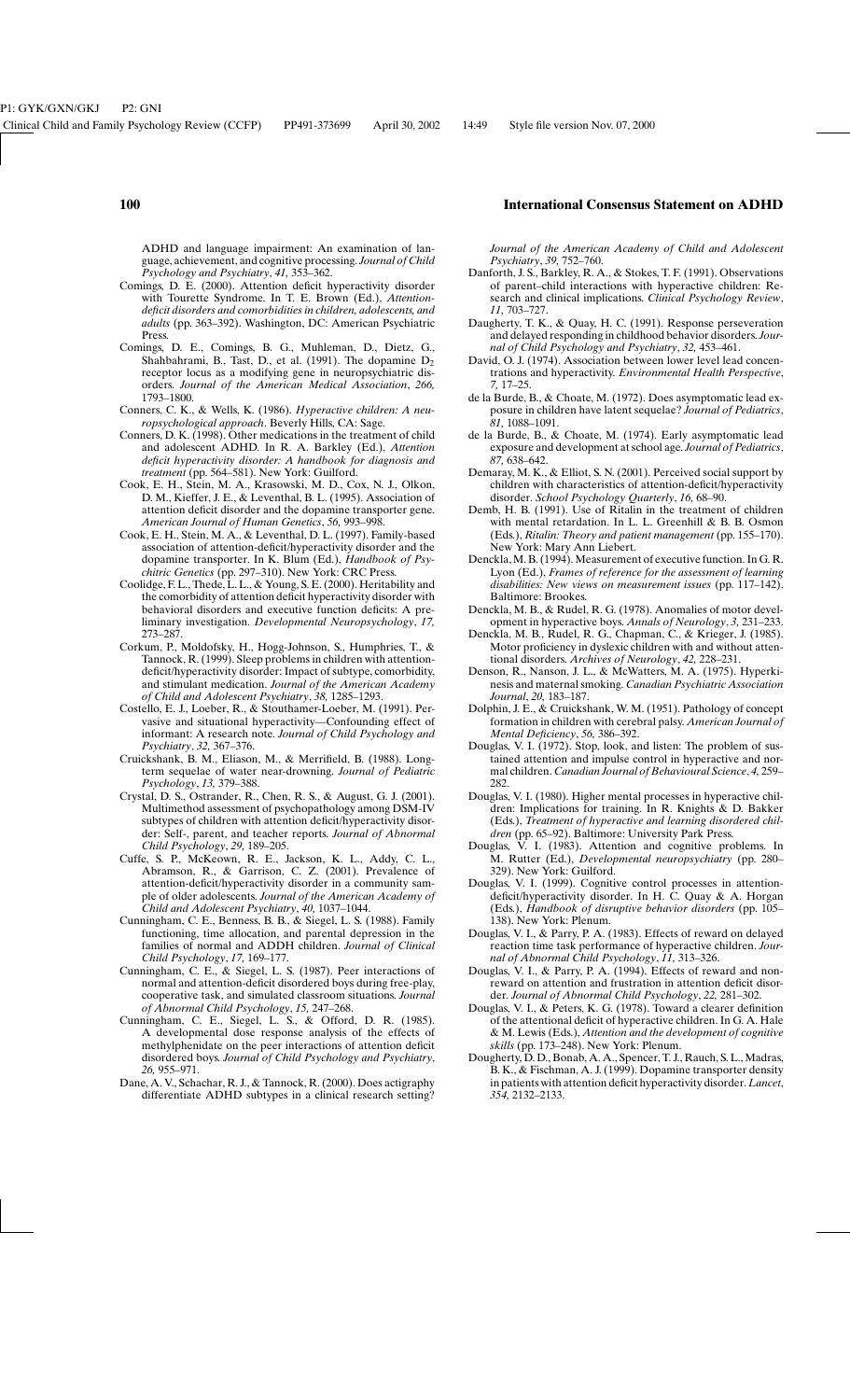- Doyle, A. E., Faraone, S. V., DuPre, E. P., & Biederman, J. (2001). Separating attention deficit hyperactivity disorder and learning disabilities in girls: A familial risk analysis. *American Journal of Psychiatry*, *158,* 1666–1672.
- Draeger, S., Prior, M., & Sanson, A. (1986). Visual and auditory attention performance in hyperactive children: Competence or compliance. *Journal of Abnormal Child Psychology*, *14,* 411– 424.
- DuPaul, G. J. (1991). Parent and teacher ratings of ADHD symptoms: Psychometric properties in a community-based sample. *Journal of Clinical Child Psychology*, *20,* 245–253.
- DuPaul, G. J., & Barkley, R. A. (1992). Situational variability of attention problems: Psychometric properties of the Revised Home and School Situations Questionnaires. *Journal of Clinical Child Psychology*, *21,* 178–188.
- DuPaul, G. J., Barkley, R. A., & Connor, D. F. (1998). Stimulants. In R. A. Barkley (Ed.), *Attention deficit hyperactivity disorder: A handbook for diagnosis and treatment* (pp. 510–551). New York: Guilford.
- DuPaul, G. J., McGoey, K. E., Eckert, T. L., & VanBrakle, J. (2001). Preschool children with attention-deficit/hyperactivity disorder: Impairments in behavioral, social, and school functioning. *Journal of the American Academy of Child and Adolescent Psychiatry*, *40,* 508–515.
- DuPaul, G. J., Power, T. J., Anastopoulos, A. D., & Reid, R. (1999). *The ADHD Rating Scale-IV: Checklists, norms, and clinical interpretation*. New York: Guilford.
- Ebaugh, F. G. (1923). Neuropsychiatric sequelae of acute epidemic encephalitis in children. *American Journal of Diseases of Children*, *25,* 89–97.
- Edelbrock, C. S., Costello, A., & Kessler, M. D. (1984). Empirical corroboration of attention deficit disorder. *Journal of the American Academy of Child and Adolescent Psychiatry*, *23,* 285–290.
- Edwards, F., Barkley, R., Laneri, M., Fletcher, K., & Metevia, L. (2001). Parent–adolescent conflict in teenagers with ADHD and ODD. *Journal of Abnormal Child Psychology*, *29,* 557– 572.
- Elia, J., Gullotta, C., Rose, J. R., et al. (1994). Thyroid function in attention deficit hyperactivity disorder. *Journal of the American Academy of Child and Adolescent Psychiatry*, *33,* 169–172.
- Epstein, J. N., Goldberg, N. A., Conners, C. K., & March, J. S. (1997). The effects of anxiety on continuous performance test functioning in an ADHD clinic sample. *Journal of Attention Disorders*, *2,* 45–52.
- Erhardt, D., & Hinshaw, S. P. (1994). Initial sociometric impressions of attention-deficit hyperactivity disorder and comparison boys: Predictions from social behaviors and from nonbehavioral variables. *Journal of Consulting and Clinical Psychology*, *62,* 833–842.
- Ernst, M., Cohen, R. M., Liebenauer, L. L., Jons, P. H., & Zametkin, A. J. (1997). Cerebral glucose metabolism in adolescent girls with attention-deficit/hyperactivity disorder. *Journal of the American Acdemy of Child and Adolescent Psychiatry*, *36,* 1399–1406.
- Ernst, M., Liebenauer, L. L., King, A. C., Fitzgerald, G. A., Cohen, R. M., & Zametkin, A. J. (1994). Reduced brain metabolism in hyperactive girls. *Journal of the American Academy of Child and Adolescent Psychiatry*, *33,* 858–868.
- Ernst, M., Zametkin, A. J., Matochik, J. A., Pascualvaca, D., Jons, P. H., & Cohen, R. M. (1999). High midbrain  $[{}^{18}F]$ DOPA accumulation in children with attention deficit hyperactivity disorder. *American Journal of Psychiatry*, *156,* 1209–1215.
- Fallone, G., Acebo, C., Arnedt, J. T., Seifer, R., Carskadon, M. A. (2001). Effects of acute sleep restriction on behavior, sustained attention, and response inhibition in children. *Perceptual and Motor Skills*, *93,* 213–229.
- Faraone, S. V., & Biederman, J. (1997). Do attention deficit hyperactivity disorder and major depression share familial risk

factors? *Journal of Nervous and Mental Disease*, *185,* 533– 541.

- Faraone, S. V., Biederman, J., Chen, W. J., Krifcher, B., Keenan, K., Moore, C., et al. (1992). Segregation analysis of attention deficit hyperactivity disorder. *Psychiatric Genetics*, *2,* 257–275.
- Faraone, S. V., Biederman, J., Lehman, B., Keenan, K., Norman, D., Seidman, L. J., et al. (1993). Evidence for the independent familial transmission of attention deficit hyperactivity disorder and learning disabilities: Results from a family genetic study. *American Journal of Psychiatry*, *150,* 891–895.
- Faraone, S. V., Biederman, J., Mennin, D., Russell, R., & Tsuang, M. T. (1998). Familial subtypes of attention deficit hyperactivity disorder: A 4-year follow-up study of children from antisocial-ADHD families. *Journal of Child Psychology and Psychiatry*, *39,* 1045–1053.
- Faraone, S. V., Biederman, J., Mick, E., Williamson, S., Wilens, T., Spencer, T., et al. (2000). Family study of girls with attention deficit hyperactivity disorder. *American Journal of Psychiatry*, *157,* 1077–1083.
- Faraone, S. V., Biederman, J., & Monuteaux, M. C. (2001). Attention deficit hyperactivity disorder with bipolar disorder in girls: Further evidence for a familial subtype? *Journal of Affective Disorders*, *64,* 19–26.
- Faraone, S. V., Biederman, J., Weber, W., & Russell, R. L. (1998). Psychiatric, neuropsychological, and psychosocial features of DSM-IV subtypes of attention-deficit/hyperactivity disorder: Results from a clinically referred sample. *Journal of the American Academy of Child and Adolescent Psychiatry*, *37,* 185–193.
- Faraone, S. V., Biederman, J., Weiffenbach, B., Keith, T., Chu, M. P., Weaver, A., et al. (1999). Dopamine D4 gene 7-repeat allele and attention deficit hyperactivity disorder. *American Journal of Psychiatry*, *156,* 768–770.
- Faraone, S. V., Biederman, J., Wozniak, J., Mundy, E., Mennin, D., & O'Donnell, D. (1997). Is comorbidity with ADHD a marker for juvenile-onset mania? *Journal of the American Academy of Child and Adolescent Psychiatry*, *36,* 1046–1055.
- Fergusson, D. M., Fergusson, I. E., Horwood, L. J., & Kinzett, N. G. (1988). A longitudinal study of dentine lead levels, intelligence, school performance, and behaviour. *Journal of Child Psychology and Psychiatry*, *29,* 811–824.
- Filipek, P. A., Semrud-Clikeman, M., Steingard, R. J., Renshaw, P. F., Kennedy, D. N., & Biederman, J. (1997). Volumetric MRI analysis comparing subjects having attention-deficit hyperactivity disorder with normal controls. *Neurology*, *48,* 589–601.
- Fischer, M. (1990). Parenting stress and the child with attention deficit hyperactivity disorder. *Journal of Clinical Child Psychology*, *19,* 337–346.
- Fischer, M., Barkley, R. A., Edelbrock, C. S., & Smallish, L. (1990). The adolescent outcome of hyperactive children diagnosed by research criteria: II. Academic, attentional, and neuropsychological status. *Journal of Consulting and Clinical Psychology*, *58,* 580–588.
- Fischer, M., Barkley, R. A., Fletcher, K., & Smallish, L. (1993a). The stability of dimensions of behavior in ADHD and normal children over an 8 year period. *Journal of Abnormal Child Psychology*, *21,* 315–337.
- Fischer, M., Barkley, R. A., Fletcher, K., & Smallish, L. (1993b). The adolescent outcome of hyperactive children diagnosed by research criteria: V. Predictors of outcome. *Journal of the American Academy of Child and Adolescent Psychiatry*, *32,* 324–332.
- Fischer, M., Barkley, R. A., Smallish, L., & Fletcher, K. R. (in press). Hyperactive children as young adults: Deficits in attention, inhibition, and response perseveration and their relationship to severity of childhood and current ADHD and conduct disorder. *Journal of Abnormal Psychology*.
- Fischer, M., Barkley, R. A., Smallish, L., & Fletcher, K. R. (in press). Young adult outcome of hyperactive children as a function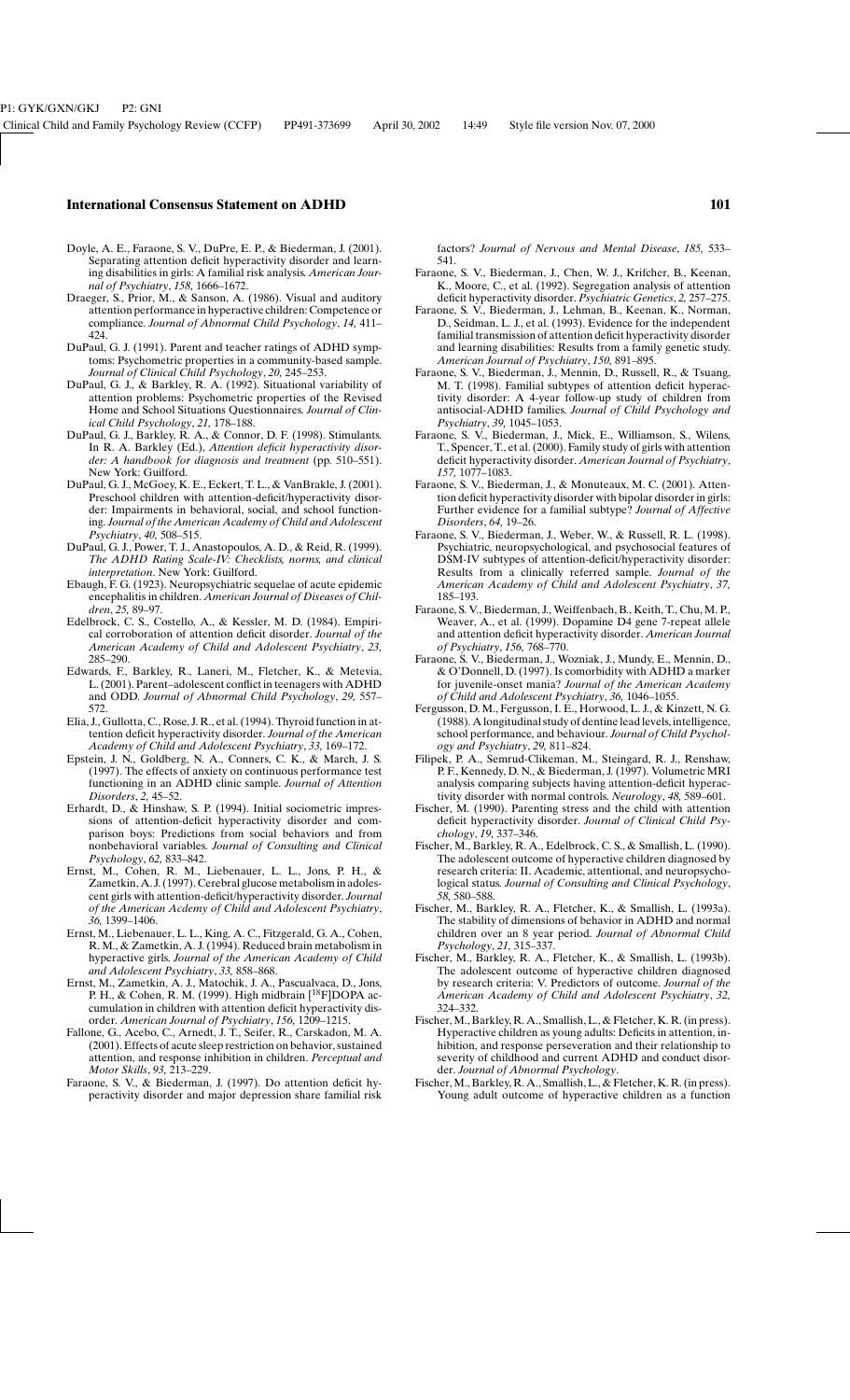of severity of childhood conduct problems: Comorbid psychiatric disorders and interim mental health treatment. *Journal of Abnormal Child Psychology*.

- Fletcher, K., Fischer, M., Barkley, R. A., & Smallish, L. (1996). A sequential analysis of the mother–adolescent interactions of ADHD, ADHD/ODD, and normal teenagers during neutral and conflict discussions. *Journal of Abnormal Child Psychology*, *24,* 271–298.
- Frank, Y., & Ben-Nun, Y. (1988). Toward a clinical subgrouping of hyperactive and nonhyperactive attention deficit disorder: Results of a comprehensive neurological and neuropsychological assessment. *American Journal of Diseases of Children*, *142,* 153–155.
- Frank, Y., Lazar, J. W., & Seiden, J. A. (1992). Cognitive eventrelated potentials in learning-disabled children with or without attention-deficit hyperactivity disorder [Abstract]. *Annals of Neurology*, *32,* 478.
- Frick, P. J., Kamphaus, R. W., Lahey, B. B., Loeber, R., Christ, M. A. G., Hart, E. L., et al. (1991). Academic underachievement and the disruptive behavior disorders. *Journal of Consulting and Clinical Psychology*, *59,* 289–294.
- Gadow, K. D., Nolan, E. E., Litcher, L., Carlson, G. A., Panina, N., Golovakha, E., et al. (2000). Comparison of attentiondeficit/hyperactivity disorder symptom subtypes in Ukrainian schoolchildren. *Journal of the American Academy of Child and Adolescent Psychiatry*, *39,* 1520–1527.
- Garcia-Sanchez, C., Estevez-Gonzalez, A., Suarez-Romero, E., & Junque, C. (1997). Right hemisphere dysfunction in subjects with attention-deficit disorder with and without hyperactivity. *Journal of Child Neurology*, *12,* 107–115.
- Gaub, M., & Carlson, C. L. (1997). Gender differences in ADHD: A meta-analysis and critical review. *Journal of the American Academy of Child and Adolescent Psychiatry*, *36,* 1036–1045.
- Geller, B., & Luby, J. (1997). Child and adolescent bipolar disorder: A review of the past 10 years. *Journal of the American Academy of Child and Adolescent Psychiatry*, *36,* 1168–1176.
- Giedd, J. N., Castellanos, F. X., Casey, B. J., Kozuch, P., King, A. C., Hamburger, S. D., et al. (1994). Quantitative morphology of the corpus callosum in attention deficit hyperactivity disorder. *American Journal of Psychiatry*, *151,* 665–669.
- Giedd, J. N., Snell, J. W., Lange, N., Rajapakse, J. C., Casey, B. J., Kozuch, P. L., et al. (1996). Quantitative magnetic resonance imaging of human brain development: Ages 4–18. *Cerebral Cortex*, *6,* 551–560.
- Gilger, J. W., Pennington, B. F., & DeFries, J. C. (1992). A twin study of the etiology of comorbidity: Attention-deficit hyperactivity disorder and dyslexia. *Journal of the American Academy of Child and Adolescent Psychiatry*, *31,* 343–348.
- Gill, M., Daly, G., Heron, S., Hawi, Z., & Fitzgerald, M. (1997). Confirmation of association between attention deficit hyperactivity disorder and a dopamine transporter polymorphism. *Molecular Psychiatry*, *2,* 311–313.
- Gillberg, C., Carlström, G., & Rasmussen, P. (1983). Hyperkinetic disorders in seven-year-old children with perceptual, motor and attentional deficits. *Journal of Child Psychology and Psychiatry*, *24*(2), 233–246.
- Gillberg, C. (1983). Perceptual, motor and attentional deficits in Swedish primary school children. Some child psychiatric aspects. *Journal of Child Psychology and Psychiatry*, *24*(3), 377–403.
- Gillberg, I. C., & Gillberg, C. (1988). Generalized hyperkinesis: Follow-up study from age 7 to 13 years. *Journal of the American Academy of Child and Adolescent Psychiatry*, *27*(1), 55–59.
- Gillberg, C., Melander, H., von Knorring, A.-L., Janols, L.-O., Thernlund, G., Hägglöf, B., et al. (1997). Long-term stimulant treatment of children with attention-deficit hyperactivity disorder symptoms. A randomized, double-blind, placebo-

controlled trial. *Archives of General Psychiatry*, *54*(9), 857– 864.

- Gillis, J. J., Gilger, J. W., Pennington, B. F., & Defries, J. C. (1992). Attention deficit disorder in reading-disabled twins: Evidence for a genetic etiology. *Journal of Abnormal Child Psychology*, *20,* 303–315.
- Gittelman, R., & Eskinazi, B. (1983). Lead and hyperactivity revisited. *Archives of General Psychiatry*, *40,* 827–833.
- Gittelman, R., Mannuzza, S., Shenker, R., & Bonagura, N. (1985). Hyperactive boys almost grown up: I. Psychiatric status. *Archives of General Psychiatry*, *42,* 937–947.
- Gjone, H., Stevenson, J., & Sundet, J. M. (1996). Genetic influence on parent-reported attention-related problems in a Norwegian general population twin sample. *Journal of the American Academy of Child and Adolescent Psychiatry*, *35,* 588–596.
- Gjone, H., Stevenson, J., Sundet, J. M., & Eilertsen, D. E. (1996). Changes in heritability across increasing levels of behavior problems in young twins. *Behavior Genetics*, *26,* 419–426.
- Glow, P. H., & Glow, R. A. (1979). Hyperkinetic impulse disorder: A developmental defect of motivation. *Genetic Psychological Monographs*, *100,* 159–231.
- Gomez, R., & Sanson, A. V. (1994). Mother–child interactions and noncompliance in hyperactive boys with and without conduct problems. *Journal of Child Psychology and Psychiatry*, *35,* 477– 490.
- Goodman, J. R., & Stevenson, J. (1989). A twin study of hyperactivity: II. The aetiological role of genes, family relationships, and perinatal adversity. *Journal of Child Psychology and Psychiatry*, *30,* 691–709.
- Grattan, L. M., & Eslinger, P. J. (1991). Frontal lobe damage in children and adults: A comparative review. *Developmental Neuropsychology*, *7,* 283–326.
- Grenell, M. M., Glass, C. R., & Katz, K. S. (1987). Hyperactive children and peer interaction: Knowledge and performance of social skills. *Journal of Abnormal Child Psychology*, *15,* 1–13.
- Gresham, F. M., MacMillan, D. L., Bocian, K. M., Ward, S. L., & Forness, S. R. (1998). Comorbidity of hyperactivityimpulsivity-inattention and conduct problems: Risk factors in social, affective, and academic domains. *Journal of Abnormal Child Psychology*, *26,* 393–406.
- Grodzinsky, G. M., & Diamond, R. (1992). Frontal lobe functioning in boys with attention-deficit hyperactivity disorder. *Developmental Neuropsychology*, *8,* 427–445.
- Gross-Tsur, V., Shalev, R. S., & Amir, N. (1991). Attention deficit disorder: Association with familial–genetic factors. *Pediatric Neurology*, *7,* 258–261.
- Gruber, R., Sadeh, A., & Raviv, A. (2000). Instability of sleep patterns in children with attention-deficit/hyperactivity disorder. *Journal of the American Academy of Child and Adolescent Psychiatry*, *39,* 495–501.
- Gustafsson, P., Thernlund, G., Ryding, E., Rosen, I., & Cederblad, M. (2000). Associations between cerebral blood-flow measured by single photon emission computed tomorgraphy (SPECT), electro-encephalogram (EEG), behavior symptoms, cognition and neurological soft signs in children with attention-deficit hyperactivity disorder (ADHD). *Acta Paediatrica*, *89,* 830–835.
- Haenlein, M., & Caul, W. F. (1987). Attention deficit disorder with hyperactivity: A specific hypothesis of reward dysfunction. *Journal of the American Academy of Child and Adolescent Psychiatry*, *26,* 356–362.
- Halperin, J. M., & Gittelman, R. (1982). Do hyperactive children and their siblings differ in IQ and academic achievement? *Psychiatry Research*, *6,* 253–258.
- Halperin, J. M., Newcorn, J. H., Koda, V. H., Pick, L., McKay, K. E., & Knott, P. (1997). Nonadrenergic mechanisms in ADHD children with and without reading disabilities: A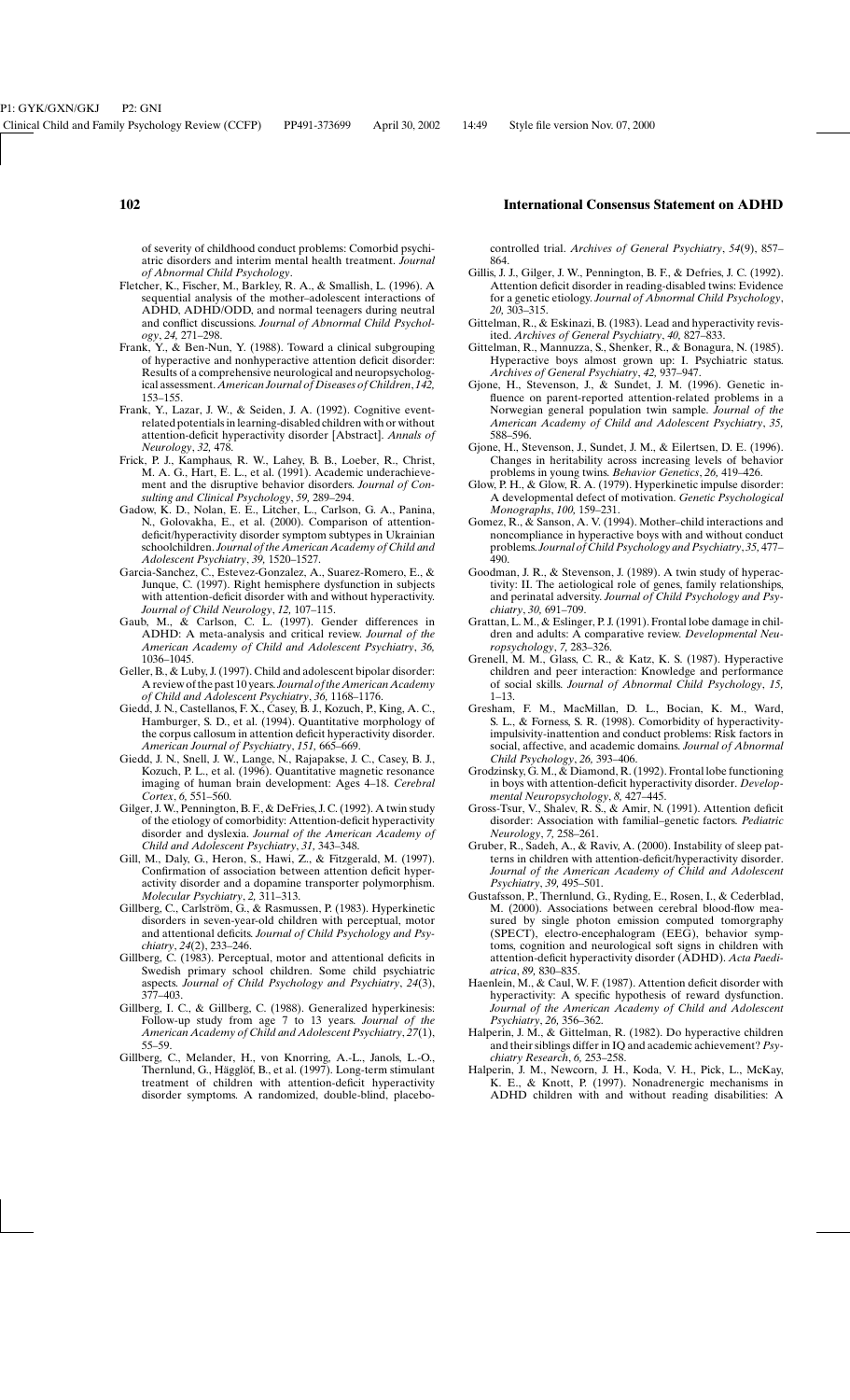replication and extension. *Journal of the American Academy of Child and Adolescent Psychiatry*, *36,* 1688–1697.

- Hamlett, K. W., Pellegrini, D. S., & Conners, C. K. (1987). An investigation of executive processes in the problem solving of attention deficit disorder–hyperactive children. *Journal of Pediatric Psychology*, *12,* 227–240.
- Hart, E. L., Lahey, B. B., Loeber, R., Applegate, B., & Frick, P. J. (1995). Developmental changes in attention-deficit hyperactivity disorder in boys: A four-year longitudinal study. *Journal of Abnormal Child Psychology*, *23,* 729–750.
- Hartsough, C. S., & Lambert, N. M. (1985). Medical factors in hyperactive and normal children: Prenatal, developmental, and health history findings. *American Journal of Orthopsychiatry*, *55,* 190–210.
- Harvey, W. J., & Reid, G. (1997). Motor performance of children with attention-deficit hyperactivity disorder: A preliminary investigation. *Adapted Physical Activity Quarterly*, *14,* 189–202.
- Hastings, J., & Barkley, R. A. (1978). A review of psychophysiological research with hyperactive children. *Journal of Abnormal Child Psychology*, *7,* 337–413.
- Hauser, P., Zametkin, A. J., Martinez, P., Vitiello, B., Matochik, J., Mixson, A., & Weintraub, B. (1993). Attention deficit hyperactivity disorder in people with generalized resistance to thyroid hormone. *New England Journal of Medicine*, *328,* 997–1001.
- Heffron, W. A., Martin, C. A., & Welsh, R. J. (1984). Attention deficit disorder in three pairs of monozygotic twins: A case report. *Journal of the American Academy of Child Psychiatry*, *23,* 299–301.
- Heilman, K. M., Voeller, K. K. S., & Nadeau, S. E. (1991). A possible pathophysiological substrate of attention deficit hyperactivity disorder. *Journal of Child Neurology*, *6,* 74–79.
- Hendren, R. L., De Backer, I., & Pandina, G. J. (2000). Review of neuroimaging studies of child and adolescent psychiatric disorders from the past 10 years. *Journal of the American Academy of Child and Adolescent Psychiatry*, *39,* 815–828.
- Herpertz, S. C., Wenning, B., Mueller, B., Qunaibi, M., Sass, H., & Herpetz-Dahlmann, B. (2001). Psychological responses in ADHD boys with and without conduct disorder: Implications for adult antisocial behavior. *Journal of the American Academy of Child and Adolescent Psychiatry*, *40,* 1222–1230.
- Hinshaw, S. P. (1987). On the distinction between attentional deficits/hyperactivity and conduct problems/aggression in child psychopathology. *Psychological Bulletin*, *101,* 443–447.
- Hinshaw, S. P. (1992). Externalizing behavior problems and academic underachievement in childhood and adolescence: Causal relationships and underlying mechanisms. *Psychological Bulletin*, *111,* 127–155.
- Hinshaw, S. P. (1994).*Attention deficits and hyperactivity in children*. Thousand Oaks, CA: Sage.
- Hinshaw, S. P. (2001). Is the inattentive type of ADHD a separate disorder? *Clinical Psychology: Science and Practice*, *8,* 498– 501.
- Hinshaw, S. P., Buhrmeister, D., & Heller, T. (1989). Anger control in response to verbal provocation: Effects of stimulant medication for boys with ADHD. *Journal of Abnormal Child Psychology*, *17,* 393–408.
- Hinshaw, S. P., Heller, T., & McHale, J. P. (1992). Covert antisocial behavior in boys with attention-deficit hyperactivity disorder: External validation and effects of methyl-phenidate. *Journal of Consulting and Clinical Psychology*, *60,* 274–281.
- Hinshaw, S. P., & Melnick, S. M. (1995). Peer relationships in boys with attention-deficit hyperactivity disorder with and without comorbid aggression. *Development and Psychopathology*, *7,* 627–647.
- Hinshaw, S. P., Morrison, D. C., Carte, E. T., & Cornsweet, C. (1987). Factorial dimensions of the Revised Behavior Problem Checklist: Replication and validation within a kindergarten sample. *Journal of Abnormal Child Psychology*, *15,* 309–327.
- Hodgens, J. B., Cole, J., & Boldizar, J. (2000). Peer-based differences

among boys with ADHD. *Journal of Clinical Child Psychology*, *29,* 443–452.

- Hohman, L. B. (1922). Post-encephalitic behavior disorders in children. *Johns Hopkins Hospital Bulletin*, *33,* 372–375.
- Holdsworth, L., & Whitmore, K. (1974). A study of children with epilepsy attending ordinary schools: I. Their seizure patterns, progress, and behaviour in school. *Developmental Medicine and Child Neurology*, *16,* 746–758.
- Hoy, E., Weiss, G., Minde, K., & Cohen, N. (1978). The hyperactive child at adolescence: Cognitive, emotional, and social functioning. *Journal of Abnormal Child Psychology*, *6,* 311–324.
- Hoza, B., Pelham, W. E., Waschbusch, D. A., Kipp, H., & Owens, J. S. (2001). Academic task performance of normally achieving ADHD and control boys: Performance, self-evaluations, and attributions. *Journal of Consulting and Clinical Psychology*, *69,* 271–283.
- Humphries, T., Kinsbourne, M., & Swanson, J. (1978). Stimulant effects on cooperation and social interaction between hyperactive children and their mothers. *Journal of Child Psychology and Psychiatry*, *19,* 13–22.
- Humphries, T., Koltun, H., Malone, M., & Roberts, W. (1994). Teacher-identified oral language difficulties among boys with attention problems. *Developmental and Behavioral Pediatrics*, *15,* 92–98.
- Hynd, G. W., Hern, K. L., Novey, E. S., Eliopulos, D., Marshall, R., Gonzalez, J. J., et al. (1993). Attention-deficit hyperactivity disorder and asymmetry of the caudate nucleus. *Journal of Child Neurology*, *8,* 339–347.
- Hynd, G. W., Lorys, A. R., Semrud-Clikeman, M., Nieves, N., Huettner, M. I. S., & Lahey, B. B. (1991). Attention deficit disorder without hyperactivity: A distinct behavioral and neurocognitive syndrome. *Journal of Child Neurology*, *6,* S37–S43.
- Hynd, G. W., Semrud-Clikeman, M., Lorys, A. R., Novey, E. S., & Eliopulos, D. (1990). Brain morphology in developmental dyslexia and attention deficit disorder/hyperactivity. *Archives of Neurology*, *47,* 919–926.
- Hynd, G. W., Semrud-Clikeman, M., Lorys, A. R., Novey, E. S., Eliopulos, D., & Lyytinen, H. (1991). Corpus callosum morphology in attention deficit-hyperactivity disorder: Morphometric analysis of MRI. *Journal of Learning Disabilities*, *24,* 141–146.
- Jacobvitz, D., & Sroufe, L. A. (1987). The early caregiver-child relationship and attention-deficit disorder with hyperactivity in kindergarten: A prospective study. *Child Development*, *58,* 1488–1495.
- Jensen, P. S., Martin, D., & Cantwell, D. P. (1997). Comorbidity in ADHD: Implications for research, practice, and DSM-V. *Journal of the American Academy of Child and Adolescent Psychiatry*, *36,* 1065–1079.
- Jensen, P. S., Shervette, R. E., Xenakis, S. N., & Bain, M. W. (1988). Psychosocial and medical histories of stimulant-treated children. *Journal of the American Academy of Child and Adolescent Psychiatry*, *27,* 798–801.
- Jensen, P. S., Shervette, R. E., III, Xenakis, S. N., & Richters, J. (1993). Anxiety and depressive disorders in attention deficit disorder with hyperactivity: New Findings. *American Journal of Psychiatry*, *150,* 1203–1209.
- Jensen, P. S., Watanabe, H. K., Richters, J. E., Cortes, R., Roper, M., & Liu, S. (1995). Prevalence of mental disorder in military children and adolescents: Findings from a two-stage community survey. *Journal of the American Academy of Child and Adolescent Psychiatry*, *34,* 1514–1524.
- Johnson, B. D., Altmaier, E. M., & Richman, L. C. (1999). Attention deficits and reading disabilities: Are immediate memory defects additive? *Developmental Neuropsychology*, *15,* 213–226.
- Johnson, J. G., Cohen, P., Kasen, S., Smailes, E., & Brook, J. S. (2001). Association of maladaptive parental behavior with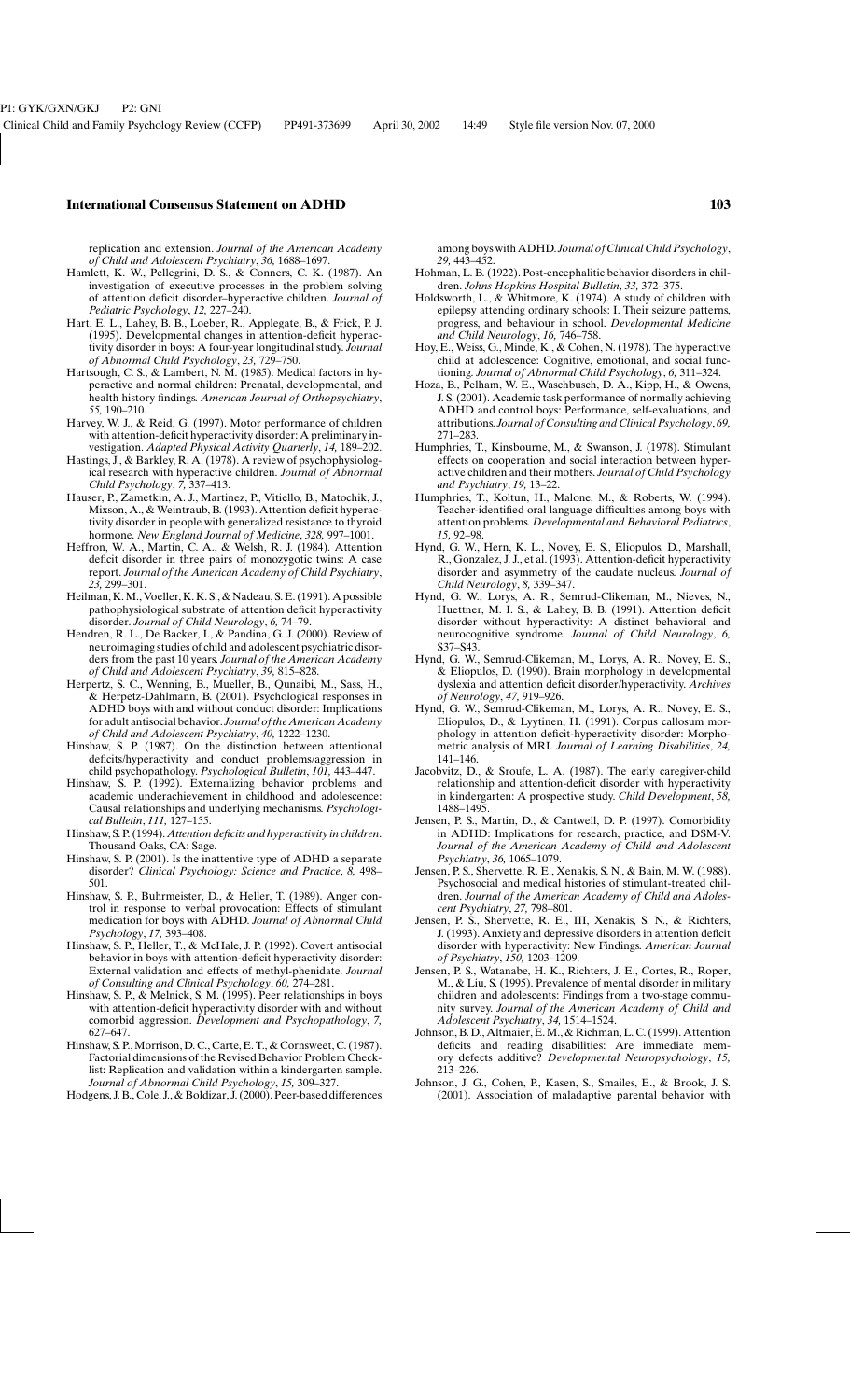psychiatric disorder among parents and their offspring. *Archives of General Psychiatry*, *58,* 453–460.

- Johnson, R. C., & Rosen, L. A. (2000). Sports behavior of ADHD children. *Journal of Attention Disorders*, *4,* 150–160.
- Johnston, C. (1996). Parent characteristics and parent-child interactions in families of nonproblem children and ADHD children with higher and lower levels of oppositional-defiant disorder. *Journal of Abnormal Child Psychology*, *24,* 85–104.
- Johnston, C., & Mash, E. J. (2001). Families of children with attention-deficit/hyperactivity disorder: Review and recommendations for future research. *Clinical Child and Family Psychology Review*, *4,* 183–207.
- Johnstone, S. J., Barry, R. J., & Anderson, J. W. (2001). Topographic distribution and developmental timecourse of auditory eventrelated potentials in two subtypes of attention-deficit hyperactivity disorder. *International Journal of Psychophysiology*, *42,* 73–94.
- Kadesjö, B., & Gillberg, C. (1998). Attention deficits and clumsiness in Swedish 7-year-old children. *Developmental Medicine and Child Neurology*, *40,* 796–811.
- Kadesjö, C., Kadesjö, B., Hägglöf, B., & Gillberg, C. (2001). ADHD in Swedish 3-7-year-old children. *Journal of the American Academy of Child and Adolescent Psychiatry*, *40*(9), 1021–1028.
- Kadesjo, B., & Gillberg, C. (2001). The comorbidity of ADHD in the general population of Swedish school-age children. *Journal of Child Psychology and Psychiatry*, *42,* 487–492.
- Kanbayashi, Y., Nakata, Y., Fujii, K., Kita, M., & Wada, K. (1994). ADHD-related behavior among non-referred children: Parents' ratings of DSM-III-R symptoms. *Child Psychiatry and Human Development*, *25,* 13–29.
- Kaplan, B. J., McNichol, J., Conte, R. A., & Moghadam, H. K. (1987). Sleep disturbance in preschool-aged hyperactive and nonhyperactive children. *Pediatrics*, *80,* 839–844.
- Keenan, K. (2000). Emotion dysregulation as a risk factor for child psychopathology. *Clinical Psychology*: *Science and Practice*, *7,* 418–434.
- Kessler, J. W. (1980). History of minimal brain dysfunction. In H. Rie & E. Rie (Eds.), *Handbook of minimal brain dysfunctions: A critical view* (pp. 18–52). New York: Wiley.
- Klorman, R. (1992). Cognitive event-related potentials in attention deficit disorder. In S. E. Shaywitz & B. A. Shaywitz (Eds.), *Attention deficit disorder comes of age: Toward the twenty-first century* (pp. 221–244). Austin, TX: Pro-ed.
- Klorman, R., Salzman, L. F., & Borgstedt, A. D. (1988). Brain event-related potentials in evaluation of cognitive deficits in attention deficit disorder and outcome of stimulant therapy. In L. Bloomingdale (Ed.), *Attention deficit disorder* (Vol. 3, pp. 49–80). New York: Pergamon.
- Klorman, R., Hazel-Fernandez, H., Shaywitz, S. E., Fletcher, J. M., Marchione, K. E., Holahan, J. M., et al. (1999). Executive functioning deficits in attention-deficit/hyperactivity disorder are independent of oppositional defiant or reading disorder. *Journal of the American Academy of Child and Adolescent Psychiatry*, *38,* 1148–1155.
- Knobel, M., Wolman, M. B., & Mason, E. (1959). Hyperkinesis and organicity in children. *Archives of General Psychiatry*, *1,* 310–321.
- Krause, K., Dresel, S. H., Krause, J., Kung, H. F., & Tatsch, K. (2000). Increased striatal dopamine transporter in adult patients with attention deficit hyperactivity disorder: Effects of methylphenidate as measured by single photon emission computed tomography. *Neuroscience Letters*, *285,* 107– 110.
- Kroes, M., Kalff, A. C., Kessels, A. G. H., Steyaert, J., Feron, F., van Someren, A., et al. (2001). Child psychiatric diagnoses in a population of Dutch schoolchildren aged 6 to 8 years. *Journal of the American Academy of Child and Adolescent Psychiatry*, *40,* 1401–1409.
- Kuntsi, J., Oosterlaan, J., & Stevenson, J. (2001). Psychological mechanisms in hyperactivity: I. Response inhibition deficit, working memory impairment, delay aversion, or something else? *Journal of Child Psychology and Psychiatry*, *42,* 199–210.
- Kuperman, S., Johnson, B., Arndt, S., Lindgren, S., & Wolraich, M. (1996). Quantitative EEG differences in a nonclinical sample of children with ADHD and undifferentiated ADD. *Journal of the American Academy of Child and Adolescent Psychiatry*, *35,* 1009–1017.
- Lahey, B. B. (2001). Should the combined and predominantly inattentive types of ADHD be considered distinct and unrelated disorders? Not now, at least. *Clinical Psychology: Science and Practice*, *8,* 494–497.
- Lahey, B. B., Applegate, B., McBurnett, K., Biederman, J., Greenhill, L., et al. (1994). DSM-IV field trials for attention deficit/hyperactivity disorder in children and adolescents. *American Journal of Psychiatry*, *151,* 1673–1685.
- Lahey, B. B., & Carlson, C. L. (1992). Validity of the diagnostic category of attention deficit disorder without hyperactivity: A review of the literature. In S. E. Shaywitz & B. A. Shaywitz (Eds.), *Attention deficit disorder comes of age: Toward the twenty-first century* (pp. 119–144). Austin, TX: Pro-ed.
- Lahey, B. B., McBurnett, K., & Loeber, R. (2000). Are attentiondeficit/hyperactivity disorder and oppositional defiant disorder developmental precursors to conduct disorder? In A. J. Sameroff, M. Lewis, & S. M. Miller (Eds.), *Handbook of developmental psychopathology* (2nd ed., pp. 431–446.). New York: Plenum.
- Lahey, B. B., Pelham, W. E., Schaughency, E. A., Atkins, M. S., Murphy, H. A., Hynd, G. W., et al. (1988). Dimensions and types of attention deficit disorder with hyperactivity in children: A factor and cluster-analytic approach. *Journal of the American Academy of Child and Adolescent Psychiatry*, *27,* 330–335.
- Lahey, B. B., Schaughency, E., Hynd, G., Carlson, C., & Nieves, N. (1987). Attention deficit disorder with and without hyperactivity: Comparison of behavioral characteristics of clinic-referred children. *Journal of the American Academy of Child Psychiatry*, *26,* 718–723.
- Lahey, B. B., Schaughency, E., Strauss, C., & Frame, C. (1984). Are attention deficit disorders with and without hyperactivity similar or dissimilar disorders? *Journal of the American Academy of Child Psychiatry*, *23,* 302–309.
- Lahoste, G. J., Swanson, J. M., Wigal, S. B., Glabe, C., Wigal, T., King, N., et al. (1996). Dopamine D4 receptor gene polymorphism is associated with attention deficit hyperactivity disorder. *Molecular Psychiatry*, *1,* 121–124.
- Lambert, N. M. (1988). Adolescent outcomes for hyperactive children. *American Psychologist*, *43,* 786–799.
- Lambert, N. M., & Hartsough, C. S. (1998). Prospective study of tobacco smoking and substance dependencies among samples of ADHD and non-ADHD participants. *Journal of Learning Disabilities*, *31,* 533–544.
- Lambert, N. M. (in press). Stimulant treatment as a risk factor for nicotine use and substance abuse. In P. S. Jensen & J. R. Cooper (Eds.), *Diagnosis and treatment of attention deficit hyperactivity disorder: An evidence-based approach*. New York: American Medical Association Press.
- Lambert, N. M., Sandoval, J., & Sassone, D. (1978). Prevalence of hyperactivity in elementary school children as a function of social system definers. *American Journal of Orthopsychiatry*, *48,* 446–463.
- Lamminmaki, T., Ahonen, T., Narhi, V., Lyytinent, H., & de Barra, H. T. (1995). Attention deficit hyperactivity disorder subtypes: Are there differences in academic problems? *Developmental Neuropsychology*, *11,* 297–310.
- Langsdorf, R., Anderson, R. F., Walchter, D., Madrigal, J. F., & Juarez, L. J. (1979). Ethnicity, social class, and perception of hyperactivity. *Psychology in the Schools*, *16,* 293–298.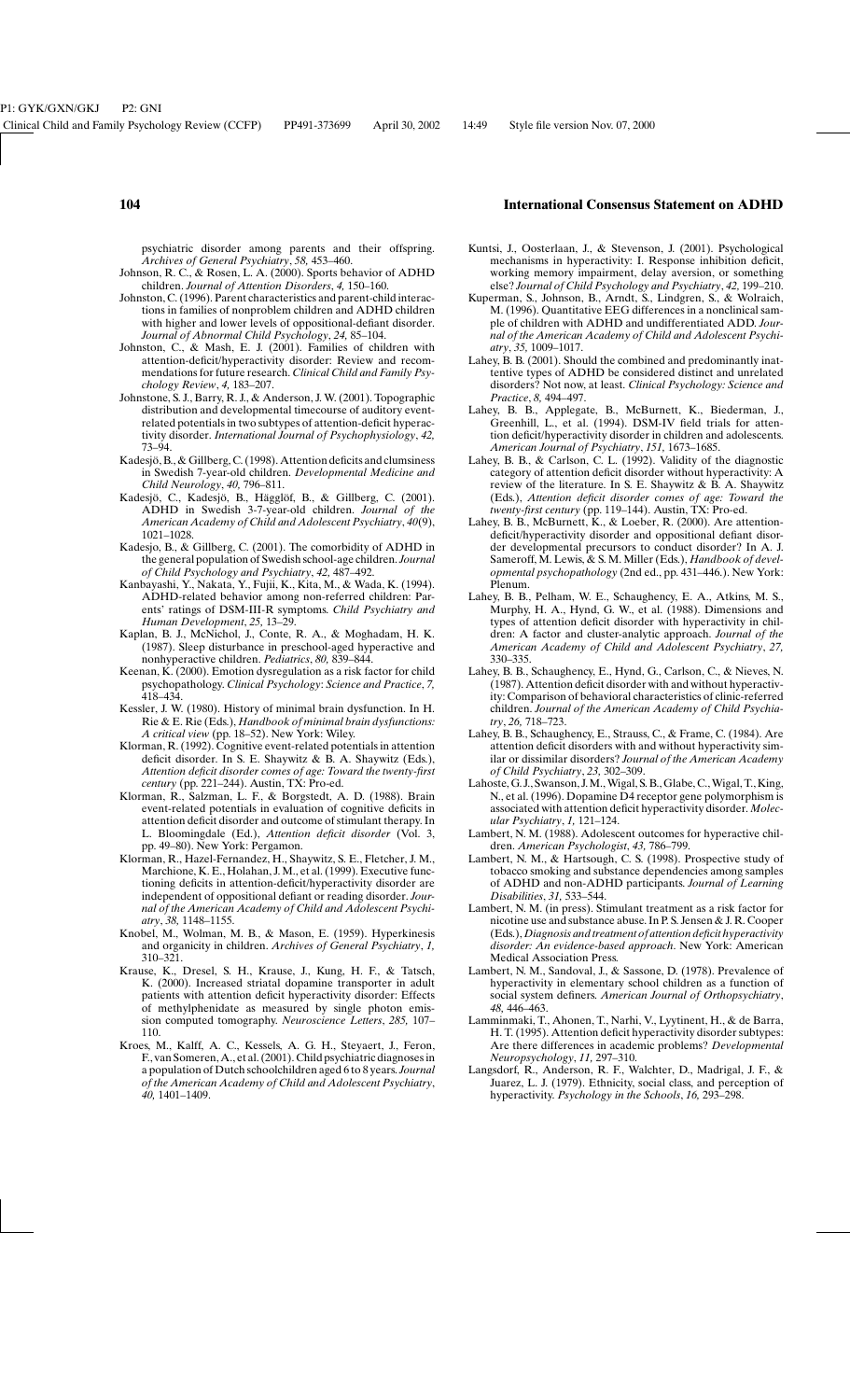- Lapouse, R., & Monk, M. (1958). An epidemiological study of behavior characteristics in children. *American Journal of Public Health*, *48,* 1134–1144.
- Last, C. G., Hersen, M., Kazdin, A., Orvaschel, H., & Perrin, S. (1991). Anxiety disorders in children and their families. *Archives of General Psychiatry*, *48,* 928–934.
- Laufer, M., Denhoff, E., & Solomons, G. (1957). Hyperkinetic impulse disorder in children's behavior problems. *Psychosomatic Medicine*, *19,* 38–49.
- Lavigne, J. V., Gibbons, R. D., Christoffel, K., Arend, R., Rosenbaum, D., Binns, H., et al. (1996). Prevalence rates and correlates of psychiatric disorders among preschool children. *Journal of the American Academy of Child and Adolescent Psychiatry*, *35,* 204–214.
- Lecendreux, M., Konofal, E., Bouvard, M., Falissard, B., Simeoni, M. M. (2000). Sleep and alertness in children with ADHD. *Journal of Child Psychology and Psychiatry*, *41,* 803–812.
- Lerner, J. A., Inui, T. S., Trupin, E. W., & Douglas, E. (1985). Preschool behavior can predict future psychiatric disorders. *Journal of the American Academy of Child Psychiatry*, *24,* 42–48.
- Levin, P. M. (1938). Restlessness in children. *Archives of Neurology and Psychiatry*, *39,* 764–770.
- Levy, F., & Hay, D. (2001). *Attention, genes, and ADHD*. Philadelphia, PA: Brunner-Routledge.
- Levy, F., Hay, D. A., McStephen, M., Wood, C., & Waldman, I. (1997). Attention-deficit hyperactivity disorder: A category or a continuum? Genetic analysis of a large-scale twin study. *Journal of the American Academy of Child and Adolescent Psychiatry*, *36,* 737–744.
- Levy, F., & Hobbes, G. (1989). Reading, spelling, and vigilance in attention deficit and conduct disorder. *Journal of Abnormal Child Psychology*, *17,* 291–298.
- Lewinsohn, P. M., Hops, H., Roberts, R. E., Seeley, J. R., & Andrews, J. A. (1993). Adolescent psychopathology: I. Prevalence and incidence of depression and other DSM-III-R disorders in high school students. *Journal of Abnormal Psychology*, *102,* 133–144.
- Liu, X., Kurita, H., Guo, C., Tachimori, H., Ze, J., & Okawa, M. (2000). Behavioral and emotional problems in Chinese children: Teacher reports for ages 6 to 11. *Journal of Child Psychology and Psychiatry*, *41,* 253–260.
- Loeber, R., Burke, J. D., Lahey, B. B., Winters, A., & Zera, M. (2000). Oppositional defiant and conduct disorder: A review of the past 10 years, Part I. *Journal of the American Academy of Child and Adolescent Psychiatry*, *39,* 1468–1484.
- Loeber, R., Green, S. M., Lahey, B. B., Christ, M. A. G., & Frick, P. J. (1992). Developmental sequences in the age of onset of disruptive child behaviors. *Journal of Child and Family Studies*, *1,* 21–41.
- Loney, J., Kramer, J., & Milich, R. (1981). The hyperkinetic child grows up: Predictors of symptoms, delinquency, and achievement at follow-up. In K. Gadow & J. Loney (Eds.), *Psychosocial aspects of drug treatment for hyperactivity.* Boulder, CO: Westview Press.
- Loney, J., Kramer, J. R., & Salisbury, H. (in press). Medicated versus unmedicated ADHD children: Adult involvement with legal and illegal drugs. In P. S. Jensen & J. R. Cooper (Eds.), *Diagnosis and treatment of attention deficit hyperactivity disorder: An evidence-based approach*. New York: American Medical Association Press.
- Lorch, E. P., Milich, M., Sanchez, R. P., van den Broek, P., Baer, S., Hooks, K., et al. (2000). Comprehension of televised stories in bos with attention deficit/hyperactivity disorder and nonreferred boys. *Journal of Abnormal Psychology*, *109,* 321–330.
- Lou, H. C., Henriksen, L., & Bruhn, P. (1984). Focal cerebral hypoperfusion in children with dysphasia and/or attention deficit disorder. *Archives of Neurology*, *41,* 825–829.
- Lou, H. C., Henriksen, L., Bruhn, P., Borner, H., & Nielsen, J. B. (1989). Striatal dysfunction in attention deficit and hyperkinetic disorder. *Archives of Neurology*, *46,* 48–52.
- Luk, S. (1985). Direct observations studies of hyperactive behaviors. *Journal of the American Academy of Child and Adolescent Psychiatry*, *24,* 338–344.
- Lynam, D., Moffitt, T., & Stouthamer-Loeber, M. (1993). Explaining the relation between IQ and deliquency: Class, race, test motivation, school failure, or self-control? *Journal of Abnormal Psychology*, *102,* 187–196.
- Madan-Swain, A., & Zentall, S. S. (1990). Behavioral comparisons of liked and disliked hyperactive children in play contexts and the behavioral accommodations by teir classmates. *Journal of Consulting and Clinical Psychology*, *58,* 197–209.
- Maedgen, J. W., & Carlson, C. L. (2000). Social functioning and emotional regulation in the attention deficit hyperactivity disorder subtypes. *Journal of Clinical Child Psychology*, *29,* 30–42.
- Malone, M. A., & Swanson, J. M. (1993). Effects of methylphenidate on impulsive responding in children with attention deficit hyperactivity disorder. *Journal of Child Neurology*, *8,* 157–163.
- Mannuzza, S., & Gittelman, R. (1986). Informant variance in the diagnostic assessment of hyperactive children as young adults. In J. E. Barrett & R. M. Rose (Eds.), *Mental disorders in the Community* (pp. 243–254). New York: Guilford.
- Mannuzza, S., Klein, R., Bessler, A., Malloy, P., & LaPadula, M. (1993). Adult outcome of hyperactive boys: Educational achievement, occupational rank, and psychiatric status. *Archives of General Psychiatry*, *50,* 565–576.
- Mannuzza, S., Klein, R., Bessler, A., Malloy, P., & LaPadula, M. (1998). Adult psychiatric status of hyperactive boys grown up. *American Journal of Psychiatry*, *155,* 493–498.
- Mannuzza, S., Klein, R. G., Bonagura, N., Malloy, P., Giampino, H., & Addalli, K. A. (1991). Hyperactive boys almost grown up: Replication of psychiatric status. *Archives of General Psychiatry*, *48,* 77–83.
- Mannuzza, S., & Klein, R. (1992). Predictors of outcome of children with attention-deficit hyperactivity disorder. In G. Weiss (Ed.),*Child and adolescent psychiatric clinics of North America: Attention-deficit hyperactivity disorder*(pp. 567–578). Philadelphia: Saunders.
- Marcotte, A. C., & Stern, C. (1997). Qualitative analysis of graphomotor output in children with attentional disorders. *Child Neuropsychology*, *3,* 147–153.
- Mariani, M., & Barkley, R. A. (1997). Neuropsychological and academic functioning in preschool children with attention deficit hyperactivity disorder. *Developmental Neuropsychology*, *13,* 111–129.
- Marshall, R. M., Hynd, G. W., Handwerk, M. J., & Hall, J. (1997). Academic underachievement in ADHD subtypes. *Journal of Learning Disabilities*, *30,* 635–642.
- Mash, E. J., & Johnston, C. (1982). A comparison of mother–child interactions of younger and older hyperactive and normal children. *Child Development*, *53,* 1371–1381.
- Mash, E. J., & Johnston, C. (1983a). Sibling interactions of hyperactive and normal children and their relationship to reports of maternal stress and self-esteem. *Journal of Clinical Child Psychology*, *12,* 91–99.
- Mash, E. J., & Johnston, C. (1983b). The prediction of mothers' behavior with their hyperactive children during play and task situations. *Child and Family Behavior Therapy*, *5,* 1–14.
- Mash, E. J., & Johnston, C. (1990). Determinants of parenting stress: Illustrations from families of hyperactive children and families of physically abused children. *Journal of Clinical Child Psychology*, *19,* 313–328.
- Mattes, J. A. (1980). The role of frontal lobe dysfunction in childhood hyperkinesis. *Comprehensive Psychiatry*, *21,* 358–369.
- Matthys, W., Cuperus, J. M., & Van Engeland, H. (1999). Deficient social problem-solving in boys with ODD/CD, with ADHD,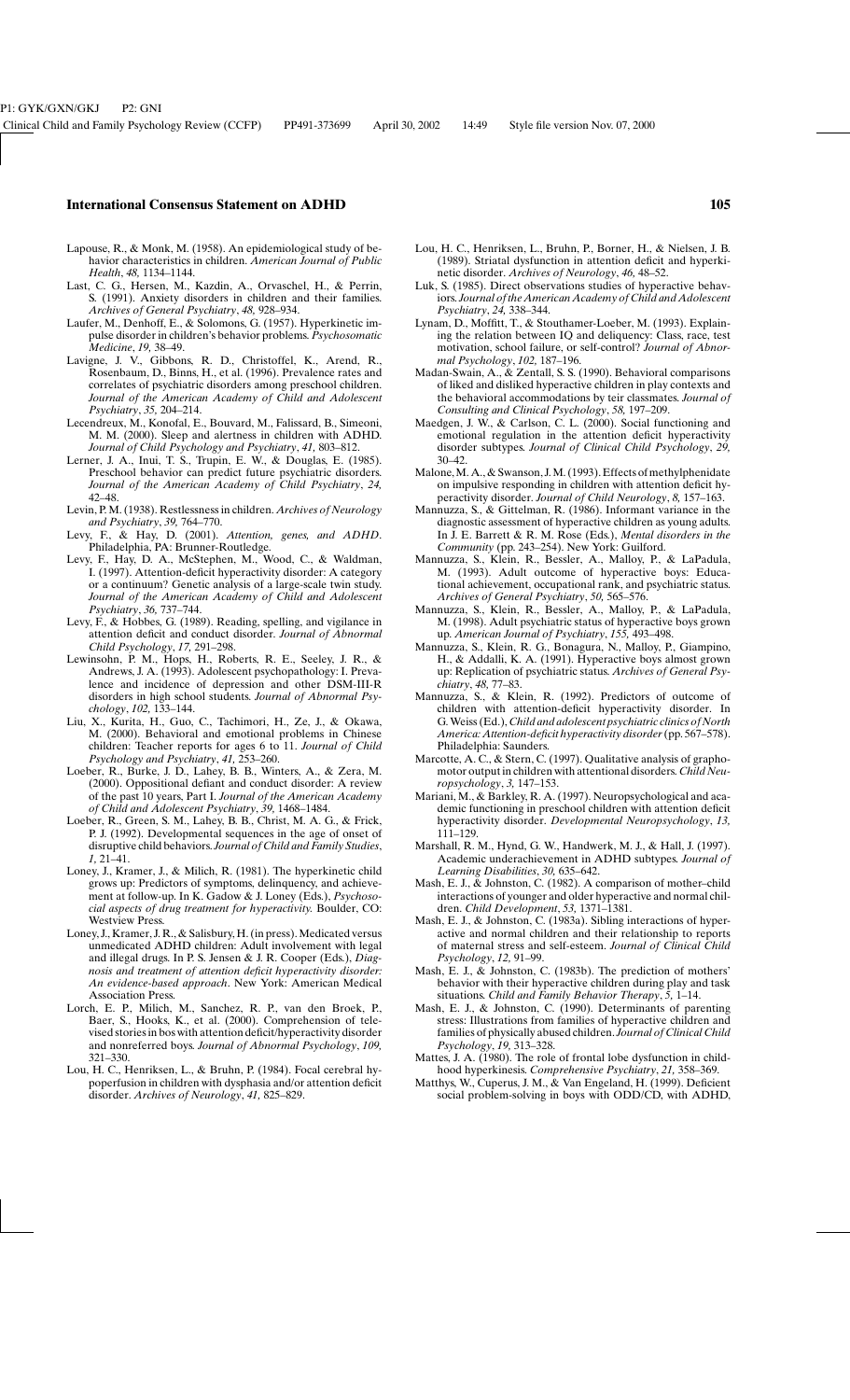and with both disorders. *Journal of the American Academy of Child and Adolescent Psychiatry*, *38,* 311–321.

- Matthys, W., van Goozen, S. H. M., de Vries, H., Cohen-Kettenis, P. T., & van Engeland, H. (1998). The dominance of behavioral activation over behavioural inhibition in conduct disordered boys with or without attention deficit hyperactivity disorder. *Journal of Child Psychology and Psychiatry*, *39,* 643–651.
- McArdle, P., O'Brien, G., & Kolvin, I. (1995). Hyperactivity: Prevalence and relationship with conduct disorder. *Journal of Child Psychology and Psychiatry*, *36,* 279–303.
- McBurnett, K., Pfiffner, L. J., Willcutt, E., Tamm, L., Lerner, M., Ottolini, Y. L., et al. (1999). Experimental cross-validation of DSM-IV types of attention deficit/hyperactivity disorder. *Journal of the American Academy of Child and Adolescent Psychiatry*, *38,* 17–24.
- McBurnett, K., Pfiffner, L. J., & Frick, P. J. (2001). Symptom properties as a function of ADHD type: An argument for continued study of sluggish cognitive tempo. *Journal of Abnormal Child Psychology*, *29,* 207–213.
- McGee, R., Feehan, M., Williams, S., Partridge, F., Silva, P. A., & Kelly, J. (1990). DSM-III disorders in a large sample of adolescents. *Journal of the American Academy of Child and Adolescent Psychiatry*, *29,* 611–619.
- McGee, R., Stanton, W. R., & Sears, M. R. (1993). Allergic disorders and attention deficit disorder in children. *Journal of Abnormal Child Psychology*, *21,* 79–88.
- McGee, R., Williams, S., & Feehan, M. (1992). Attention deficit disorder and age of onset of problem behaviors. *Journal of Abnormal Child Psychology*, *20,* 487–502.
- McGee, R., Williams, S., & Silva, P. A. (1984). Behavioral and developmental characteristics of aggressive, hyperactive, and aggressive–hyperactive boys. *Journal of the American Academy of Child Psychiatry*, *23,* 270–279.
- McMohan, S. A., & Greenberg, L. M. (1977). Serial neurologic examination of hyperactive children. *Pediatrics*, *59,* 584–587.
- Melnick, S. M., & Hinshaw, S. P. (1996). What they want and what they get: The social goals of boys with ADHD and comparison boys. *Journal of Abnormal Child Psychology*, *24,* 169– 185.
- Melnick, S. M., & Hinshaw, S. P. (2000). Emotion regulation and parenting in AD/HD and comparison boys: Linkages with social behaviors and peer preference. *Journal of Abnormal Child Psychology*, *28,* 73–86.
- Mick, E., Biederman, J., & Faraone, S. V. (1996). Is season of birth a risk factor for attention-deficit hyperactivity disorder? *Journal of the American Academy of Child and Adolescent Psychiatry*, *35,* 1470–1476.
- Milberger, S., Biederman, J., Faraone, S. V., Chen, L., & Jones, J. (1996a). Is maternal smoking during pregnancy a risk factor for attention deficit hyperactivity disorder in children? *American Journal of Psychiatry*, *153,* 1138–1142.
- Milberger, S., Biederman, J., Faraone, S. V., Chen, L., & Jones, J. (1996b). ADHD is associated with early initiation of cigarette smoking in children and adolescents. *Journal of the American Academy of Child and Adolescent Psychiatry*, *36,* 37–44.
- Milich, R., Hartung, C. M., Matrin, C. A., & Haigler, E. D. (1994). Behavioral disinhibition and underlying processes in adolescents with disruptive behavior disorders. In D. K. Routh (Ed.), *Disruptive behavior disorders in childhood* (pp. 109–138). New York: Plenum Press.
- Milich, R., Lynam, D., & Ballentine, A. C. (2001). ADHD Combined Type and ADHD Predominantly Inattentive Type are distinct and unrelated disorders. *Clinical Psychology: Science and Practice*, *8,* 463–488.
- Minde, K., Webb, G., & Sykes, D. (1968). Studies on the hyperactive child: VI. Prenatal and perinatal factors associated with hyperactivity. *Developmental Medicine and Child Neurology*, *10,* 355–363.
- Mitchell, E. A., Aman, M. G., Turbott, S. H., & Manku, M. (1987). Clinical characteristics and serum essential fatty acid levels in hyperactive children. *Clinical Pediatrics*, *26,* 406–411.
- Mitsis, E. M., McKay, K. E., Schulz, K. P., Newcorn, J. H., & Halperin, J. M. (2000). Parent–teacher concordance in DSM-IV attention-deficit/hyperactivity disorder in a clinic-referred sample. *Journal of the American Academy of Child and Adolescent Psychiatry*, *39,* 308–313.
- Moffitt, T. E. (1990). Juvenile delinquency and attention deficit disorder: Boys' developmental trajectories from age 3 to 15. *Child Development*, *61,* 893–910.
- Molina, B. S. G., & Pelham, W. E. (2001). Substance use, substance abuse, and LD among adolescents with a childhood history of ADHD. *Journal of Learning Disabilities*, *34,* 333–342.
- Molina, B. S. G., Smith, B. H., & Pelham, W. E. (1999). Interactive effects of attention deficit hyperactivity disorder and conduct disorder on early adolescent substance use. *Psychology of Addictive Behavior*, *13,* 348-358.
- Monastra, V. J., Lubar, J. F., & Linden, M. (2001). The development of quantitative a electroencephalographic scanning process for attention deficit-hyperactivity disorder: Reliability and validity studies. *Neuropsychology*, *15,* 136–144.
- Mori, L., & Peterson, L. (1995). Knowledge of safety of high and low active-impulsive boys: Implications for child injury prevention. *Journal of Clinical Child Psychology*, *24,* 370–376.
- Morgan, A. E., Hynd, G. W., Riccio, C. A., & Hall, J. (1996). Validity of DSM-IV predominantly inattentive and combined types: Relationship to previous DSM diagnoses/subtype differences. *Journal of the American Academy of Child and Adolescent Psychiatry*, *35,* 325–333.
- Morrison, J., & Stewart, M. (1973). The psychiatric status of the legal families of adopted hyperactive children. *Archives of General Psychiatry*, *28,* 888–891.
- Murphy, K. R., & Barkley, R. A. (1996a). Prevalence of DSM-IV symptoms of ADHD in adult licensed drivers: Implications for clinical diagnosis. *Journal of Attention Disorders*, *1,* 147–161.
- Murphy, K. R., & Barkley, R. A. (1996b). Attention deficit hyperactivity disorder in adults: Comorbidities and adaptive impairments. *Comprehensive Psychiatry*, *37,* 393–401.
- Murphy, K. R., Barkley, R. A., & Bush, T. (2001). Executive functioning and olfactory identification in young adults with attention deficit hyperactivity disorder. *Neuropsychology*, *15,* 211–220.
- Nada-Raja, S., Langley, J. D., McGee, R., Williams, S. M., Begg, D. J., & Reeder, A. I. (1997). Inattentive and hyperactive behaviors and driving offenses in adolescence. *Journal of the American Academy of Child and Adolescent Psychiatry*, *36,* 515–522.
- Needleman, H. L., Gunnoe, C., Leviton, A., Reed, R., Peresie, H., & Maher, C., et al. (1979). Deficits in psychologic and classroom performance of children with elevated dentine lead levels. *New England Journal of Medicine*, *300,* 689–695.
- Needleman, H. L., Schell, A., Bellinger, D. C., Leviton, L., & Alfred, E. D. (1990). The long-term effects of exposure to low doses of lead in childhood: An 11-year follow-up report. *New England Journal of Medicine*, *322,* 83–88.
- Newcorn, J. H., Halperin, J. M., Jensen, P. S., Abikoff, H. B., Arnold, L. E., Cantwell, D. P., et al. (2001). Symptom profiles in children with ADHD: Comorbidity and gender. *Journal of the American Academy of Child and Adolescent Psychiatry*, *40,* 137–146.
- Nichols, P. L., & Chen, T. C. (1981). *Minimal brain dysfunction: A prospective study*. Hillsdale, NJ: Erlbaum.
- Nigg, J. T. (1999). The ADHD response-inhibition deficit as measured by the stop task: Replication with DSM-IV Combined Type, extension, and qualification. *Journal of Abnormal Child Psychology*, *27,* 393–402.
- Nigg, J. T. (2000). On inhibition/disinhibition in developmental psychopathology: Views from cognitive and personality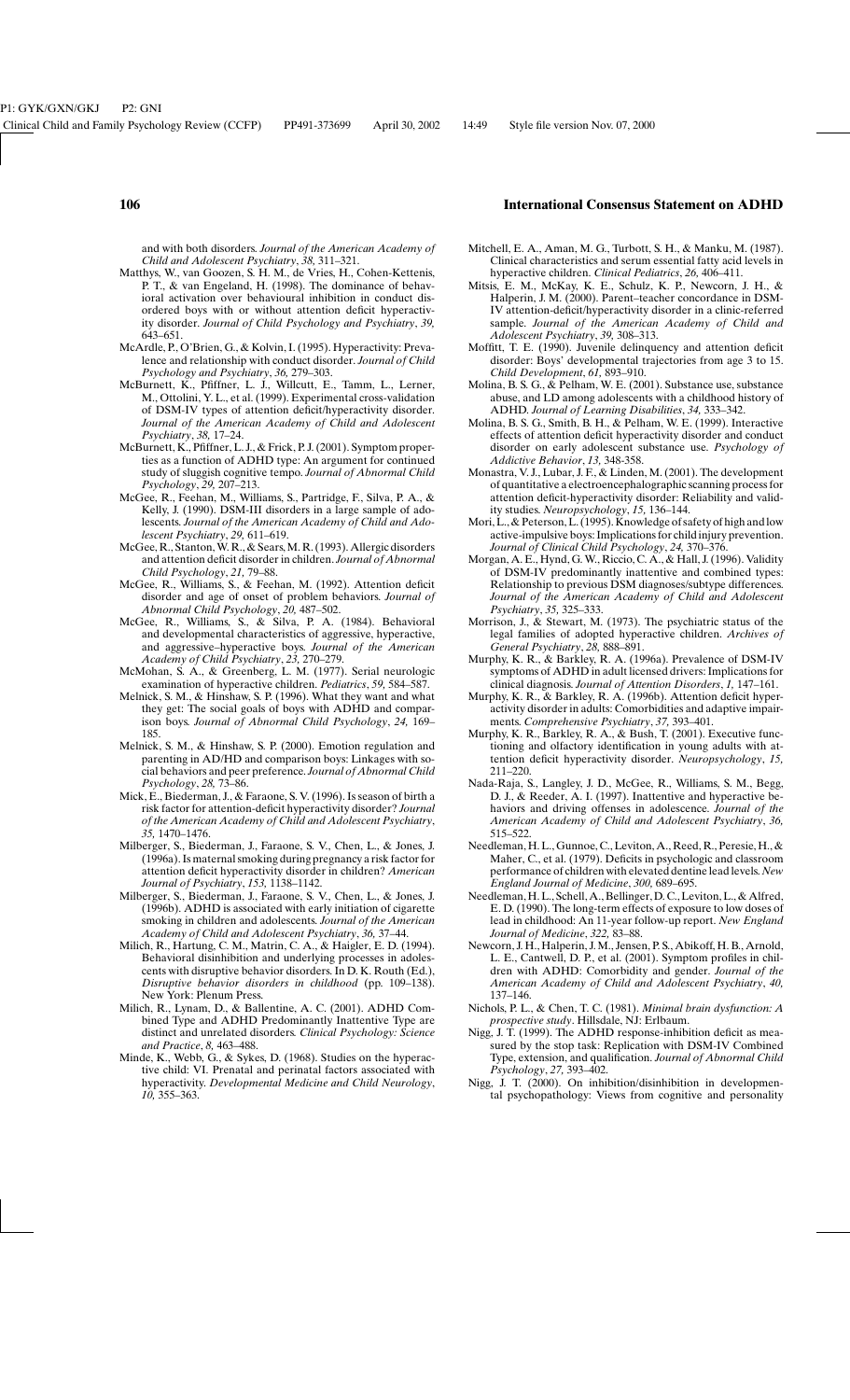psychology and a working inhibition taxonomy. *Psychological Bulletin*, *126,* 220–246.

- Nigg, J. T. (2001). Is ADHD an inhibitory disorder? *Psychological Bulletin*, *125,* 571–596.
- Nigg, J. T., Blaskey, L. G., Huang-Pollock, C. L., & Rappley, M. D. (2002). Neuropsychological executive functions in DSM-IV ADHD subtypes. *Journal of the American Academy of Child and Adolescent Psychiatry*, *41,* 59–66.
- Nucci, L. P., & Herman, S. (1982). Behavioral disordered children's conceptions of moral, conventional, and personal issues. *Journal of Abnormal Child Psychology*, *10,* 411–426.
- Nigg, J. T., Hinshaw, S. P., Carte, E. T., & Treuting, J. J. (1998). Neuropsychological correlates of childhood attentiondeficit/hyperactivity disorder: Explainable by comorbid disruptive behavior or reading problems? *Journal of Abnormal Psychology*, *107,* 468–480.
- Nolan, E. E., Gadow, K. D., & Sprafkin, J. (2001). Teacher reports of DSM-IV ADHD, ODD, and CD symptoms in schoolchildren. *Journal of the American Academy of Child and Adolescent Psychiatry*, *40,* 241–249.
- O'Connor, M., Foch, T., Sherry, T., & Plomin, R. (1980). A twin study of specific behavioral problems of socialization as viewed by parents. *Journal of Abnormal Child Psychology*, *8,* 189–199.
- O'Dougherty, M., Nuechterlein, K. H., & Drew, B. (1984). Hyperactive and hypoxic children: Signal detection, sustained attention, and behavior. *Journal of Abnormal Psychology*, *93,* 178– 191.
- O'Leary, K. D., Vivian, D., & Nisi, A. (1985). Hyperactivity in Italy. *Journal of Abnormal Child Psychology*, *13,* 485–500.
- Olson, S. L., Bates, J. E., Sandy, J. M., & Lanthier, R. (2000). Early developmental precursors of externalizing behavior in middle childhood and adolescence. *Journal of Abnormal Child Psychology*, *28,* 119–133.
- Olson, S. L., Schilling, E. M., & Bates, J. E. (1999). Measurement of impulsivity: Construct coherence, longitudinal stability, and relationship with externalizing problems in middle childhood and adolescence. *Journal of Abnormal Child Psychology*, *27,* 151–165.
- Oosterlaan, J., Logan, G. D., & Sergeant, J. A. (1998). Response inhibition in AD/HD, CD, comorbid AD/HD+CD, anxious, and control children: A meta-analysis of studies with the Stop Task. *Journal of Child Psychology and Psychiatry*, *39,* 411–425.
- Oosterlaan, J., Scheres, A., & Sergeant, J. A. (in press). Verbal fluency, working memory, and planning in children with ADHD, ODD/CD, and comorbid ADHD+ODD/CD: Specificity of executive functioning deficits. *Journal of Abnormal Psychology*.
- Palfrey, J. S., Levine, M. D., Walker, D. K., & Sullivan, M. (1985). The emergence of attention deficits in early childhood: A prospective study. *Developmental and Behavioral Pediatrics*, *6,* 339–348.
- Parry, P. A., & Douglas, V. I. (1983). Effects of reinforcement on concept identification in hyperactive children. *Journal of Abnormal Child Psychology*, *11,* 327–340.
- Patterson, G. R., Degarmo, D. S., & Knutson, N. (2000). Hyperactive and antisocial behaviors: Comorbid or two points in the same process. *Development and Psychopathology*, *12,* 91–106.
- Pauls, D. L. (1991). Genetic factors in the expression of attentiondeficit hyperactivity disorder. *Journal of Child and Adolescent Psychopharmacology*, *1,* 353–360.
- Pauls, D. L., Hurst, C. R., Kidd, K. K., Kruger, S. D., Leckman, J. F., & Cohen, D. J. (1986). Tourette syndrome and attention deficit disorder: Evidence against a genetic relationship. *Archives of General Psychiatry*, *43,* 1177–1179.
- Pelham, W. E., Jr. (2001). Are ADHD/I and ADHD/C the same or different? Does it matter? *Clinical Psychology: Science and Practice*, *8,* 502–506.
- Pelham, W. E., Gnagy, E. M., Greenslade, K. E., & Milich, R. (1992). Teacher ratings of DSM-III-R symptoms for the disruptive behavior disorders. *Journal of the American Academy of Child and Adolescent Psychiatry*, *31,* 210–218.
- Pelham, W. E., & Lang, A. R. (1993). Parental alcohol consumption and deviant child behavior: Laboratory studies of reciprocal effects. *Clinical Psychology Review*, *13,* 763–784.
- Pennington, B. F., & Ozonoff, S. (1996). Executive functions and developmental psychopathology. *Journal of Child Psychology and Psychiatry*, *37,* 51–87.
- Peterson, B. S., Pine, D. S., Cohen, P., & Brook, J. S. (2001). Prospective, longitudinal study of tic, obsessive-compulsive, and attention-deficit /hyperactivity disorders in an epidemiological sample. *Journal of the American Academy of Child and Adolescent Psychiatry*, *40,* 685–695.
- Pfiffner, L. J., McBurnett, K., & Rathouz, P. J. (2001). Father absence and familial antisocial characteristics. *Journal of Abnormal Child Psychology*, *29,* 357–367.
- Pike, A., & Plomin, R. (1996). Importance of nonshared environmental factors for childhood and adolescent psychopathology. *Journal of the American Academy of Child and Adolescent Psychiatry*, *35,* 560–570.
- Pillow, D. R., Pelham, W. E., Jr., Hoza, B., Molina, B. S. G., & Stultz, C. H. (1998). Confirmatory factor analyses examining attention deficit hyperactivity disorder symptoms and other childhood disruptive behaviors. *Journal of Abnormal Child Psychology*, *26,* 293–309.
- Pineda, D., Ardila, A., Rosselli, M., Arias, B. E., Henao, G. C., Gomex, L. F., et al. (1999). Prevalence of attentiondeficit /hyperactivity disorder symptoms in 4- to 17-year old children in the general population. *Journal of Abnormal Child Psychology*, *27,* 455–462.
- Pliszka, S. R. (1992). Comorbidity of attention-deficit hyperactivity disorder and overanxious disorder. *Journal of the American Academy of Child and Adolescent Psychiatry*, *31,* 197–203.
- Pliszka, S. R., Liotti, M., & Woldorff, M. G. (2000). Inhibitory control in children with attention-deficit/hyperactivity disorder: Event-related potentials identify the processing component and timing of an impaired right-frontal response-inhibition mechanism. *Biological Psychiatry*, *48,* 238–246.
- Pliszka, S. R., McCracken, J. T., & Mass, J. W. (1996). Catecholamines in attention deficit hyperactivity disorder: Current perspectives. *Journal of the American Academy of Child and Adolescent Psychiatry*, *35,* 264–272.
- Plomin, R. (1995). Genetics and children's experiences in the family. *Journal of Child Psychology and Psychiatry*, *36,* 33–68.
- Porrino, L. J., Rapoport, J. L., Behar, D., Sceery, W., Ismond, D. R., & Bunney, W. E., Jr. (1983). A naturalistic assessment of the motor activity of hyperactive boys. *Archives of General Psychiatry*, *40,* 681–687.
- Quay, H. C. (1997). Inhibition and attention deficit hyperactivity disorder. *Journal of Abnormal Child Psychology*, *25,* 7–13.
- Rabiner, D., Coie, J. D., and the Conduct Problems Prevention Research Group. (2000). Early attention problems and children's reading achievement: A longitudinal investigation. *Journal of the American Academy of Child and Adolescent Psychiatry*, *39,* 859–867.
- Rapoport, J. L., Buchsbaum, M. S., Zahn, T. P., Weingarten, H., Ludlow, C., & Mikkelsen, E. J. (1978). Destroamphetamine: Cognitive and behavioral effects in normal prepubertal boys. *Science*, *199,* 560–563.
- Rapoport, J. L., Donnelly, M., Zametkin, A., & Carrougher, J. (1986). "Situational hyperactivity" in a U.S. clinical setting. *Journal of Child Psychology and Psychiatry*, *27,* 639–646.
- Rapport, M. D., Scanlan, S. W., & Denney, C. B. (1999). Attention– deficit/hyperactivity disorder and scholastic achievement: A model of dual developmental pathways. *Journal of Child Psychology and Psychiatry*, *40,* 1169–1183.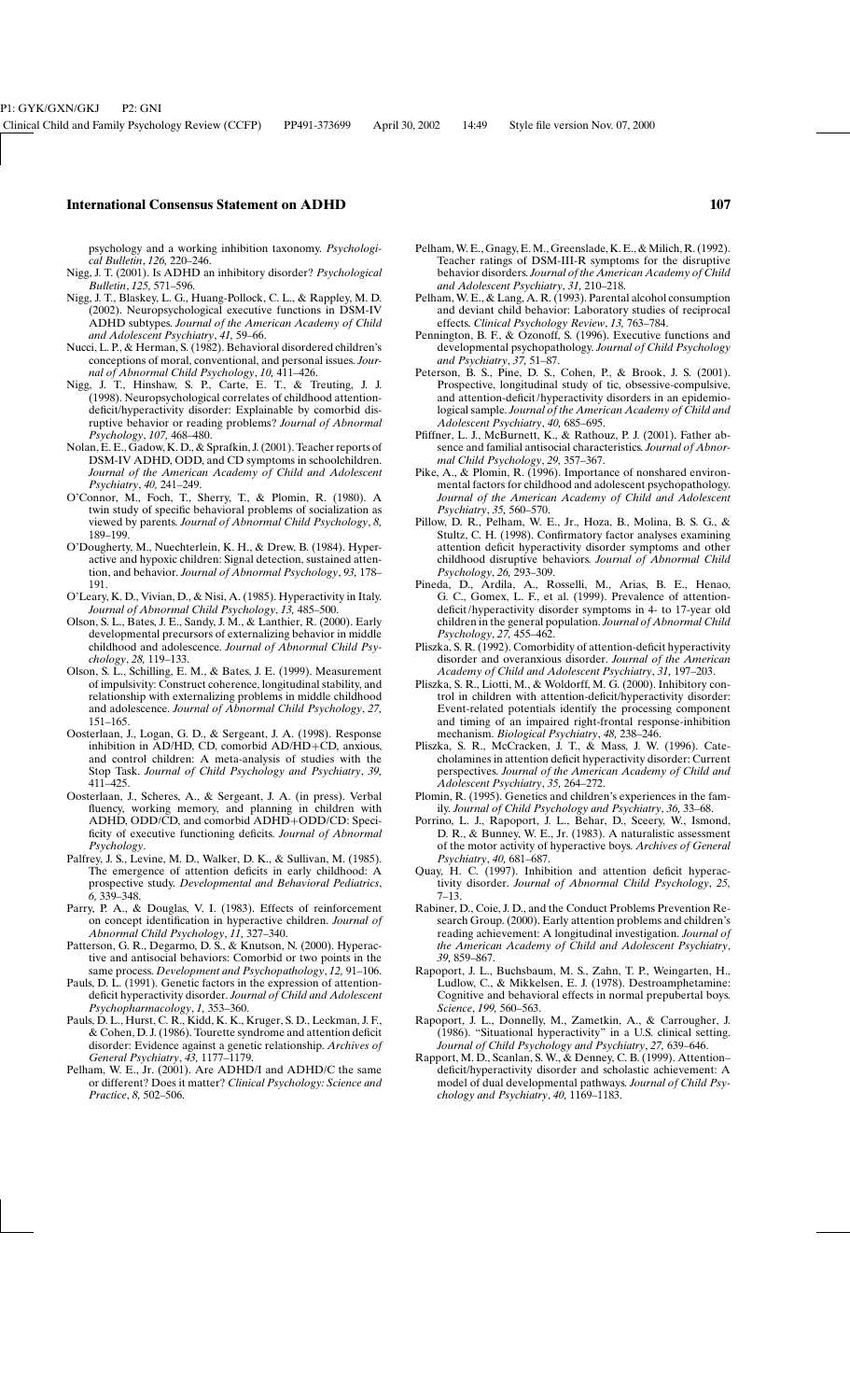- Rapport, M. D., Tucker, S. B., DuPaul, G. J., Merlo, M., & Stoner, G. (1986). Hyperactivity and frustration: The influence of control over and size of rewards in delaying gratification. *Journal of Abnormal Child Psychology*, *14,* 181–204.
- Raskin, L. A. Shaywitz, S. E., Shaywitz, B. A., Anderson, G. M., & Cohen, D. J. (1984). Neurochemical correlates of attention deficit disorder. *Pediatric Clinics of North America*, *31,* 387– 396.
- Rasmussen, P., & Gillberg, C. (2001). Natural outcome of ADHD with developmental coordination disorder at age 22 years: A controlled, longitudinal, community-based study. *Journal of the American Academy of Child and Adolescent Psychiatry*, *39,* 1424–1431.
- Rhee, S. H., Waldman, I. D., Hay, D. A., & Levy, F. (1995). Sex differences in genetic and environmental influences on DSM-III-R attention-deficit hyperactivity disorder (ADHD). *Behavior Genetics*, *25,* 285.
- Richman, N., Stevenson, J., & Graham, P. (1982). *Preschool to school: A behavioural study*. New York: Academic Press.
- Roberts, M. A. (1990). A behavioral observation method for differentiating hyperactive and aggressive boys. *Journal of Abnormal Child Psychology*, *18,* 131–142.
- Rohde, L. A., Biederman, J., Busnello, E. A., Zimmermann, H., Schmitz, M., Martins, S., et al. (1999). ADHD in a school sample of Brazilian adolescents: A study of prevalence, comorbid conditions, and impairments. *Journal of the American Academy of Child and Adolescent Psychiatry*, *38,* 716–722.
- Roizen, N. J., Blondis, T. A., Irwin, M., & Stein, M. (1994). Adaptive functioning in children with attention-deficit hyperactivity disorder. *Archives of Pediatric and Adolescent Medicine*, *148,* 1137–1142.
- Romano, E., Tremblay, R. E., Vitaro, F., Zoccolillo, M., and Pagani, L. (2001). Prevalence of psychiatric diagnoses and the role of perceived impairment: Findings from and adolescent community sample. *Journal of Child Psychology and Psychiatry*, *42,* 451–462.
- Roth, N., Beyreiss, J., Schlenzka, K., & Beyer, H. (1991). Coincidence of attention deficit disorder and atopic disorders in children: Empirical findings and hypothetical background. *Journal of Abnormal Child Psychology*, *19,* 1–13.
- Rothenberger, A. (1995). Electrical brain activity in children with hyperkinetic syndrome: Evidence of a frontal cortical dysfunction. In J. A. Sergeant (Ed.), *Eunethydis: European approaches to hyperkinetic disorder* (pp. 255–270). Amsterdam: Author.
- Routh, D. K., & Schroeder, C. S. (1976). Standardized playroom measures as indices of hyperactivity. *Journal of Abnormal Child Psychology*, *4,* 199–207.
- Rubia, K., Overmeyer, S., Taylor, E., Brammer, M., Williams, S. C. R., Simmons, A., & Bullmore, E. T. (1999). Hypofrontality in attention deficit hyperactivity disorder during higher-order motor control: A study with functional MRI.*American Journal of Psychiatry*, *156,* 891–896.
- Rucklidge, J. J., & Tannock, R. (2001). Psychiatric, psychosocial, and cognitive functioning of female adolescents with ADHD. *Journal of the American Academy of Child and Adolescent Psychiatry*, *40,* 530–540.
- Russo, M. F., & Beidel, D. C. (1994). Comorbidity of childhood anxiety and externalizing disorders: Prevalence, associated characteristics, and validation issues. *Clinical Psychology Review*, *14,* 199–221.
- Rutter, M. (1977). Brain damage syndromes in childhood: Concepts and findings. *Journal of Child Psychology and Psychiatry*, *18,* 1–21.
- Sachs, G. S., Baldassano, C. F., Truman, C. J., & Guille, C. (2000). Comorbidity of attention deficit hyperactivity disorder with early- and late-onset bipolar disorder. *American Journal of Psychiatry*, *157*, 466–468.
- Samuel, V. J., George, P., Thornell, A., Curtis, S., Taylor, A., Brome, D., et al. (1999). A pilot controlled family study

of DSM-III-R and DSM-IV ADHD in African-American children. *Journal of the American Academy of Child and Adolescent Psychiatry*, *38,* 34–39.

- Sanchez, R. P., Lorch, E. P., Milich, R., & Welsh, R. (1999). Comprehension of televised stories in preschool children with ADHD. *Journal of Clinical Child Psychology*, *28,* 376–385.
- Satterfield, J. H., Hoppe, C. M., & Schell, A. M. (1982). A prospective study of delinquency in 110 adolescent boys with attention deficit disorder and 88 normal adolescent boys. *American Journal of Psychiatry*, *139,* 795–798.
- Schachar, R. J., & Logan, G. D. (1990). Impulsivity and inhibitory control in normal development and childhood psychopathology. *Developmental Psychology*, *26,* 710–720.
- Schachar, R., Rutter, M., & Smith, A. (1981). The characteristics of situationally and pervasively hyperactive children: Implications for syndrome definition. *Journal of Child Psychology and Psychiatry*, *22,* 375–392.
- Schachar, R. J., Tannock, R., & Logan, G. (1993). Inhibitory control, impulsiveness, and attention deficit hyperactivity disorder. *Clinical Psychology Review*, *13,* 721–740.
- Schachar, R., Taylor, E., Weiselberg, M., Thorley, G., & Rutter, M. (1987). Changes in family function and relationships in children who respond to methylphenidate. *Journal of the American Academy of Child and Adolescent Psychiatry*, *26,* 728–732.
- Scheres, A., Oosterlaan, J., & Sergeant, J. A. (2001). Response execution and inhibition in children with AD/HD and other disruptive disorders: The role of behavioural activation. *Journal of Child Psychology and Psychiatry*, *42,* 347–357.
- Schleifer, M., Weiss, G., Cohen, N. J., Elman, M., Cvejic, H., & Kruger, E. (1975). Hyperactivity in preschoolers and the effect of methylphenidate. *American Journal of Orthopsychiatry*, *45,* 38–50.
- Schothorst, P. F., & van Engeland, H. (1996). Long-term behavioral sequelae of prematurity. *Journal of the American Academy of Child and Adolescent Psychiatry*, *35,* 175–183.
- Schweitzer, J. B., Faber, T. L., Grafton, S. T., Tune, L. E., Hoffman, J. M., Kilts, C. D. (2000). Alterations in the functional anatomy of working memory in adult attention deficit hyperactivity disorder. *American Journal of Psychiatry*, *157,* 278–280.
- Seidman, L. J., Benedict, K. B., Biederman, J., Bernstein, J. H., Seiverd, K., Milberger, S., et al. (1995). Performance of children with ADHD on the Rey-Osterrieth Complex Figure: A pilot neuropsychological study. *Journal of Child Psychology and Psychiatry*, *36,* 1459–1473.
- Seidman, L. J., Biederman, J., Faraone, S. V., Milberger, S., Norman, D., Seiverd, K., et al. (1995). Effects of family history and comorbidity on the neuropsychological performance of children with ADHD: Preliminary findings. *Journal of the American Academy of Child and Adolescent Psychiatry*, *34,* 1015–1024.
- Seidman, L. J., Biederman, J., Faraone, S. V., Weber, W., & Ouellette, C. (1997). Toward defining a neuropsychology of attention deficit-hyperactivity disorder: Performance of children and adolescence from a large clinically referred sample. *Journal of Consulting and Clinical Psychology*, *65,* 150–160.
- Seguin, J. R., Boulerice, B., Harden, P. W., Tremblay, R. E., & Pihl, R. O. (1999). Executive functions and physical aggression after controlling for attention deficit hyperactivity disorder, general memory, and IQ. *Journal of Child Psychology and Psychiatry*, *40,* 1197–1208.
- Semrud-Clikeman, M., Biederman, J., Sprich-Buckminster, S., Lehman, B. K., Faraone, S. V., & Norman, D. (1992). Comorbidity between ADDH and learning disability: A review and report in a clinically referred sample. *Journal of the American Academy of Child and Adolescent Psychiatry*, *31,* 439–448.
- Semrud-Clikeman, M., Filipek, P. A., Biederman, J., Steingard, R., Kennedy, D., Renshaw, P., et al. (1994). Attentiondeficit hyperactivity disorder: Magnetic resonance imaging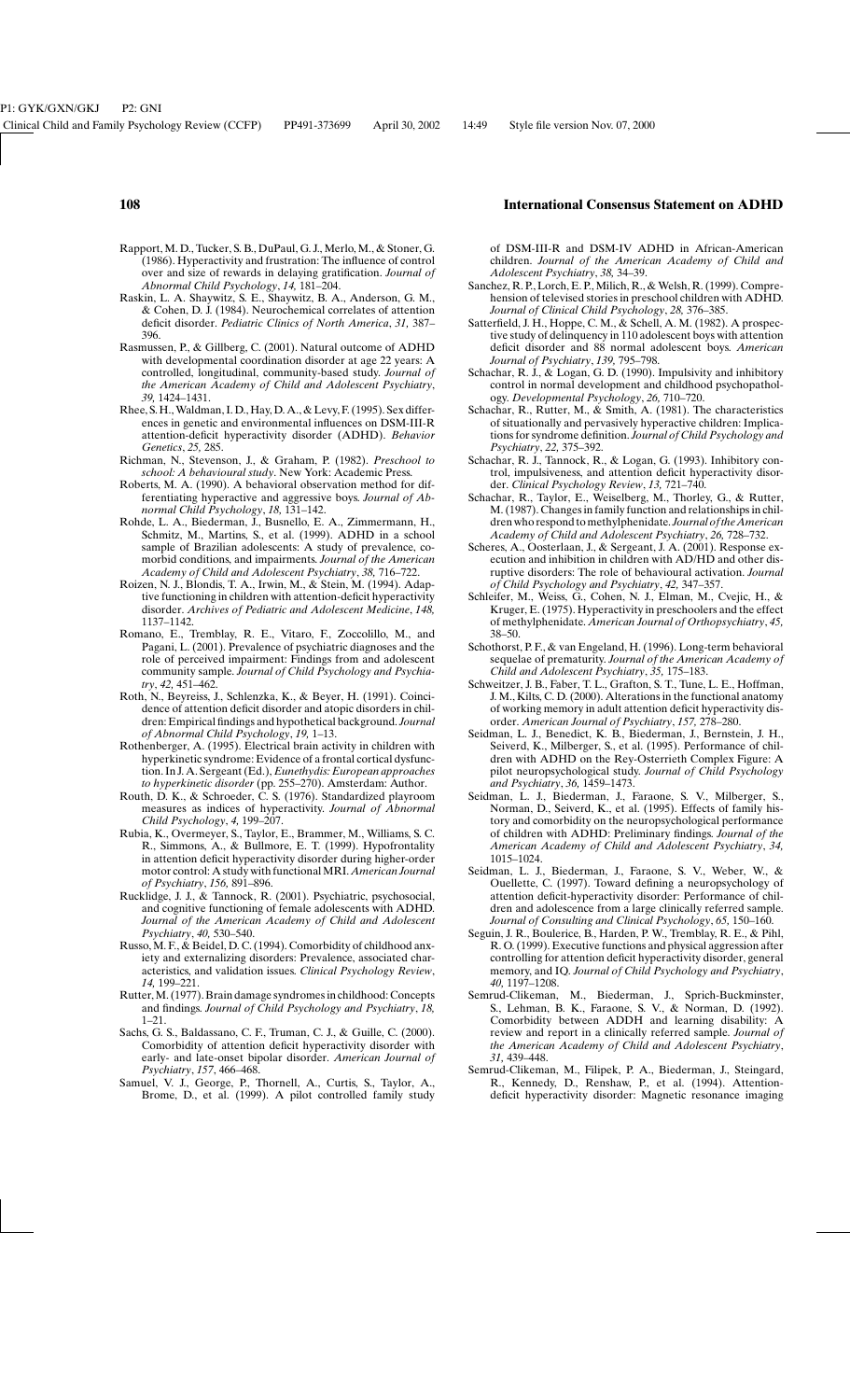morphometric analysis of the corpus callosum. *Journal of the American Academy of Child and Adolescent Psychiatry*, *33,* 875–881.

- Semrud-Clikeman, M., Steingard, R. J., Filipek, P., Biederman, J., Bekken, K., & Renshaw, P. F. (2000). Using MRI to examine brain-behavior relationships in males with attention deficit disorder with hyperactivity. *Journal of the American Academy of Child and Adolescent Psychiatry*, *39,* 477–484.
- Sergeant, J. (1988). From DSM-III attentional deficit disorder to functional defects. In L. Bloomingdale & J. Sergeant (Eds.), *Attention deficit disorder: Criteria, cognition, and intervention* (pp. 183–198). New York: Pergamon.
- Sergeant, J., & van der Meere, J. P. (1994). Toward an empirical child psychopathology. In D. K. Routh (Ed.), *Disruptive behavior disorders in children* (pp. 59–86). New York: Plenum.
- Shaywitz, S. E., Cohen, D. J., & Shaywitz, B. E. (1980). Behavior and learning difficulties in children of normal intelligence born to alcoholic mothers. *Journal of Pediatrics*, *96,* 978–982.
- Shaywitz, S. E., Shaywitz, B. A., Cohen, D. J., & Young, J. G. (1983). Monoaminergic mechanisms in hyperactivity. In M. Rutter (Ed.), *Developmental neuropsychiatry* (pp. 330–347). New York: Guilford.
- Shaywitz, S. E., Shaywitz, B. A., Jatlow, P. R., Sebrechts, M., Anderson, G. M., & Cohen, D. J. (1986). Biological differentiation of attention deficit disorder with and without hyperactivity. A preliminary report. *Annals of Neurology*, *21,* 363.
- Shelton, T. L., Barkley, R. A., Crosswait, C., Moorehouse, M., Fletcher, K., Barrett, S., et al. (1998). Psychiatric and psychological morbidity as a function of adaptive disability in preschool children with high levels of aggressive and hyperactive-impulsive-inattentive behavior. *Journal of Abnormal Child Psychology*, *26,* 475–494.
- Sherman, D. K., Iacono, W. G., & McGue M. K. (1997). Attentiondeficit hyperactivity disorder dimensions: A twin study of inattention and impulsivity-hyperactivity. *Journal of the American Academy of Child and Adolescent Psychiatry*, *36,* 745–753.
- Sherman, D. K., McGue, M. K., & Iacono, W. G. (1997). Twin concordance for attention deficit hyperactivity disorder: A comparison of teachers' and mothers' reports. *American Journal of Psychiatry*, *154,* 532–535.
- Silberg, J., Rutter, M., Meyer, J., Maes, H., Hewitt, J., Simonoff, E., et al. (1996). Genetic and environmental influences on the covariation between hyperactivity and conduct disturbance in juvenile twins. *Journal of Child Psychology and Psychiatry*, *37,* 803–816.
- Silva, P. A., Hughes, P., Williams, S., & Faed, J. M. (1988). Blood lead, intelligence, reading attainment, and behaviour in eleven year old children in Dunedin, New Zealand. *Journal of Child Psychology and Psychiatry*, *29,* 43–52.
- Singer, H. S., Reiss, A. L., Brown, J. E., Aylward, E. H., Shih, B., Chee, E., et al. (1993). Volumetric MRI changes in basal ganglia of children with Tourette's syndrome. *Neurology*, *43,* 950–956.
- Slusarek, M., Velling, S., Bunk, D., & Eggers, C. (2001). Motivational effects on inhibitory control in children with ADHD. *Journal of the American Academy of Child and Adolescent Psychiatry*, *40,* 355–363.
- Smalley, S. L., McGough, J. J., Del'Homme, M., NewDelman, J., Gordon, E., Kim, T., et al. (2000). Familial clustering of symptoms and disruptive behaviors in multiplex families with attention-deficit /hyperactivity disorder. *Journal of the American Academy of Child and Adolescent Psychiatry*, *39,* 1135–1143.
- Sonuga-Barke, E. J., Lamparelli, M., Stevenson, J., Thompson, M., & Henry, A. (1994). Behaviour problems and pre-school intellectual attainment: The associations of hyperactivity and conduct problems. *Journal of Child Psychology and Psychiatry*, *35,* 949–960.
- Sonuga-Barke, E. J. S., Taylor, E., & Hepinstall, E. (1992). Hyperactivity and delay aversion: II. The effect of self versus externally imposed stimulus presentation periods on memory. *Journal of Child Psychology and Psychiatry*, *33,* 399–409.
- Solanto, M. V., Abikoff, H., Sonuga-Barke, E., Schachar, R., Logan, G. D., Wigal, T., et al. (2001). The ecological validity of delay aversion and response inhibition as measures of impulsivity in AD/HD: A supplement to the NIMH Multimodal Treatment Study of ADHD. *Journal of Abnormal Child Psychology*, *29,* 215–228.
- Southam-Gerow, M. A., & Kendall, P. C. (2002). Emotion regulation and understanding: Impliations for child psychopathology and therapy. *Clinical Psychology Review*, *22,* 189–222.
- Spencer, T. J., Biederman, J., Faraone, S., Mick, E., Coffey, B., Geller, D., et al. (2001). Impact of tic disorders on ADHD outcome across the life cycle: Findings from a large group of adults with and without ADHD. *American Journal of Psychiatry*, *158,* 611–617.
- Spencer, T. J., Biederman, J., Harding, M., O'Donnell, D., Faraone, S. V., & Wilens, T. E. (1996). Growth deficits in ADHD children revisited: Evidence for disorder-associated growth delays? *Journal of the American Academy of Child and Adolescent Psychiatry*, *35,* 1460–1469.
- Spencer, T., Wilens, T., Biederman, J., Wozniak, J., & Harding-Crawford, M. (2000). Attention-deficit/hyperactivity disorder with mood disorders. In T. E. Brown (Ed.), *Attention deficit disorders and comorbidities in children, adolescents, and adults* (pp. 79–124). Washington, DC: American PsychiatricPress.
- Sprich, S., Biederman, J., Crawford, M. H., Mundy, E., & Faraone, S. V. (2000). Adoptive and biological families of children and adolescents with ADHD. *Journal of the American Academy of Child and Adolesent Psychiatry*, *39,* 1432–1437.
- Stein, M. A. (1999). Unravelling sleep problems in treated and untreated children with ADHD. *Journal of Child and Adolescent Psychopharmacology*, *9,* 157–168.
- Stein, M. A., Szumowski, E., Blondis, T. A., & Roizen, N. J. (1995). Adaptive skills dysfunction in ADD and ADHD children. *Journal of Child Psychology and Psychiatry*, *36,* 663–670.
- Stein, M. A., Weiss, R. E., & Refetoff, S. (1995). Neurocognitive characteristics of individuals with resistance to thyroid hormone: Comparisons with individuals with attention-deficit hyperactivity disorder. *Journal of Developmental and Behavioral Pediatrics*, *16,* 406–411.
- Stevenson, J., Pennington, B. F., Gilger, J. W., DeFries, J. C., & Gilies, J. J. (1993). Hyperactivity and spelling disability: Testing for shared genetic aetiology. *Journal of Child Psychology and Psychiatry*, *34,* 1137–1152.
- Stewart, M. A. (1970). Hyperactive children. *Scientific American*, *222,* 94–98.
- Stewart, M. A., Pitts, F. N., Craig, A. G., & Dieruf, W. (1966). The hyperactive child syndrome. *American Journal of Orthopsychiatry*, *36,* 861–867.
- Stewart, M. A., Thach, B. T., & Friedin, M. R. (1970). Accidental poisoning and the hyperactive child syndrome. *Disease of the Nervous System*, *31,* 403–407.
- Still, G. F. (1902). Some abnormal psychical conditions in children. *Lancet*, *1,* 1008–1012, 1077–1082, 1163–1168.
- Strauss, A. A., & Kephardt, N. C. (1955). *Psychopathology and education of the brain-injured child: Vol. 2. Progress in theory and clinic*. New York: Grune & Stratton.
- Strauss, A. A., & Lehtinen, L. E. (1947). *Psychopathology and education of the brain-injured child*. New York: Grune & Stratton.
- Strauss, M. E., Thompson, P., Adams, N. L., Redline, S., & Burant, C. (2000). Evaluation of a model of attention with confirmatory factor analysis. *Neuropsychology*, *14,* 201–208.
- Streissguth, A. P., Bookstein, F. L., Sampson, P. D., & Barr, H. M. (1995). Attention: Prenatal alcohol and continuities of vigilance and attentional problems from 4 through 14 years. *Development and Psychopathology*, *7,* 419–446.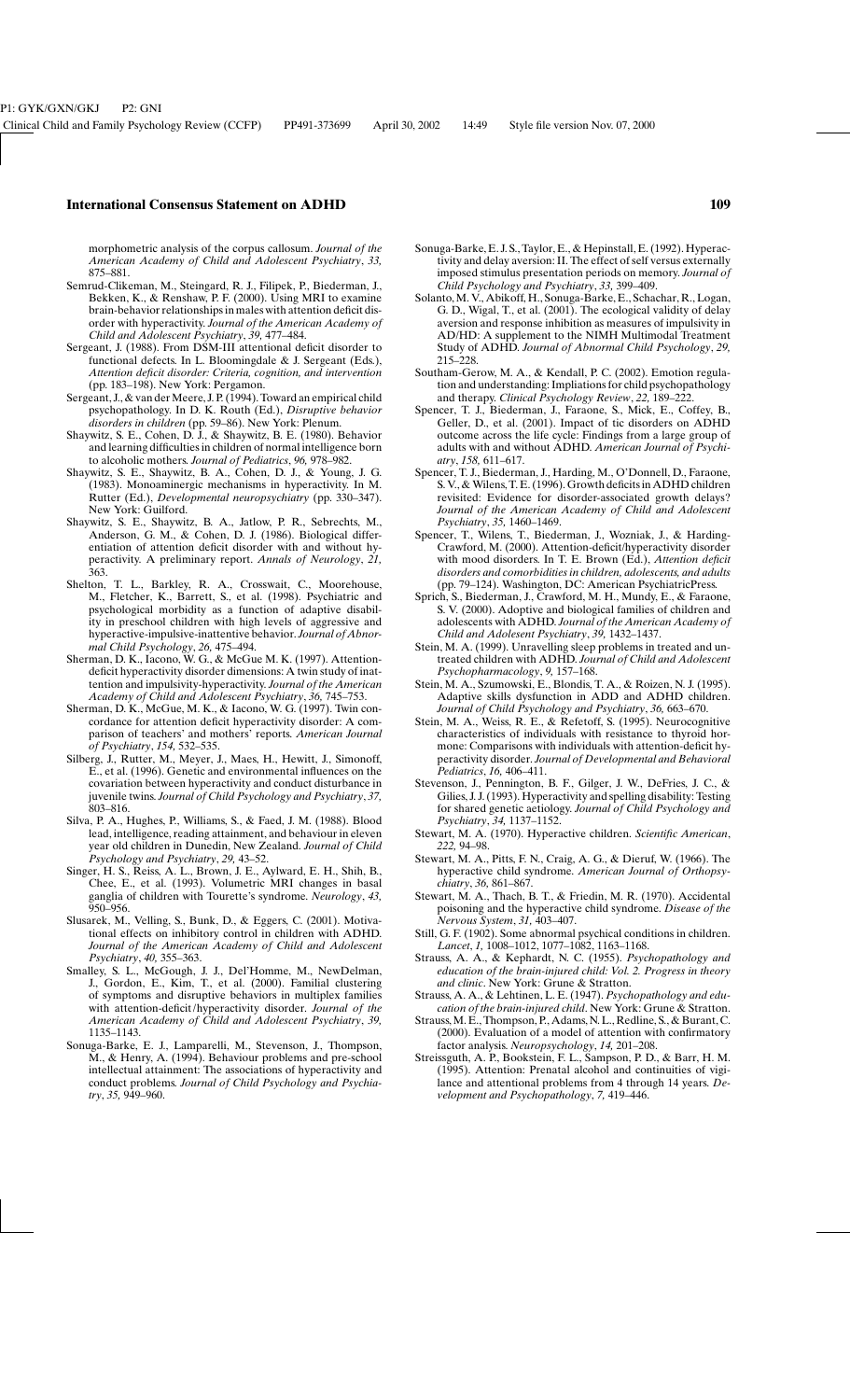- Streissguth, A. P., Martin, D. C., Barr, H. M., Sandman, B. M., Kirchner, G. L., & Darby, B. L. (1984). Intrauterine alcohol and nicotine exposure: Attention and reaction time in 4-yearold children. *Developmental Psychology*, *20,* 533–541.
- Stryker, S. (1925). Encephalitis lethargica—The behavior residuals. *Training School Bulletin*, *22,* 152–157.
- Swaab-Barneveld, H., DeSonneville, L., Cohen-Kettenis, P., Gielen, A., Buitelaar, J., & van Engeland, H. (2000). Visual sustained attention in a child psychiatric population. *Journal of the American Academy of Child and Adolescent Psychiatry*, *39,* 651–659.
- Sykes, D. H., Hoy, E. A., Bill, J. M., McClure, B. G., Halliday, H. L., & Reid, M. M. (1997). Behavioural adjustment in school of very low birthweight children. *Journal of Child Psychology and Psychiatry*, *38,* 315–325.
- Szatmari, P. (1992). The epidemiology of attention-deficit hyperactivity disorders. In G. Weiss (Ed.), *Child and adolescent psychiatric clinics of North America: Attention-deficit hyperactivity disorder* (pp. 361–372). Philadelphia: Saunders.
- Szatmari, P., Offord, D. R., & Boyle, M. H. (1989). Correlates, associated impairments, and patterns of service utilization of children with attention deficit disorders: Findings from the Ontario Child Health Study. *Journal of Child Psychology and Psychiatry*, *30,* 205–217.
- Szatmari, P., Saigal, S., Rosenbaum, P., & Campbell, D. (1993). Psychopathology and adaptive functioning among extremely low birthweight children at eight years of age. *Development and Psychopathology*, *5,* 345–357.
- Tallmadge, J., & Barkley, R. A. (1983). The interactions of hyperactive and normal boys with their mothers and fathers. *Journal of Abnormal Child Psychology*, *11,* 565–579.
- Tannock, R. (1998). Attention deficit hyperactivity disorder: Advances in cognitive, neurobiological, and genetic research. *Journal of Child Psychology and Psychiatry*, *39,* 65–100.
- Tannock, R. (2000). Attention–deficit/hyperactivity disorder with anxiety disorders. In T. E. Brown (Ed.), *Attention deficit disorders and comorbidities in children, adolescents, and adults* (pp. 125–170). Washington, DC: American Psychiatric Press.
- Tannock, R., & Brown, T. E. (2000). Attention-deficit disorders with learning disorders in children and adolescents. In T. E. Brown (Ed.), *Attention deficit disorders and comorbidities in children, adolescents, and adults* (pp. 231–296). Washington, DC: American Psychiatric Press.
- Tannock, R., Martinussen, R., & Frijters, J. (2000). Naming speed performance and stimulant effects indicate effortful, semantic processing deficits in attention-deficit/hyperactivity disorder. *Journal of Abnormal Child Psychology*, *28,* 237–252.
- Tarver-Behring, S., Barkley, R. A., & Karlsson, J. (1985). The mother–child interactions of hyperactive boys and their normal siblings. *American Journal of Orthopsychiatry*, *55,* 202–209.
- Taylor, E. (1999). Developmental neuropsychology of attention deficit and impulsiveness. *Development and Psychopathology*, *11,* 607–628.
- Taylor, E., Sandberg, S., Thorley, G., & Giles, S. (1991). *The epidemiology of childhood hyperactivity*. Oxford, UK: Oxford University Press.
- Teicher, M. H., Anderson, C. M., Polcari, A., Glod, C. A., Maas, L. C., & Renshaw, P. F. (2000). Functional deficits in basal ganglia of children with attention-deficit/hyperactivity disorder shown with functional magnetic resonance imaging relaxometry. *Nature Medicine*, *6,* 470–473.
- Thapar, A. J. (1999). Genetic basis of attention deficit and hyperactivity. *Briisht Journal of Psychiatry*, *174,* 105–111.
- Thapar, A., Hervas, A., & McGuffin, P. (1995). Childhood hyperactivity scores are highly heritable and show sibling competition effects: Twin study evidence. *Behavior Genetics*, *25,* 537– 544.
- Torgesen, J. K. (1994). Issues in the assessment of executive function: An information-processing perspective. In G. R. Lyon (Ed.), *Frames of reference for the assessment of learning disabilities: New views on measurement issues* (pp. 143–162). Baltimore: Brookes.
- Tripp, G., & Alsop, B. (1999). Sensitivity to reward frequency in boys with attention deficit hyperactivity disorder. *Journal of Clinical Child Psychology*, *28,* 366–375.
- Tripp, G., & Alsop, B. (2001). Sensitivity to reward delay in children with attention deficit hyperactivity disorder (ADHD). *Journal of Child Psychology and Psychiatry*, *42,* 691–698.
- Trites, R. L. (1979). *Hyperactivity in children: Etiology, measurement, and treatment implications*. Baltimore: University Park Press.
- Trites, R. L., Dugas, F., Lynch, G., & Ferguson, B. (1979). Incidence of hyperactivity. *Journal of Pediatric Psychology*, *4,* 179–188.
- Trommer, B. L., Hoeppner, J. B., Rosenberg, R. S., Armstrong, K. J., & Rothstein, J. A. (1988). Sleep disturbances in children with attention deficit disorder. *Annals of Neurology*, *24,* 325.
- Ullman, D. G., Barkley, R. A., & Brown, H. W. (1978). The behavioral symptoms of hyperkinetic children who successfully responded to stimulant drug treatment. *American Journal of Orthopsychiatry*, *48,* 425–437.
- Vaidya, C. J., Austin, G., Kirkorian, G., Ridlehuber, H. W., Desmond, J. E., Glover, G. H., et al. (1998). Selective effects of methylphenidate in attention deficit hyperactivity disorder: A functional magnetic resonance study. *Proceedings of the national Academy of Science*, *95,* 14494–14499.
- van den Oord, E. J. C. G., Boomsma, D. I., & Verhulst, F. C. (1994). A study of problem behaviors in 10- to 15-year-old biologically related and unrelated international adoptees. *Behavior Genetics*, *24,* 193–205.
- van den Oord, E. J. C., & Rowe, D. C. (1997). Continuity and change in children's social maladjustment: A developmental behavior genetic study. *Developmental Psychology*, *33,* 319–332.
- Velez, C. N., Johnson, J., & Cohen, P. (1989). A longitudinal analysis of selected risk factors for childhood psychopathology. *Journal of the American Academy of Child and Adolescent Psychiatry*, *28,* 861–864.
- Velting, O. N., & Whitehurst, G. J. (1997). Inattention-hyperactivity and reading achievement in children from low-income families: A longitudinal model. *Journal of Abnormal Child Psychology*, *25,* 321–331.
- Voelker, S. L., Carter, R. A., Sprague, D. J., Gdowski, C. L., & Lachar, D. (1989). Developmental trends in memory and metamemory in children with attention deficit disorder. *Journal of Pediatric Psychology*, *14,* 75–88.
- Volkow, N. D., Wang, G. J., Fowler, J. S., Logan, J., Gerasimov, M., Maynard, L., et al. (2001). Therapeutic doses of oral methylphenidate significantly increase extracelluar dopamine in the human brain. *The journal of Neuroscience*, *21,* 1–5.
- Wakefield, J. C. (1999). Evolutionary versus prototype analyses of the concept of disorder. *Journal of Abnormal Psychology*, *108,* 374–399.
- Wallander, J. L., Schroeder, S. R., Michelli, J. A., & Gualtieri, C. T. (1987). Classroom social interactions of attention deficit disorder with hyperactivity children as a function of stimulant medication. *Journal of Pediatric Psychology*, *12,* 61–76.
- Weiss, G., & Hechtman, L. (1993). *Hyperactive children grown up* (2nd ed.). New York: Guilford.
- Weiss, G., & Hechtman, L. (in press). *Hyperactive children grown up* (3rd ed.). New York: Guilford.
- Weiss, R. E., Stein, M. A., Trommer, B., & Refetoff, S. (1993). Attention-deficit hyperactivity disorder and thyroid function. *Journal of Pediatrics*, *123,* 539–545.
- Welner, Z., Welner, A., Stewart, M., Palkes, H., & Wish, E. (1977). A controlled study of siblings of hyperactive children. *Journal of Nervous and Mental Disease*, *165,* 110–117.